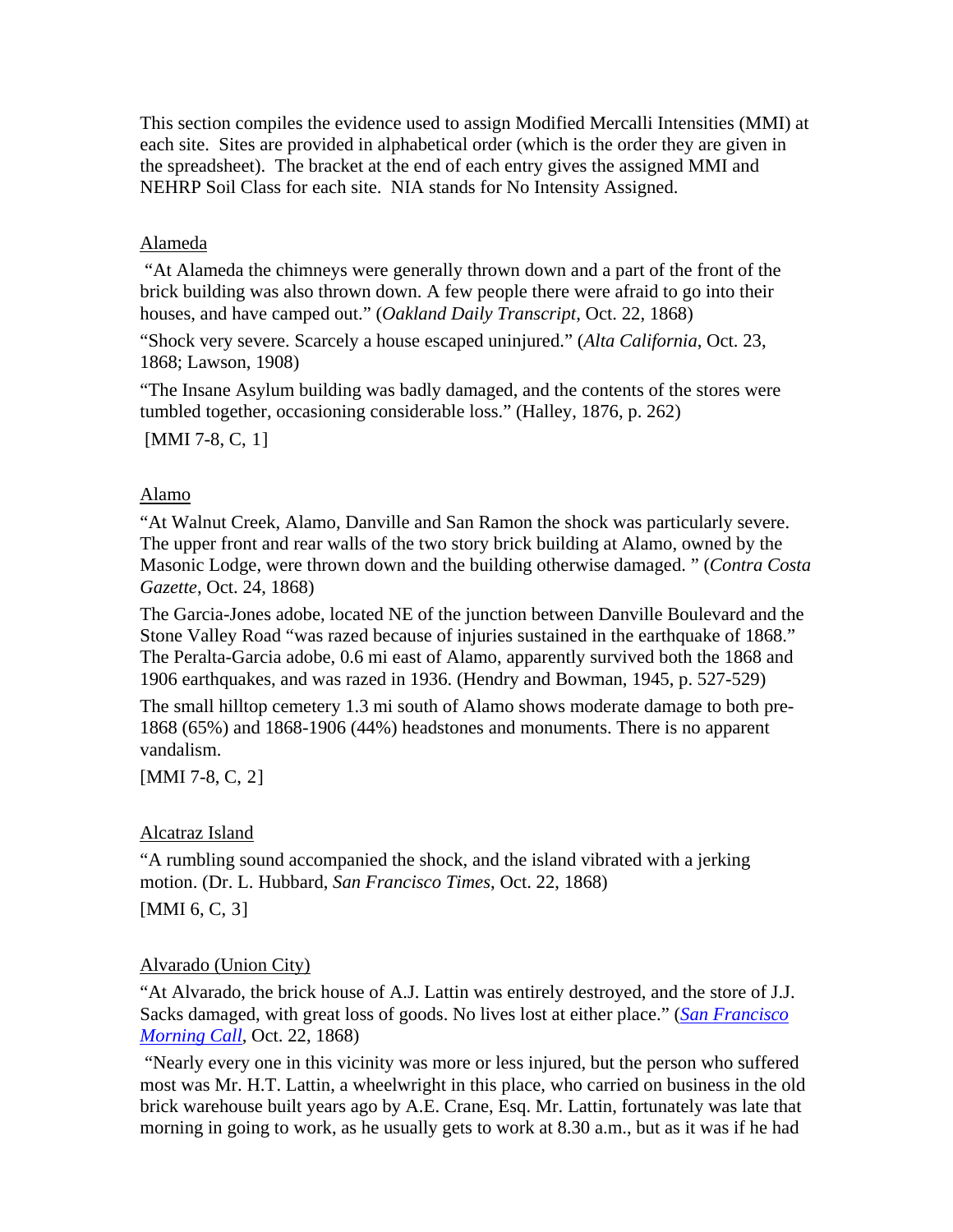been but five minutes later it would have caught him. He suffered, besides the total loss of his building, nearly all his carriage work, a considerable of which he had already completed. Mr. Stokes sustained a considerable loss, as the shelves on one side of his store fell to the middle of the store. T.F. Meyers' Hotel went off its foundation and was wrenched out of shape considerably. The plastering was more or less damaged in every house in town, excepting those of Eli Emley and Mr. James Gregg. Capt. E. Dyer, A. M. Church, Captain E. Farley, and others, lost their chimneys which broke off even with the roofs of their houses. The old bridge is now impassable, resembling the roof of a house, and a new one will have to be built. The Alameda Creek has become a great deal narrower, the road along the creek in Captain Farley's orchard having sunk several feet, and, as a consequence, left large apertures in the earth; it, also, is impassable. The old house built by Mr. Henry C. Smith and now owned by Mr. Webber, (the old orchard place) was almost wrecked." (*Letter from Alvarado*, *Alameda Democrat*, Oct. 28, 1868)

"Shocks in Alvarado were violent; the ground opened in several places and water issued … Several buildings destroyed." (*Alta California*, Oct. 22, 1868)

"… the earthquake of 1868 ruined a large wagon and blacksmith shop, and the town for several years was quiet and despondent." (S.J. Clarke, Past and Present of Alameda [County, California](http://www.calarchives4u.com/history/alameda/1914-ch20.htm))

"In Union City the water tank belonging to the mill fell down and the mill was so damaged that it will cost a great deal to rebuild it; Captain Davis' warehouse was about ruined and the grain (for it was nearly full) is lying around and resembles somewhat Edmonson's warehouse in Haywards. Some of Captain Benson's warehouses were also more or less injured, as they went off their foundations. E.H. Dyer sustained but little loss; he estimates, I understand, possibly two or three hundred dollars." (*Letter From Alvarado*, *Alameda Democrat*, Oct. 28, 1868)

"John M. Horner erected the grist-mill [described above], that was, after being conducted for some time by C.J. Stevens, subsequently removed to Livermore, …" (Wood, 1883)

[MMI 8, B, [4](#page-43-0)]

#### Alviso

The Valencia adobe, located between the Guadalupe River and the Alviso-Milpitas Road, survived the 1868 earthquake, but was razed ~1900. [One of two unnamed adobes](http://content.cdlib.org/ark:/13030/tf9d5nb6qz/?&query=adobe&brand=oac) located between the Guadalupe River and the Alviso-San Jose Road survived until 1917. (Hendry and Bowman, 1945, p. 865-866)

[NIA, [5](#page-43-0)]

#### Antioch

"Part of a chimney knocked down; milk spilled from half-filled pans. (*Daily Evening Bulletin*, Oct. 22, 1868)

"Severe shock from southwest to northeast for 30 seconds. Several fissures formed in the ground." (*Sacramento Daily Union*, Oct. 23, 1868)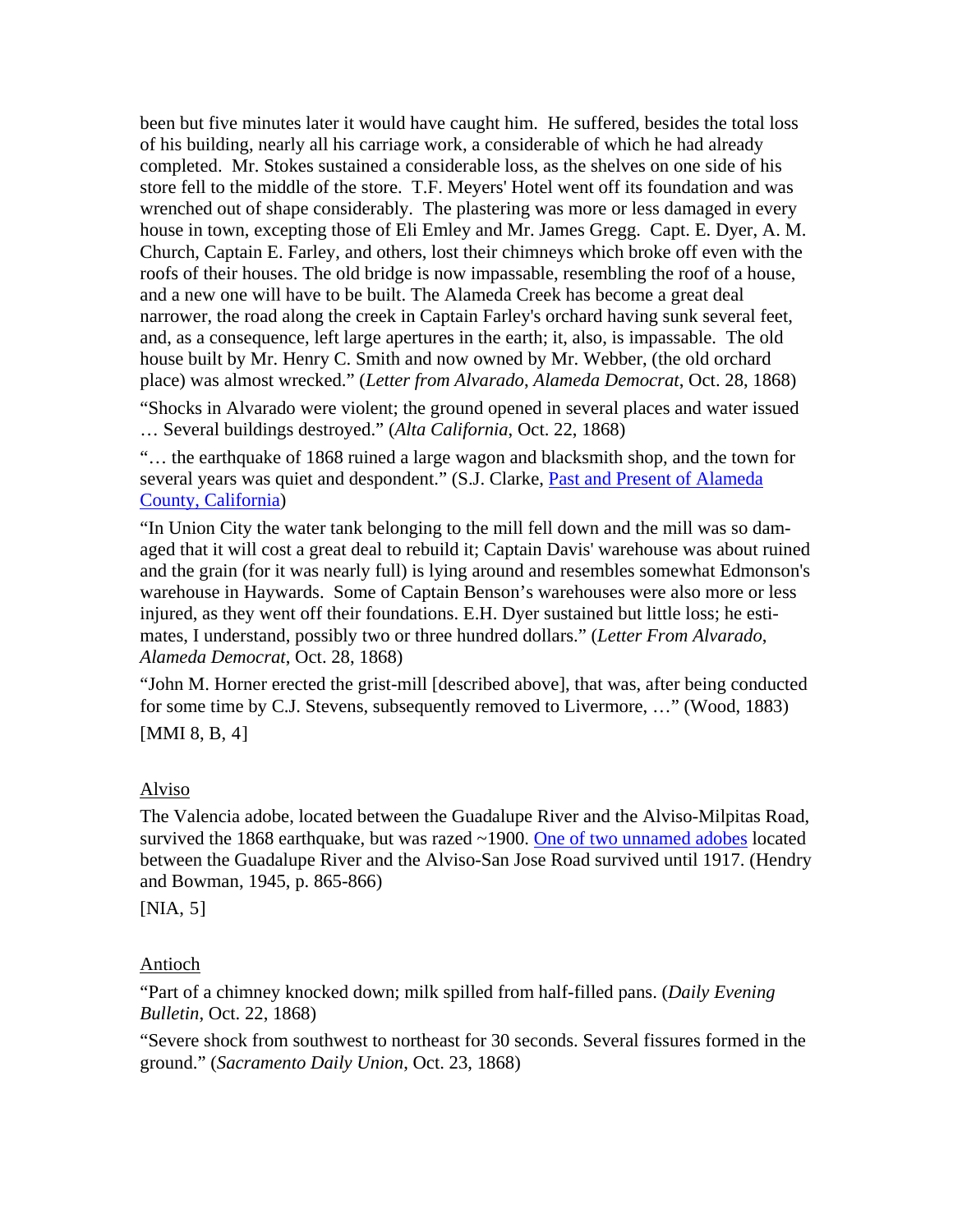"With the exception of Antioch, all portions of the county that we hear from experienced the full force of the shock; but at Antioch it must have been light, as no chimneys or walls were either cracked or thrown down." (*Contra Costa Gazette*, Oct. 24, 1868)

[MMI [6](#page-43-0)-7, C, 6]

#### Auburn

"Felt by some." (*Placer Herald*, Oct. 24, 1868) [MMI 3, C, [7](#page-43-0)]

### Belmont

"No chimneys overthrown." (Holden, 1898) [MMI 6, C, [8](#page-43-0)]

### Benicia

 "… A telegram from Benicia says that every brick building in that place was more or less damaged…" (*Solano Sentinel*, Oct. 22, 1868)

"… yet all our [Vallejo] buildings, including one, -two, and three story bricks, are entirely unharmed; while in Suisun, Petaluma, Benicia, Martinez, and Pacheco, buildings were cracked from top to bottom; ..." (*Solano Advertiser*, Oct. 22, 1868)

The Tustin adobe, the first house built in Benicia, was still standing in the early 1880's, and Cooper's two-story adobe hotel survived into the mid-1900's. (Hendry and Bowman, 1945, p. 415-416)

"At the repairing works of the Pacific Mail Steamship Company, an iron shaft of one of the side-wheel steamers was lying on the ground in a north-south direction. The earth moved from under it 9 inches, lengthwise, but in what direction is not recorded." (George Davidson; Lawson, 1908)

"Heavy shaft moved one foot; flagpole broken off." (*Morning Chronicle*, Oct. 24, 1868) [MMI 6-7, B, [9](#page-43-0)]

## **Berkeley**

"The State Institution for the Deaf, Dumb, and Blind lost 11 chimneys and 2 gables, and rear walls were cracked in several places." (*Oakland News*, Oct. 21, 1868)

"The new structure in course of construction for the use of the deaf and dumb, situated at the foot-hills near the Telegraph Road, four and a half miles from Oakland, was greatly damaged. About one-third of the front wall was shaken down, and also the greater portion of one of the side walls. The chimneys were all shaken down, and the building was badly strained. What remains of the two walls mention, with have to be taken down and rebuilt. The building was constructed of stone, and was claimed to be one of the strongest and best built houses in the State. It is estimated that it will cost fully \$20,000 to repair the damage." (*[San Francisco Morning Call](http://www.sfmuseum.net/hist4/68oakl.html)*, Oct. 22, 1868) [MMI 7-8, C, [10](#page-43-0)]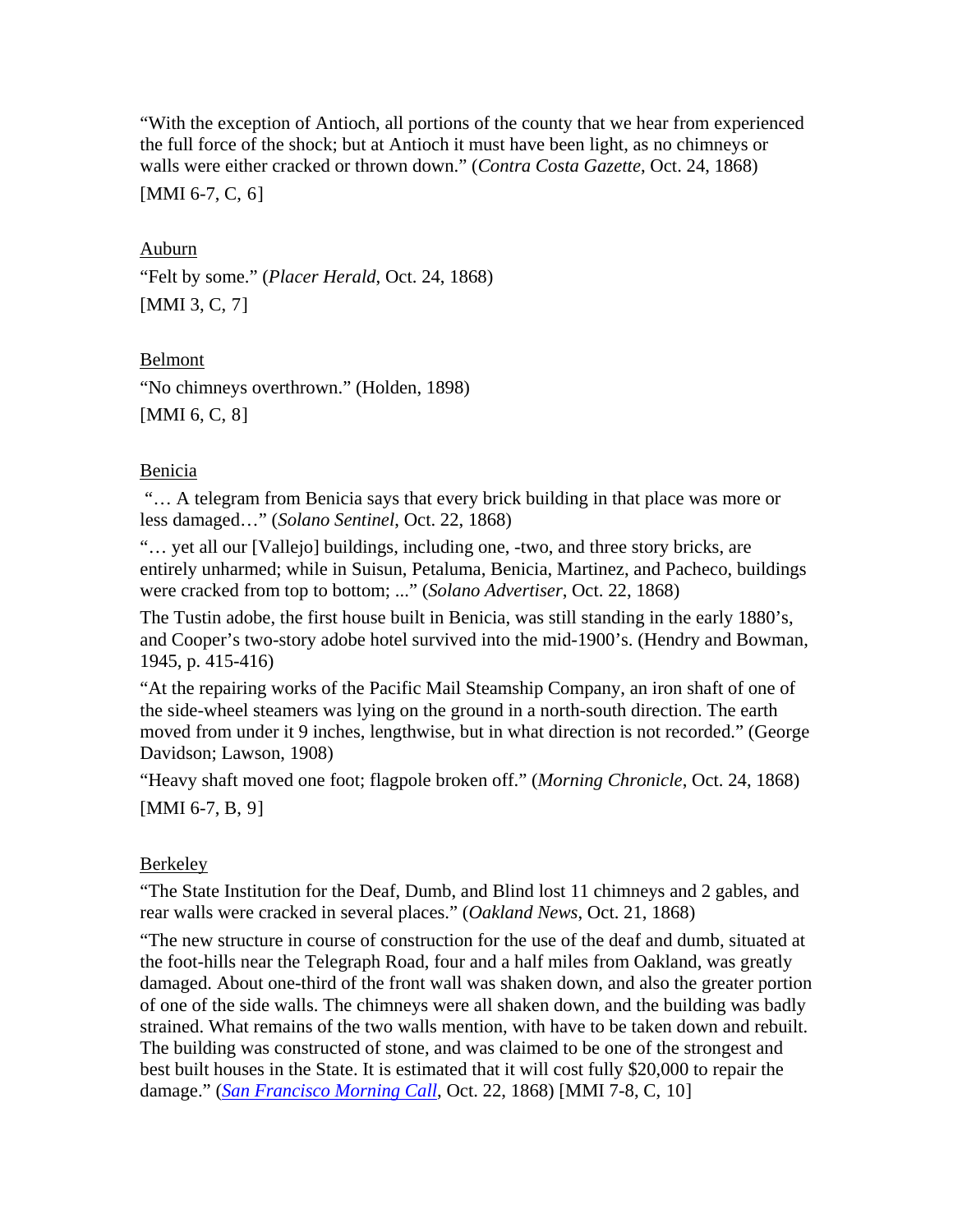"A workman on the roof of the new school said the massive stone structure 'swayed back and forth not less than four feet…it seemed to be tossing like a ship on a wild sea.' The quake dumped cargoes on Jacobs's wharf into the bay [MMI 7, C, [11](#page-43-0)] and damaged Jose Domingo Peralta's original adobe. But overall damage in Berkeley was light, in part because there was so little to be damaged. (C. Wollenberg, [A City in History\)](http://berkeleypubliclibrary.org/system/Chapter2.html)

"The [Peralta] adobe was cracked by the earthquake of 1856 and was so badly injured by that of 1868 that it was razed soon thereafter." (Peter Murillo; Bowman, 1951) [MMI 7, C, [12](#page-43-0)]

Victor Castro's two-story adobe in El Cerrito was not reported to be damaged, nor were any of the nearby adobe and wood-frame buildings.

### Bolinas

"Stoves overturned; nearly all the chimneys thrown down or cracked; persons clung to fences for support." (*Stockton Daily Gazette*, Oct. 28, 1868) [MMI 7-8, C, [13](#page-43-0)]

### Briones Valley

The Felipe Briones adobe, 1 mi east of the Briones Valley School, was razed in 1878 (Hendry and Bowman, 1945, p. 460), suggesting that it was damaged by the 1868 earthquake. The valley was inundated by the Briones Dam in 1964.

[NIA, C, [14](#page-43-0)]

## Brooklyn (southeast Oakland)

"The ground was opened in places for a distance of fifty yards, and a part of Schimmelphenig's new two-story brick was thrown to the ground. The fire-wall of the Oakland Cotton Mill was thrown down, and the large chimney broken and moved three inches from its proper place. The storeroom of the Clinton Flour Mills was thrown down and the contents scattered on the ground: Remilard's brick kilns were partially destroyed. The damage done to private dwellings is immense, nearly all the walls of the brick houses in town are badly broken, most of the chimneys were twisted off the frame buildings, and the crockery and furniture inside was destroyed." (*Oakland Daily Transcript*, Oct. 22, 1868)

[MMI 7-8, B, [15](#page-43-0)]

## Calaveras Valley

"Only one or two chimneys were dislocated." (J. Patton; Lawson, 1908) [MMI 6-7, CD, [16](#page-43-0)]

## Carson City/Gold Hill

"At Gold Hill and Carson, shock perceptible to people awake, and a few people awakened." (*Territorial Enterprise*, Oct. 22, 1868) [MMI 2, C, [17](#page-43-0)]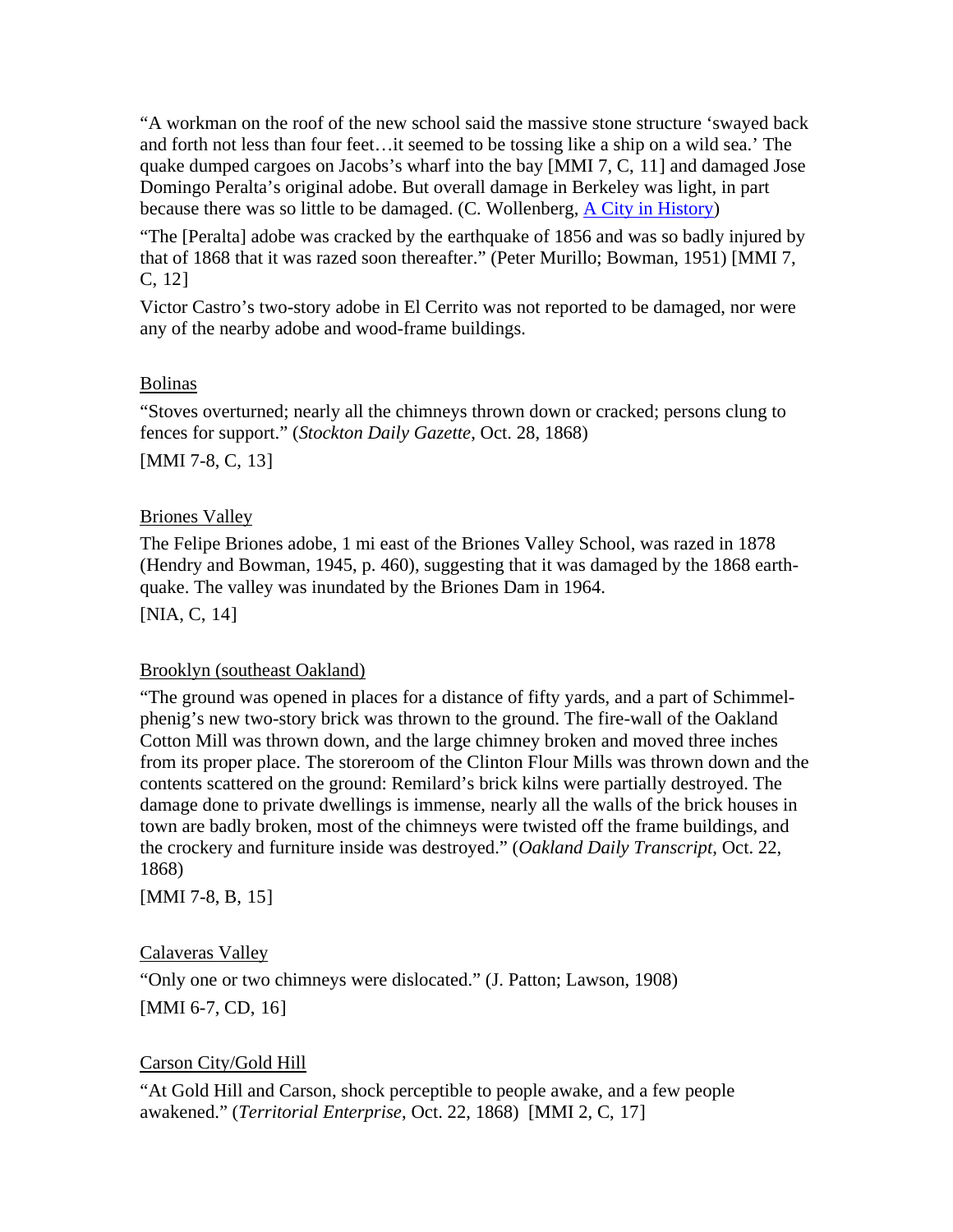"In Virginia and Gold Hill the tremblings were felt and great anxiety experienced." (Halley, 1876, p. 258) [MMI 3, C, [18](#page-43-0)]

# Castro Valley

On the Atherton tract (now rented by Jos. Troman) there were many places where the earth cracked open three or four feet. … The horses and cattle in the hills were equally as badly frightened as the people, and the stock that had not been known to come near the house for two or three years came rushing pell mell towards home. One horse of Dan Proctor's rushed blindly towards the fence and split open his head. Jos. Tromans that morning was taking his mother over to her home in San Joaquin County, and the shock struck them just as they were passing through Castro Valley. Looking ahead, the earth appeared to be rolling like the waves of the ocean, and the horses were unable to move and he was forced to turn back. (*Hayward Journal*, March 12, 1887)

[NIA, CD, [19](#page-43-0)]

# Centerville (Fremont)

"The store of C.J. Stones was utterly destroyed to-day, and goods badly damaged. Store of J. Salez badly shaken and goods damaged very much. Dr. Selfridge's house partly destroyed and child injured. Banker's [Bambers?] Hotel settled about two feet and badly damaged." (*[San Francisco Morning Call](http://www.sfmuseum.net/hist4/68oakl.html)*, Oct. 22, 1868)

"A store entirely destroyed; other buildings partly destroyed… A dwelling-house was partly destroyed and 2 stores were wrecked. Hotel settled 2 feet." (*Alta California*, Oct. 22 1868)

"At Centreville, Alameda county, several stores were badly shaken, the hotel settled about two feet and is badly damaged, the church and many buildings at the Mission San Jose are in ruins." (*Sonoma Democrat*, Oct. 24, 1868)

"On October 21, 1868, the great earthquake so injured the brick walls of the Centreville church that it was closed for a year, and the congregation soon shipped in the Methodist church. In the fall of 1869 the brick walls were removed, and wood substituted." (Wood, 1883).

The Centerville Pioneer Cemetery has a large number of pre-1868 graves. Many of these headstones and monuments appear to have suffered significant damage (86%), but the 1868-1906 markers also show significant damage (61%). The cemetery is relatively accessible and may have been vandalized (see "Inferring Shaking Intensities at Cemeteries that have Suffered Multiple Earthquakes").

[MMI 8-9, C, [20](#page-43-0)]

Chico

"A perceptible moving of the earth. Lamps and dishes rattled." (*Chico Courant*, Oct. 23, 1868)

[MMI 3-4, C, [21](#page-43-0)]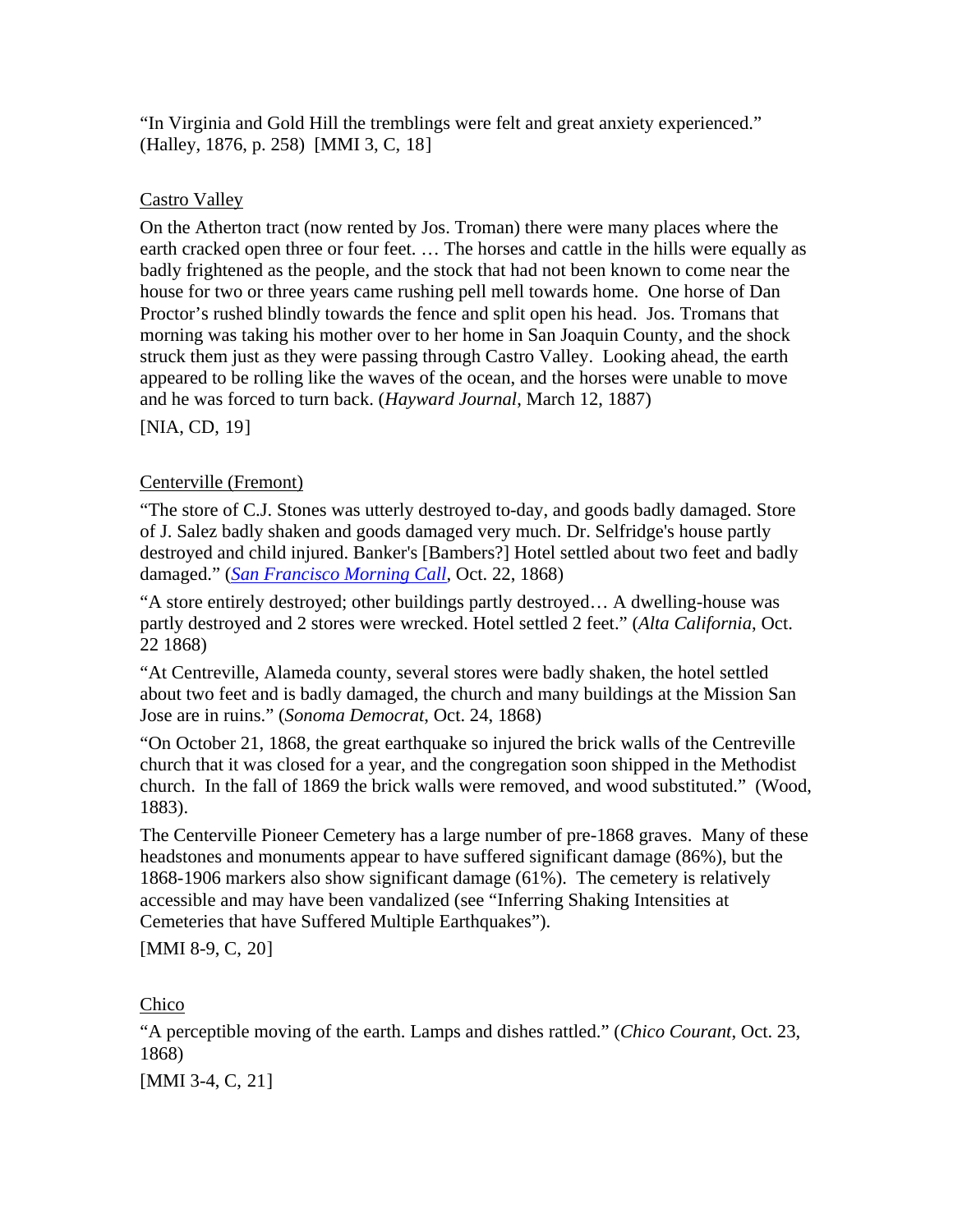#### Clayton/Somersville/Nortonville

"At Somersville [MMI 6-7, C, [22](#page-43-0)], Nortonville [MMI 6-7, C, [23](#page-43-0)], and Clayton [MMI 7, C, [24](#page-43-0)], the chimneys were thrown, and household goods much damaged." (*Contra Costa Gazette*, Oct. 24, 1868)

## Colma

"I was then 16 years of age and lived in San Mateo County, a mile or so south of the present town of Colma. With my father I was digging and sacking potatoes in a field. I was sewing up a sack, when my father said: 'Look at that mountain. What is the matter with it?' We felt no earthquake, but the mountain seemed to be bobbing up and down. A freight train was going north along the S.P. track. Shortly after we had observed the mountain apparently moving, the earthquake reached the railroad track and the freight train appeared to gyrate like a snake. The next instant we felt it. The shock was very severe, throwing us to the ground and knocking over sacks of potatoes. A band of loose horses, including a lot of young stock, in an adjoining field, ran around the field at great speed, utterly panic-stricken. The house we lived in was in a flat some 0.5 mile from where we were at work. When we reached it, we found that milk pans in the pantry had been entirely emptied of their contents. Some panes of glass were broken and some crockery and glassware were thrown down and destroyed; but the house, a light frame building, was not injured. There were 48 shocks between the first one and midnight that night. I do not now recall any serious damage done in San Mateo County. There were some landslides occasioned along precipitous hills and creek banks, but the buildings in that section were all frame, and none of them were destroyed to my knowledge." (J.A. Graves; Lawson, 1908)

[MMI 6-7, C, [25](#page-43-0)]

## Colusa

"Slight shock. Not over a dozen people noticed it." (*Weekly Colusa Sun*, Oct. 24 1868) [MMI 2-3, C, [26](#page-43-0)]

## Danville

"At Walnut Creek, Alamo, Danville and San Ramon the shock was particularly severe … The one-story brick store belonging to Mr. Peel, at Danville also lost a part of its front wall." (*Contra Costa Gazette*, Oct. 24, 1868)

## [MMI 7, C, [27](#page-43-0)]

[from Woodside Farm in Sycamore Valley] "Mother said the branches of the old oak swept the earth with its force; the stone milk-house was wrecked; plastering ripped from the wall and ceiling of the residence; chimneys turned half way around. The quake came evidently from east to west, skimming the milk in the milk-house which housed the milk of the then large dairy. (Wood, 1951)

[MMI 7, C, [28](#page-43-0)]

Decoto (Union City)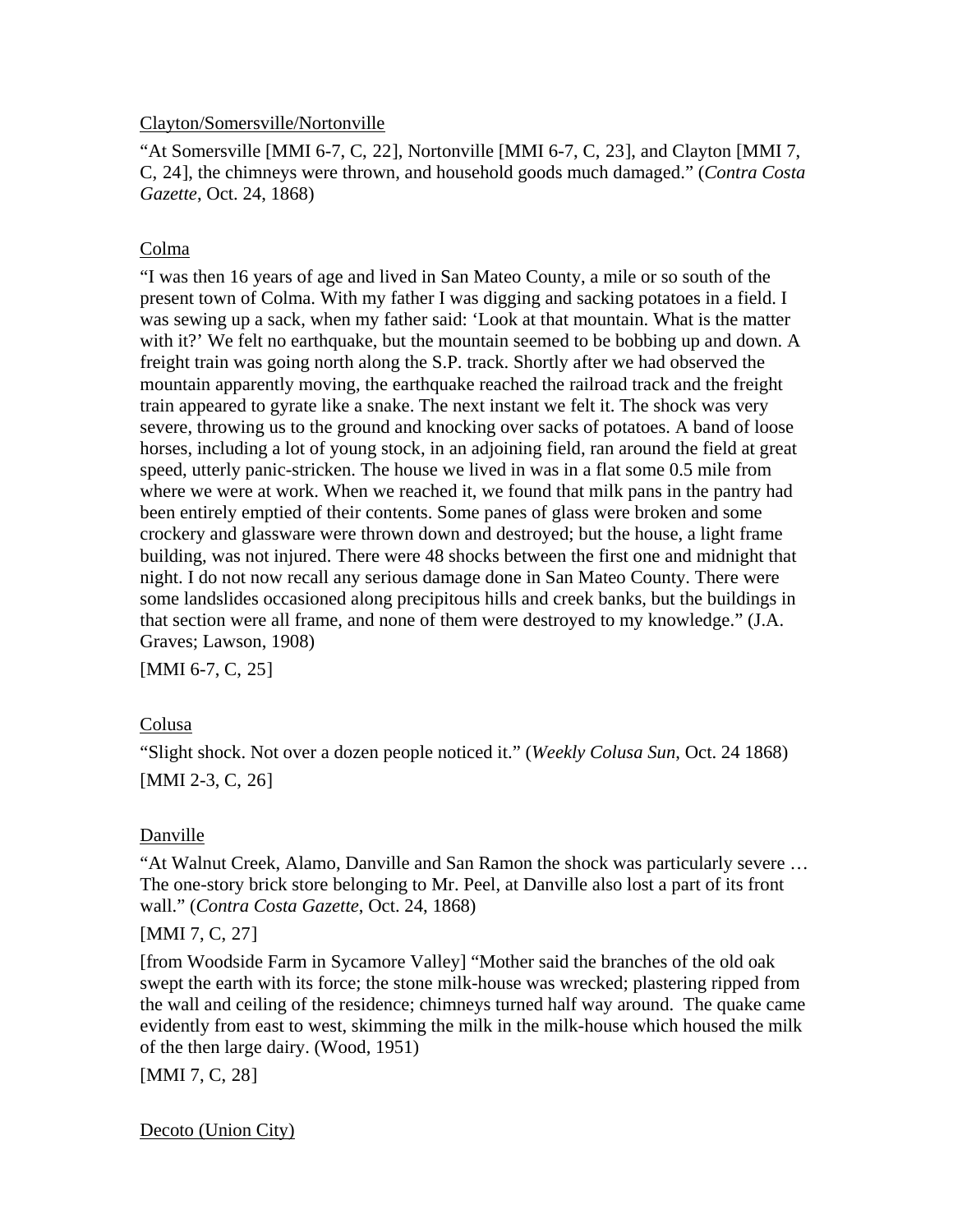"Opposite Decoto a crack appeared about one-third of the way up the slope. It opened 10 or 12 inches at the surface and faulted about as much on the plains side. The level lands waved like the ocean, and the waves seemed to approach from the south." (Mr. Decoto; Lawson, 1908)

[NIA, [29](#page-43-0)]

#### Dixon Landing

"The warehouse and wharf on the slough fell, also Dixon's house. Cracks in the vicinity of Milpitas flowed artesian for 48 hours after the shock." (Mr. Durkee; Lawson, 1908)

"M.W. Dixon built Dixon's Landing to the south near the county line. The earthquake of 1868 destroyed one of the warehouses and 5,000 sacks of grain sank into the slough." (*Argus*, Oct. 25, 1868)

[MMI 7-8, C, [30](#page-43-0)]

### Downieville

"A slight earthquake was felt." (*Mountain Messenger*, Oct. 24, 1868) [MMI 2-3, C, [31](#page-43-0)]

#### Dublin

"A team of mules descending a hill 9 miles east of Haywards [2 miles west of Dublin], were thrown to their knees." (Various old residents of San Leandro; Lawson, 1908) [MMI 7-8, C, [32](#page-43-0)]

"He (Jose Maria Amador) was traveling in the valley that bears his name during the occurrence of the memorable earthquake of 1868. It was his last time to visit his old Alameda Home [in Dublin]. The center of the terrible shaking of that year, which was this county. The trees seemed to bend to the ground and he saved himself from falling by clinging to a tree." (*Oakland Daily Evening Tribune*, June 10, 1875)

Jose Maria Amador's 2-story adobe was damaged and partially collapsed by the 1861 ? earthquake and presumably razed. Hendry and Bowman (1945, p. 613) do not mention damage from the 1868 earthquake and give no date for when the building was razed.

[MMI 7-8, C, [33](#page-43-0)]

#### Eagle Glen (northwest of Boulder Creek)

"At Eagle Glen a slide 50 feet wide carried rocks and trees 1,000 feet." (T.G. Phelps; Holden, 1898; Lawson, 1908)

[NIA, C, [34](#page-43-0)]

## Fitchburg (Melrose)

"The chimneys of all the houses between Brooklyn and San Leandro were thrown down. The octagon house, on an eminence to the left of the road, was partially destroyed. People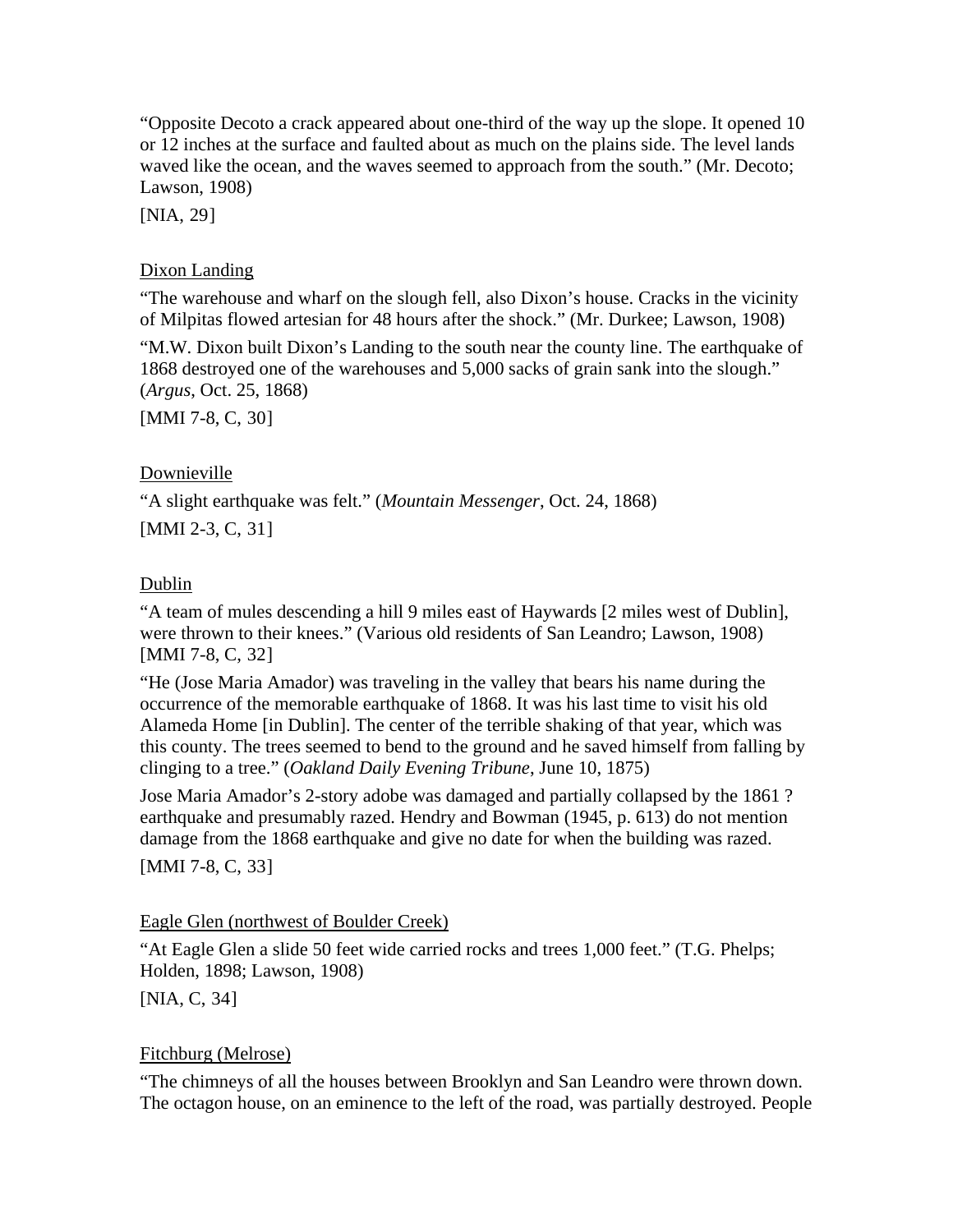passing along the road could see through it, and the furniture had been moved outside of it." (*Oakland Daily Transcript*, Oct. 22, 1868)

"On the San Leandro Road the concrete dwelling house of Mr. Creighton was damaged, one of the walls being demolished." (Halley, 1876, p. 262)

Octagonal houses were an architectural fad of the mid-century. They were usually made of cement. The [Cavagnaro House](http://content.cdlib.org/ark:/13030/hb629008p6/?&query=Gough&brand=oac) in San Francisco was similarly damaged by the 1906 earthquake. Two photographs at the California Historical Society locate the house on High Street east of East 14<sup>th</sup> Street.

[MMI 7-8, C, [35](#page-43-0)]

### Folsom

"A slight shock. Clocks stopt; some ran from a tunnel." (*Folsom Telegraph*, Oct. 24, 1868)

[MMI 4, C, [36](#page-43-0)]

### Frenchtown

"The shock was apparently not felt in … Yuba County, ..." (Lawson, 1908)

We located this intensity in Frenchtown because it conflicts with the "very slight" felt report from Marysville, the County seat.

[MMI 1, C, [37](#page-43-0)]

## Gilroy

"A severe shock of earthquake occurred here at 7:45 A.M., tumbling chimneys and sending everybody into the streets. No material damage done." (*[San Francisco Morning](http://www.sfmuseum.net/hist4/68oakl.html)  [Call](http://www.sfmuseum.net/hist4/68oakl.html)*, Oct. 22, 1868)

"The building shook and rocked till the occupants became seasick. The oscillation seemed to be southwest and northeast, and lasted about 30 seconds. No damage was done beyond some broken bottles in the drug store." (*Gilroy Advocate*, Oct. 24, 1868)

"Rumble preceding the shock came from the north. Chimneys fell north and south. It was fully as heavy as the shock of 1906, but not so long. The old adobe buildings were much damaged." (W.D. Dexter; Lawson, 1908)

"The shock was not so severe as in 1906." (Messrs. Rice, C. Wantz, Bryant, Gilman; Lawson, 1908)

[MMI 6-7, B, [38](#page-43-0)]

Grass Valley

"Quite a severe shock of earthquake was felt here this morning about eight o'clock, causing lamps to vibrate and occupants of second stories to vacate briskly. About five minutes later, there was another very slight shock." (*[San Francisco Morning Call](http://www.sfmuseum.net/hist4/68oakl.html)*, Oct. 22, 1868)

[MMI 4, C, [39](#page-43-0)]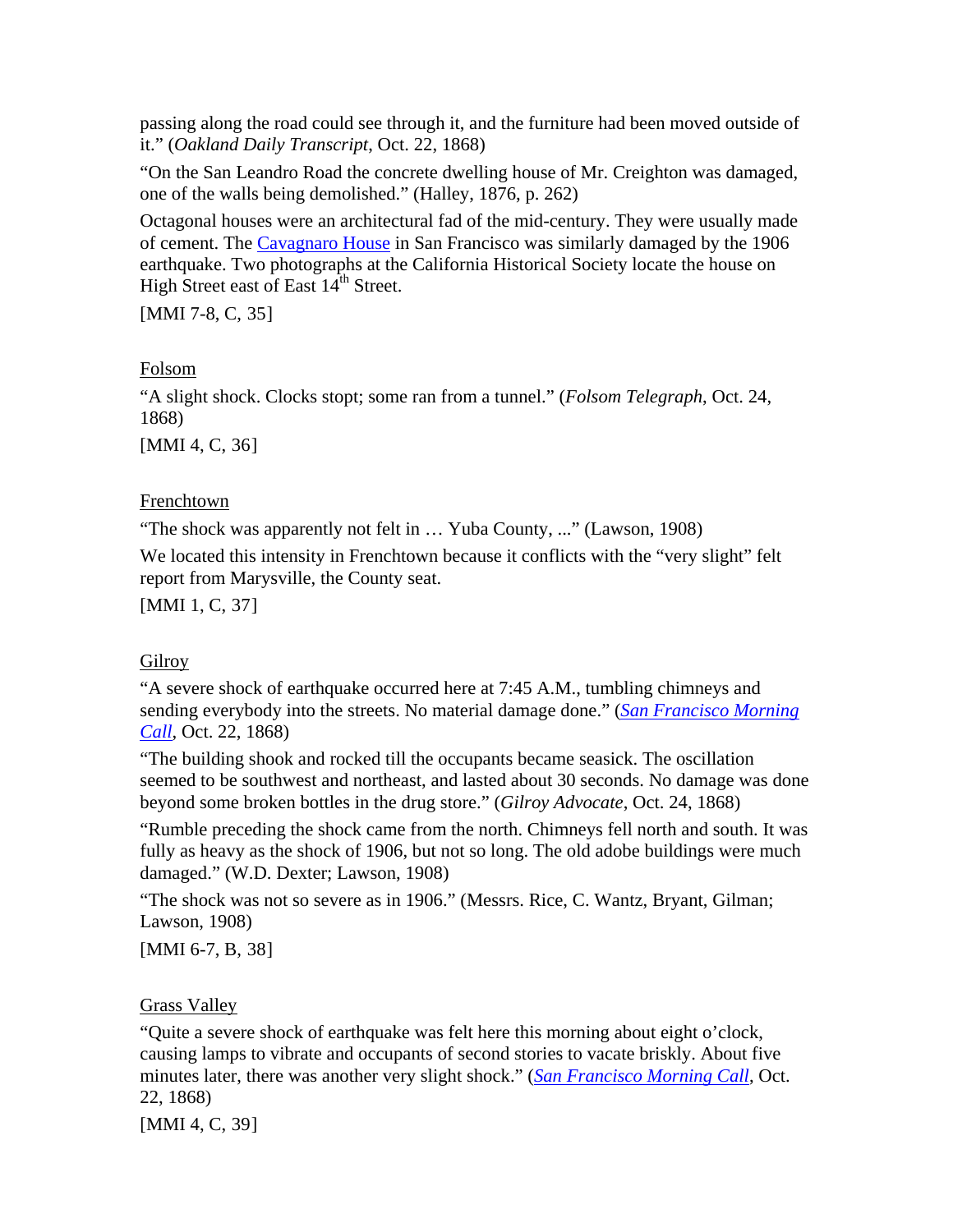#### Guerneville

"The earthquake was of great severity. It frightened my horse and he started to run away; but a large tree which had been cut nearly thru by choppers, and which they felled a few moments after the shock, was not overthrown by the shock." (I.E. Thayer; Lawson, 1908) [MMI 5-6, C, [40](#page-43-0)]

#### Hayward

The first shock came along between seven and eight in the morning, followed by a low, rumbling noise, just like a team passing over a bridge, and immediately afterwards the earth twisted first one way and then another, this double-jointed action was enough to wreck the strongest built house. From Wm. Pearce, who kept a diary of passing events, we learn that about the 8th of October heavy fogs settled over the valley, followed by hot sultry weather, which continued (sic) up to the 21st of that month, when about eight o'clock in the morning the first shock was felt. Shocks continued daily (sometimes three or four times a day) until the 25th inst. The direction of the earthquake was in a line from the New Almaden mines and from Haywards it turned towards the north, but touching San Leandro, … back of Brown's old store the mud and hot water was forced to the surface and the earth cracked open, the crack extending along the foothills to Niles. Col. Hayward's board fence, passing across his lot, towards his hotel, near Pierce street, was an object of curiosity. Some unknown agency had forced the top rail into a curve, and it looked as though the posts had been forced together. Shocks followed one another – shocks that made the earth tremble, and the panic-stricken people deserted their homes and slept in tents. The experience of that time is still fresh in our mind. When you feel mother earth rolling around as though she had the stomach ache, and boiling underneath, you being to feel that you are soon to be swallowed up and dropped down into that place where the Devil is chief magistrate. Anderson's Hotel, then conducted by Tony Oakes, who "could not read his own sign," was knocked off its underpinning and seated fairly on the ground. It was a fall of about four feet, and the shock made a general wreck of everything in the house. Tony went down with the crash, and when the excitement was over for the time being, he was found still alive, but as mad as a March hare. The rest of the family and the boarders had skipped at the first alarm, and many narrow escapes occurred in dodging falling bricks from chimneys. The old adobe house, occupied by C. J. Ward, fell an easy victim, and was soon a mass of rubbish, though the thick walls stood the strain, the family having a narrow escape with their lives. The creeks about this time were unusually dry, but inside of half an hour, they were filled with a rushing torrent of muddy water. The fright of the animals was one of the strange sights. The horses refused to move and trembled like a leaf. They were as badly scared as mankind, and it was a long time before they recovered from the shock. The house of Wm. Pearce was another wreck and was then owned by H. Lockwood. One corner dropped into the cellar and Lockwood's wife lost her reason from the scare. Another building that suffered from the shock was what is now Oakes' Hotel. Lee  $& Ryl$  Ryland then towned it, and the workmen were nearly through enlarging the house, making it two stories, when it slid off its underpinning and dropped to the ground, a distance of four feet. The hard [fall] naturally wrecked everything of a breakable nature in the hotel, and very little plaster was left on the walls. The accident to the late Mrs. Geo. Brown in the steps leading to the second story giving way, produced a very long and painful illness that she never recovered from.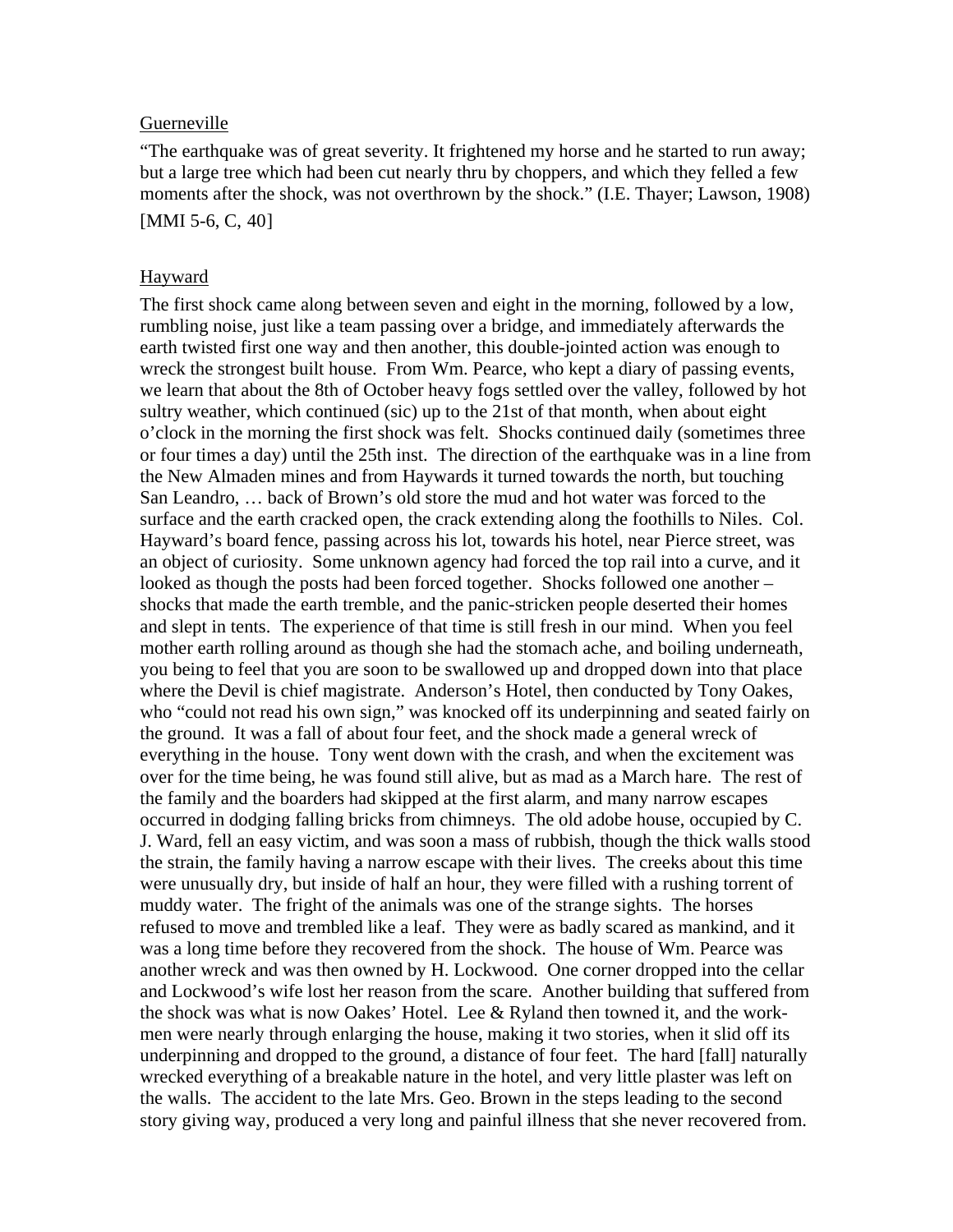Very few chimneys were left standing, and all the houses were badly damaged inside, in the shaking down of plaster, breaking of furniture, etc. While the male tribe were not as hysterical as the women, they were badly scared as a rule, and gladly seconded Rev. Mr. Seymour's proposition to hold services in Dr. Kimball's grove. Old sinners who had not been inside of a church for years, poker sharps, etc., in fact, everybody went to the grove to hear Mr. Seymour preach, for it really looked as though this section would disappear, and the bay rush in and drown us all. Consequently everyone wanted to get as much religious information as possible, so as to be able to answer a few questions when interviewed on landing "on the other side of the river." Mr. Seymour never preached a better sermon, and was never more intensely listened to. There are a great many here today who will remember those "revival" meetings for years to come. (*Hayward Journal*, March 12, 1887)

"The crack past diagonally up the Haywards Hill and crost 3 feet from the south corner of the old hotel; past just east of the Odd Fellows' Building, through the Castro lot, tearing off a corner of [Guillermo Castro's] adobe house which stood where the jail now is, on through Walpert's Hill toward Decoto. By the hotel the crack first opened 18 to 20 inches, but soon closed to 5 or 6. It was of unknown depth; several balls of twine, tied together, with an iron sinker, failed to find bottom. There was no water in the fissure, for the iron came up dry. From the corner of B and First Streets another crack past nearly eastward toward the hills, and faded out by the sulfur spring about 1.5 miles distant." (Mrs. Wm. Hayward; Lawson, 1908)

 "In a general way, the crack from Haywards to beyond Decoto past from 100 to 300 feet above the base of the hills. Practically not a house was left on its foundations in Haywards. At one place south of town the fault showed a throw of some 3 feet." (W.H. Weilbye; Lawson, 1908)

"Since October 5, 1862, I have lived in Haywards, Alameda County, and I well remember the earthquake of October, 1868. Being lame and having used a cane from childhood, I had never walked without it until that morning. I was working in my shop at the time. On feeling the terrible shock, and on the impulse of the moment, I managed to get out of the building and into the street, some 18 feet distant, but on recovering from my fright I found I had left my cane in the shop. I managed to get back into the building, got my cane, and started for my house only a few yards away. The house had been thrown from its foundations, the chimney had been torn from the roof, and the porch had been wrencht away. Dishes were broken and everything was in confusion. I discovered that most of the houses were in the same condition as my own—thrown from their foundations, with chimneys down, porches knocked sideways, etc. All the while the ground was shaking and continued to shake for days and even weeks; but each shock was lighter than the last. On a certain piece of ground near the Haywards Hotel there was a common board fence, the boards abutting on the post. After the quake the boards lapt one over the other about 5 inches, the ground seeming to have been prest together that much. On going down the county road toward Oakland, we came to Mr. A. L. Rockwood's house, which had been thrown from its foundation and one end thrown into the cellar. The house was badly wrecked. In the south part of the town there was a flour mill on a foundation about 4 feet high. This building was thrown to the ground and wrecked. On the ground which is now the plaza stood a new brick warehouse filled with grain from the season's crop. The building was completely torn to pieces; grain was spilt from the sacks, and everything was in a mess. The building was 300 feet long by about 60 feet wide. A wooden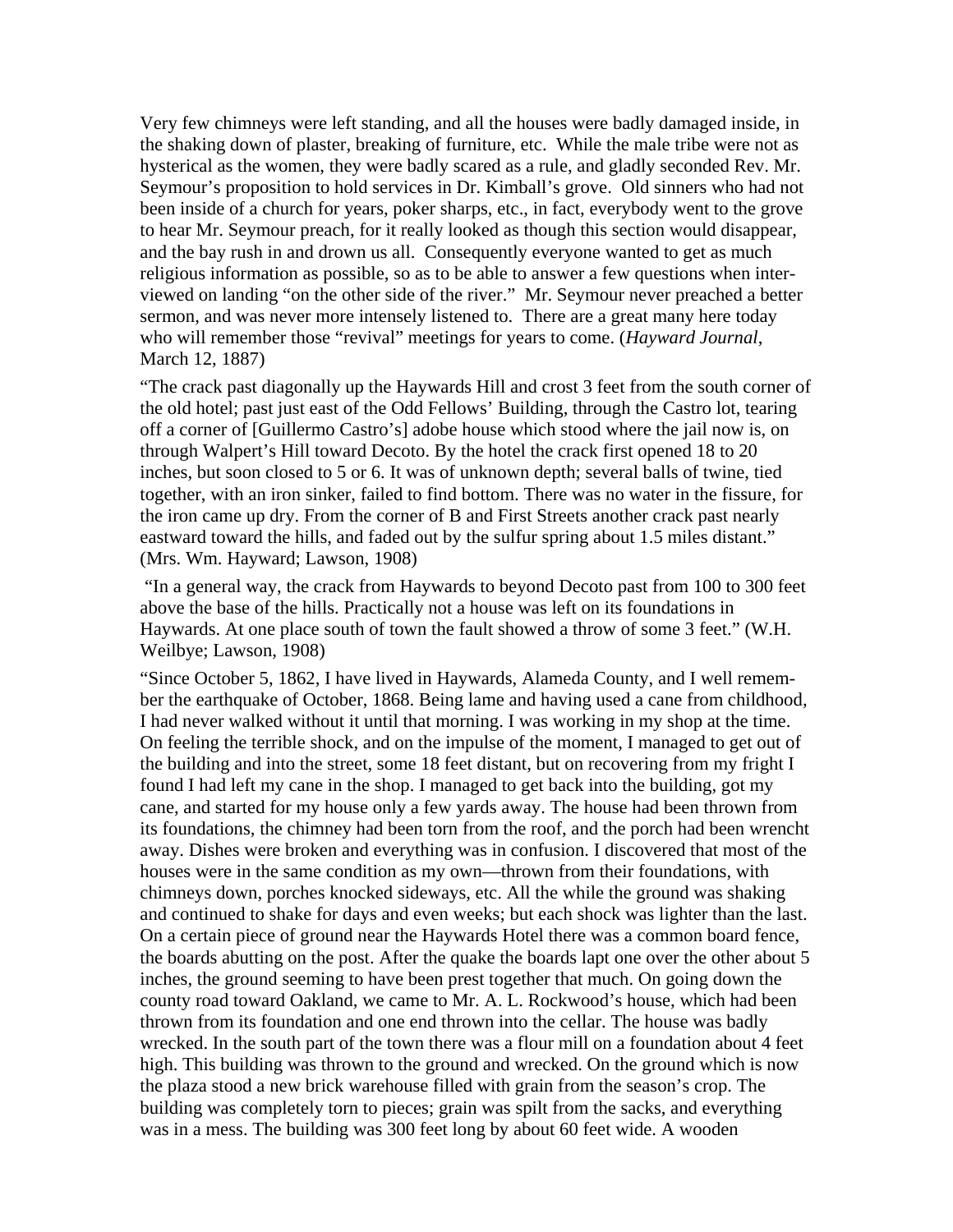warehouse about the same size shared the same fate as the brick. On B Street the ground opened about 2 inches, and water and sand were forced from the opening. Some springs were closed, while others were opened or made to flow more freely. Many wells were affected in the same manner. Mr. Charles Herman, who was in the baking business, was driving back to Haywards after delivering bread. Looking up the road, he saw the ground coming toward him in waves, and when the motion struck his horse, she went down on her knees. Mr. Herman thought the world had come to an end. As he neared the San Lorenzo Creek, he noticed that the water had been thrown out of the bed of the creek on to the road…The earthquake was the direct cause of the death of 2 persons in Haywards." (George A. Goodell; Lawson, 1908)

[MMI 9, B, [41](#page-43-0)]

 "The crack past thru a gravel quarry practically on the summit of the first range of hills." (O. Hill; Lawson, 1908)

"The crack below Haywards Hotel was 12 inches wide. It ejected water and white sand. A fence which traversed a hill from north to south was crost by the crack, and had the ends of the boards loosened from the posts. Gradually these boards lapt over one another, until within a couple of weeks they overlapt several inches, the progress of the overlapping being noted from time to time by a pencil mark. The "cap" board of the fence was also archt up in consequence of this movement. Large waves were set up in the soil. The house was moved southward, while a neighbor's was tipt northward." (D.S. Malley; Lawson, 1908)

 "The rumbling preceding the shock came very distinctly from the bay, and the plain in that direction rolled like huge waves of the sea coming toward Haywards." (F. Allen; Lawson, 1908)

"The crack opened parallel to Castro Street, 35 to 50 feet below Haywards Hotel. The fence passing diagonally up the hill was shortened 6 inches." (P. McKeever; Lawson, 1908)

"A stove in the house was thrown north." (J. Wolput; Lawson, 1908)

"A crack 3 to 4 inches wide started from the Powell place and struck across toward the county bridge next to Nettleton's, passing west of it; crost the creek, demolisht a fence completely, and past on toward the Strowbridge residence, where the house was badly shattered." (Mrs. Hamer; Lawson, 1908)

"The shock was from southwest to northeast. The ground opened from 6 inches to 2 feet, and water with sand was ejected to a height of from 1 to 3 feet. North of the village a ridge of ground 3 feet wide was raised 2 feet. By the time the shock was over, nearly the whole place was in ruins. Near Hayward's Hotel the hill shifted a good deal, and a crack opened for several hundred feet. On the hills there were several new springs. In the first 12 hours after the main shock there were 36 after-shocks. Between Haywards and Mission San Jose there were numerous cracks, so that it was difficult to drive a stage between the two towns." (*Alta California*, Oct. 22-25, 1868)

The Castro adobe barn, SE of the Castro adobe house, was badly damaged in the 1868 earthquake. The Soto adobe, was located on the Hayward-Niles Road, 0.35 mi south of the junction with the Hayward-Mount Eden Road. It was shown in the surveys of 1858 and 1863, but it was empty or in ruins by 1874. (Hendry and Bowman, 1945, p. 507)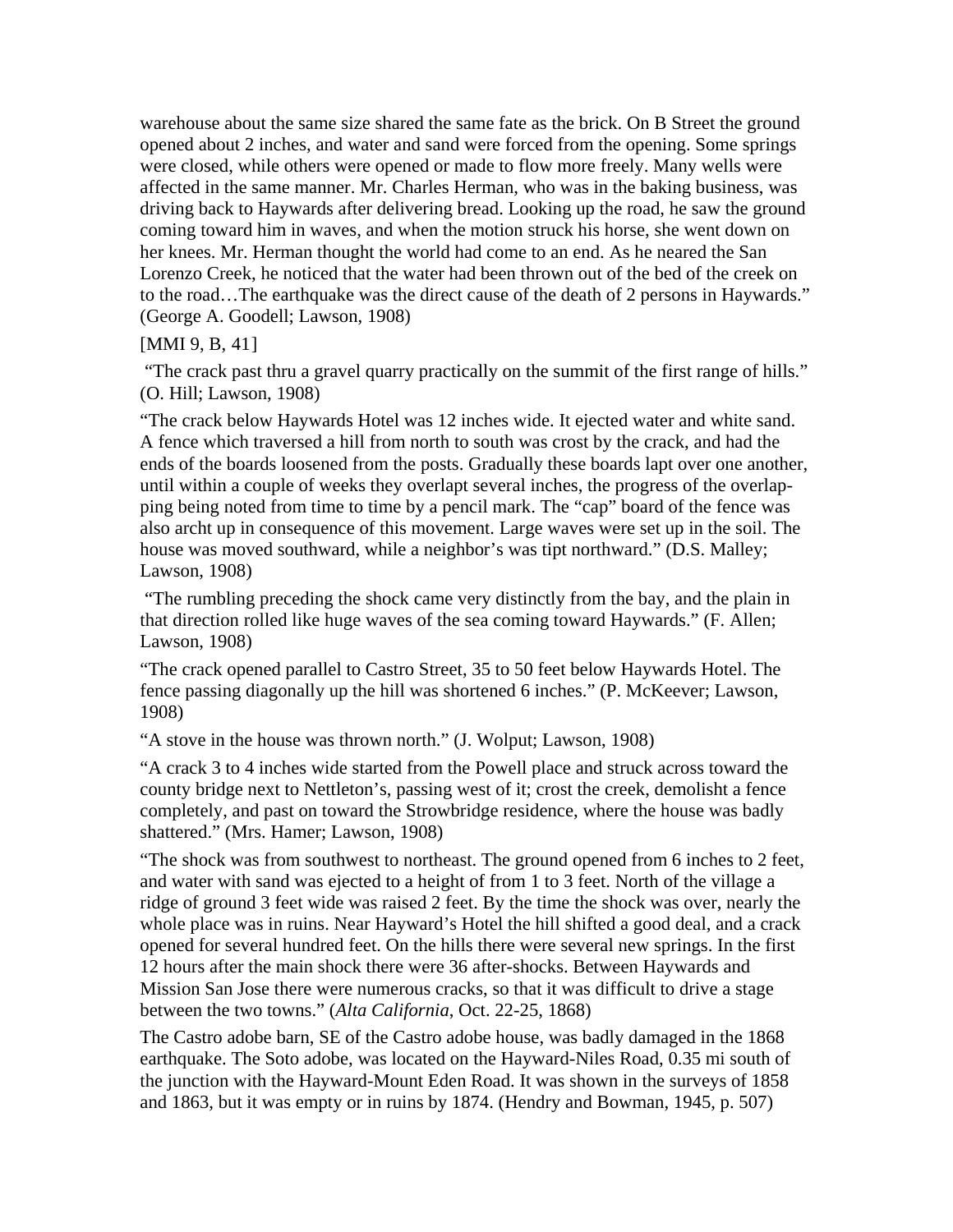"In the 1869 earthquake, then called "The Great One," a fissure opened in the land and salt water flowed into Coyote Creek. This poisoned many of the area's wells. The earthquake also leveled many of the buildings in what was then called 'Haywards.'" (My [Castro Valley History](http://www.mycastrovalley.com/history/page07.html))

"Some buildings thrown down." (*Alta California*, Oct. 23, 1868)

"On the hills there are several new springs, in places where water never flowed before." (*Oakland Daily Transcript*, Oct. 24, 1868)

[Hills Back of Mount Eden and Hayward] "Trees thrown down; some farm houses destroyed." (*Alta California*, Oct. 22, 1868)

[MMI 8-9, B, [42](#page-43-0)]

#### Healdsburg

"A good shaking. Heaviest shock ever felt." (*Democratic Standard*, Oct. 24, 1868)

"Lasted about 10 seconds. Vibrations north and south. Clocks stopt." (*Alta California*, Oct. 22, 1868)

"One of the severest shocks of earthquake ever felt in this place occurred here this morning at about eight o'clock, lasting about ten seconds, the vibrations appearing to run from north to south, stopping clocks and shaking things up lively. No damage done of any note." (*Sacramento Daily Union*, Oct. 22, 1868)

"People ran into the streets." (*Democratic Standard*, Oct. 24, 1868) [MMI 5, C, [43](#page-43-0)]

#### Hollister

"At Gilroy, Hollister, and San Juan, according to reports, the intensity was sufficient to throw down a few chimneys and to crack some brick and adobe buildings." (Lawson, 1908)

[MMI 6, C, [44](#page-43-0)]

#### Irvington (Fremont)

"Thru the north side of town a crack split the hillside, opening 7 or 8 inches and showing a fault of 8 or 10 inches. It crost the country road 500 feet north of the Southern Pacific Railway depot. Its trend was N.45 degrees to W. 50 degrees. From these low hills the crack seemed to pass over into the tule ponds of town. The Tyson Lagoon dried up after the quake. The rumbling preceding the shock came from the north." (R.B. Crowell; Lawson, 1908)

"The railroad tracks north of the station were badly twisted for several hundred yards." (M.Torry; Lawson, 1908)

"In one place the crack on the hillside divided, and formed a narrow island, 8 or 10 feet across, which dropt below the general level of the sod 8 or 10 inches. Springs were opened up on Mission Peak." (H. Crowell; Lawson, 1908)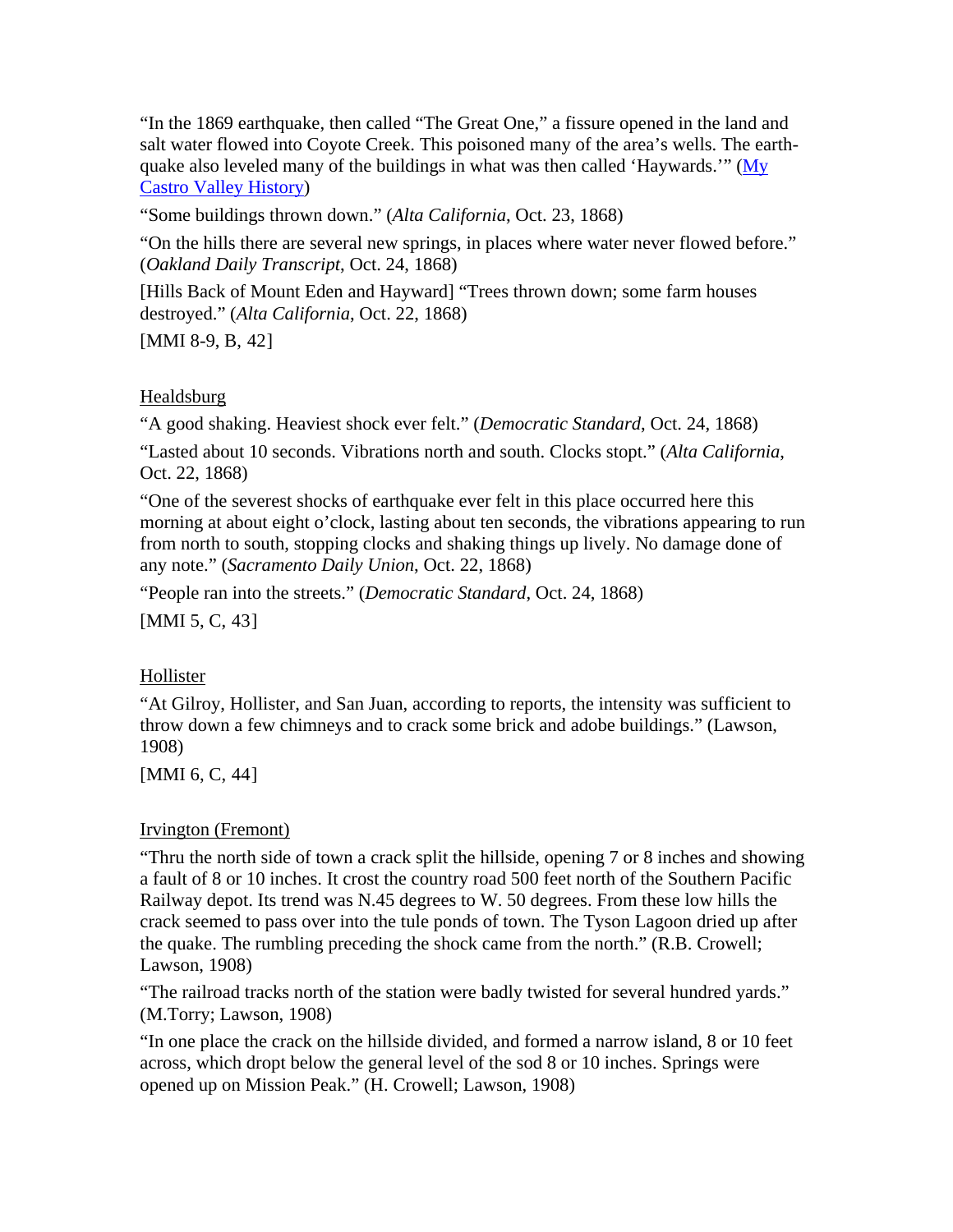"The crack which past thru the town continued southward down the hillside about 0.5 mile northeast of the railway track. It opened 5 to 8 inches, not faulting." (J. McD. Preston; Lawson, 1908)

"I was then about 15 years of age. My home was near Irvington. When the shock came, I was alone in the house with my baby brother. My mother was in the milk house, about 10 steps from the kitchen door. She called to me to get the baby. Tho I was thrown the length of the dining-room, I managed to get the child over my arm, face down, and a pillow on top. Then, falling and crawling, I worked my way back to the open kitchen door. My mother was on the ground. Every time she tried to get up, she was thrown again, and the milk in the buckets was spilt over her. My two brothers, my step-father, and the hired man were also down and were trying to get to the house by crawling and falling. As I sat there, I could see the ground in waves like the ocean. After the main shock, I think we had 100 shocks during the first 24 hours. The ground opened; we traced a crack thru town, and the ground settled several inches in one place. Not a house was left with a chimney on it. Our safe broke thru the floor, and the piano was out in the room nearly to the opposite side." (J. McD. Preston; Lawson, 1908)

[MMI 8, B, [45](#page-43-0)]

Jacinto "Not felt." (*The Daily Bee*, Oct. 22, 1868) [MMI 1, C, [46](#page-43-0)]

#### Jackson

"Earthquake perceptible to a number of people." (*Amador Dispatch*, Oct. 24, 1868) [MMI 3-4, C, [47](#page-43-0)]

#### Jarvis Landing (west of Newark)

The Agustin Alviso adobe, 2 mi NE of Jarvis Landing, was probably "wrecked by the 1868 earthquake." The nearby Tomas Pacheco adobe is "shown on the 1860 Survey, but not on the 1874 Allard Map," suggesting that it was damaged by the 1868 earthquake and razed. (Hendry and Bowman, 1945, p. 641-642)

[MMI 8, C, [48](#page-44-0)]

## Knights Landing

"…While the shock was not unusually severe, it did some damage. The gable end of the mill warehouse was thrown down, not by the vibration of the quake, but by a pile of wheat being thrown down against it and forcing the end of the building out. I was out in a pasture at the time, pumping water for stock, and noting the water sloshing from one end of the trough to the other, I wondered as to the cause, as I had not felt the shock on account of the motion of my body in working the pump. On looking up I noticed the trees swaying back and forth, with no wind, and I knew it must be an earthquake. There was some little loss in the town in the way of broken crockery, chimneys, etc. The heaviest shock was along the edge of the valley near the Coast Ranges." (E.H. Eastham; Lawson, 1908)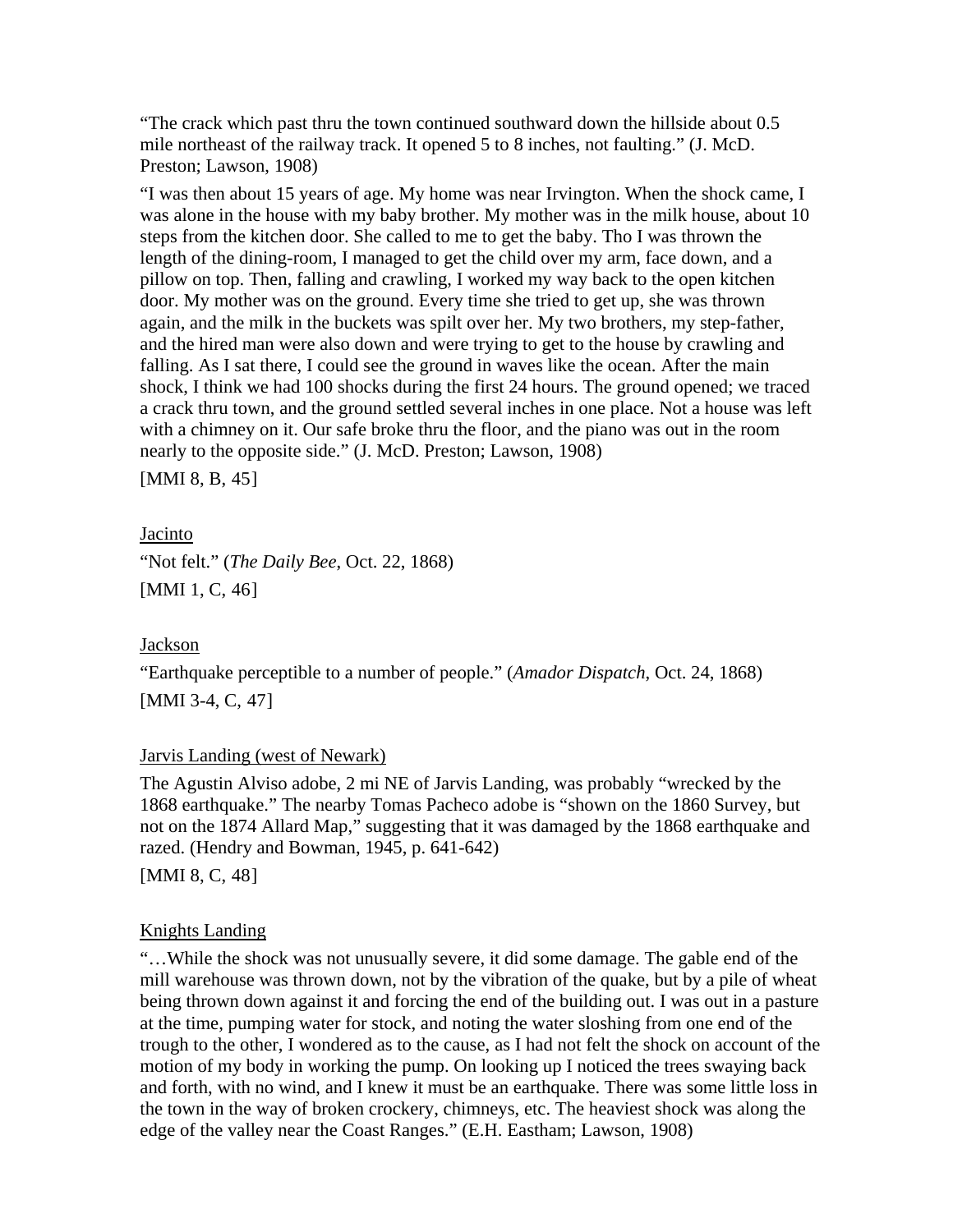[NIA, C, [49](#page-44-0)]

#### Laddsville/Livermore

"The shock in Amadore and Livermore Valleys was not so severe." (*Alta California*, Oct. 24, 1868)

Laddsville was first settled in 1864, seven years before W. Mendenhall founded Livermore. It was located at the intersection of the Dublin Road and the Stockton Road. Alphonse Ladd, the founder, died of natural causes a week after the 1868 earthquake. There was no report of damage from the 1868 earthquake. [\(Livermore History\)](http://www.elivermore.com/photos/Hist_lvr_laddsville.htm)

Robert Livermore died in 1858, but his widow continued to live in their house, a wooden "round the horn" structure. Livermore's original house, a 1-story abode structure, was torn down in 1875. [\(Livermore Heritage Guild\)](http://www.lhg.org/history%20folder/history.htm)

"About 1875, when the original drawing was made, the main (adobe) building was in fair condition and in use with a rock fireplace in the south end, but part of the kitchen had fallen." (Hendry and Bowman, 1945, p. 620)

These somewhat discrepant reports both suggest that Livermore's original adobe house was damaged by the 1868 earthquake. In contrast, the adobe house of his son, Robert Livermore, is cited as standing intact in 1886. (Hendry and Bowman, 1945, p. 621)

[MMI 7, C, [50](#page-44-0)]

### Lafayette

"The Widow Bernal's adobe, a one and a half story structure measuring 50 x 18 feet, was located half a mile up Happy Valley Road. Surrounded by a porch on all sides, the building stood until 1906 when it was razed after being severely damaged in the San Francisco earthquake." ([Lafayette: A Pictorial History\)](http://www.lafayettehistory.org/pict02IndN.html)

"After Juan Bernal's widow and her family moved out …, the deteriorating structure was used as a stable." (Kimball, 1987, p. 156)

The Encarnation Bernal adobe was probably cracked and weakened by the 1868 earthquake (which may have caused it to appear "deteriorating"): the shaking in Lafayette in 1906 appears to have slightly exceeded the shaking in 1868.

The small hilltop cemetery 1.1 mi east of Lafayette center shows moderate damage to both pre-1868 (60%) and 1868-1906 (43%) headstones and monuments. There is no apparent vandalism (see "Inferring Shaking Intensities at Cemeteries that have Suffered Multiple Earthquakes").

[MMI 7-8, C, [51](#page-44-0)]

Lakeport "Felt." (*Clear Lake Courier*, Oct. 24, 1868) [MMI 2-3, C, [52](#page-44-0)]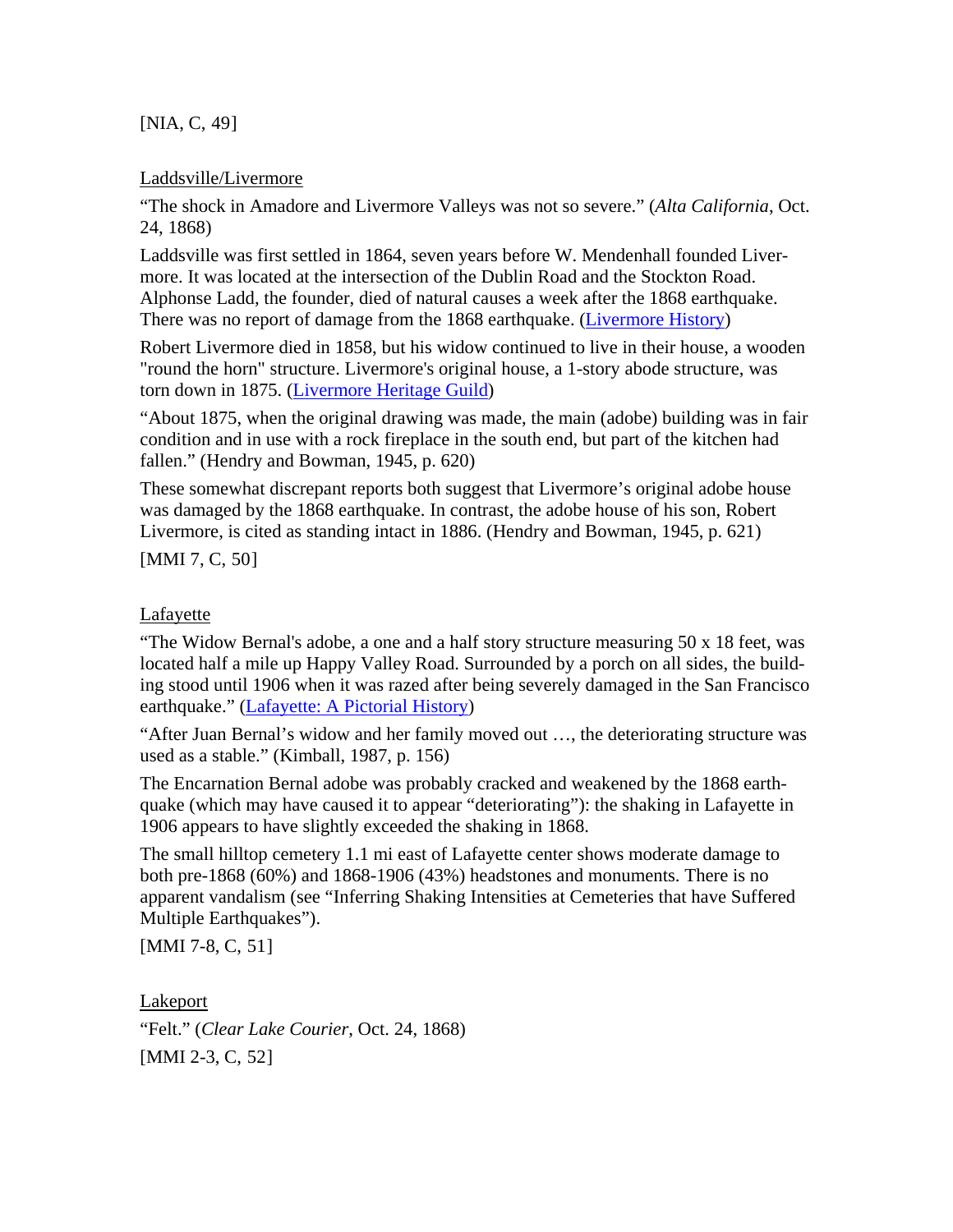#### Latrobe

"Not felt." (*The Daily Bee*, Oct. 22, 1868) [MMI 1, C, [53](#page-44-0)]

#### Lincoln

"…the crockery and hardware danced considerably in the stores, hotels, etc." (*Placer Herald*, Oct. 24, 1868)

[MMI 4, C, [54](#page-44-0)]

### **Linden**

"…the men at work in the flour mills found their way into the open air very speedily…" (*Stockton Daily Independent*, Oct. 22, 1868)

[MMI 4-5, C, [55](#page-44-0)]

### Livermore Valley

"Wednesday morning, October 21, 1868, at 8 o'clock, occurred the heaviest earthquake I ever experienced, with the exception of the one of April 18, 1906. I was out in the back yard, where the watering trough, filled with water, rocked from side to side like a cradle." (Smith, 1995)

[MMI 6, C, [56](#page-44-0)]

Lower Lake "Felt." (*Clear Lake Courier*, Oct. 24, 1868)

[MMI 2-3, C, [57](#page-44-0)]

Mariposa

"Rattled crockery." (*Mariposa Weekly Gazette*, Oct. 30, 1868) [MMI 4, C, [58](#page-44-0)]

## Markleeville

"The shock was apparently not felt in … Alpine County, ..." (Lawson, 1908) [MMI 1, C, [59](#page-44-0)]

## Marsh House

"The heavy tower of the Marsh stone house was partly destroyed, breaking down the portico in its fall; and all the chimneys were also thrown down, doing more or less damage in falling." (*The Contra Costa Gazette*, Oct. 24, 1868)

"The most Eastern point from which we have any report of severe effect of the convulsion, is the Marsh Ranch, where the tower of the well constructed stone mansion was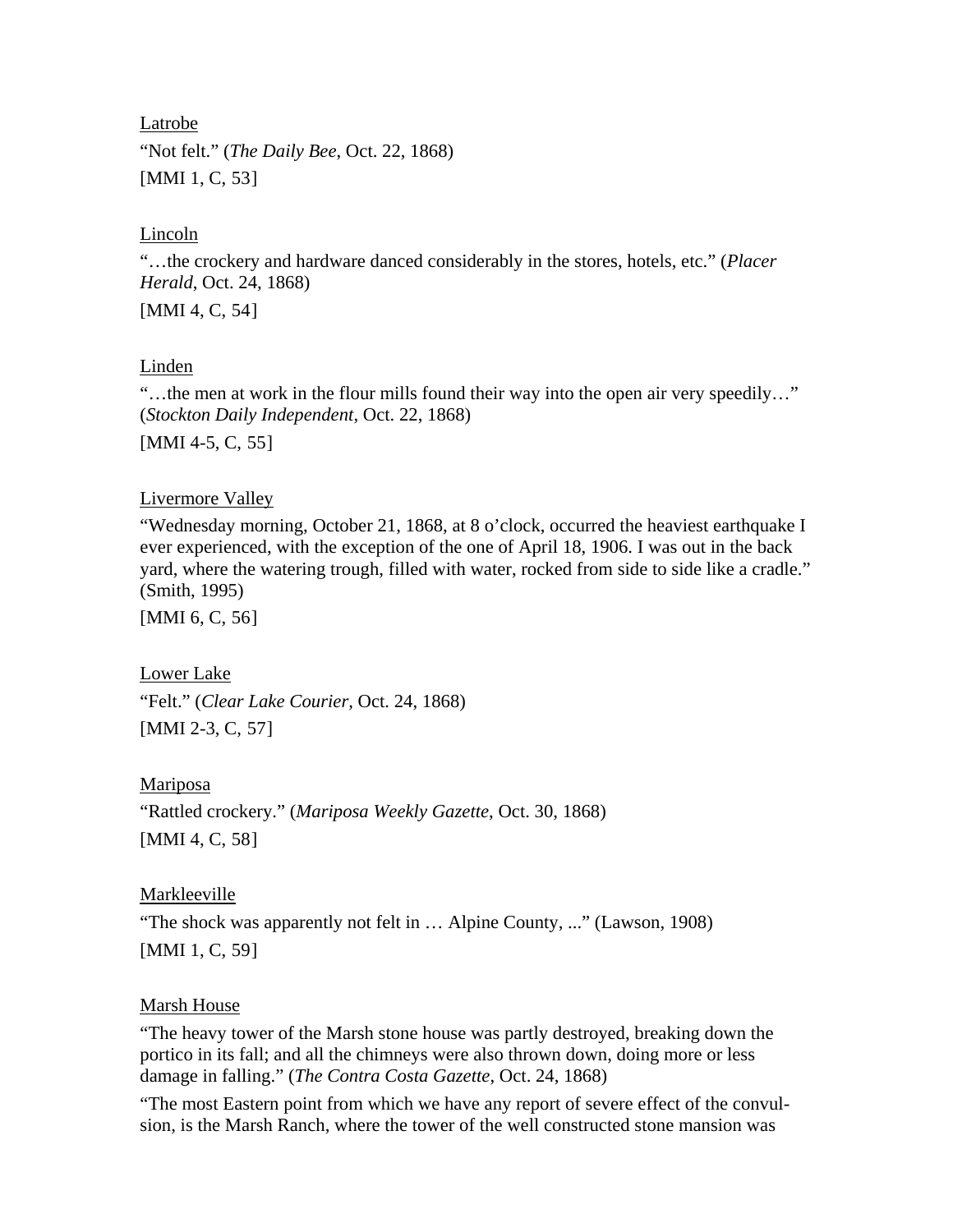thrown down, and one of the top stones, weighting nearly 200 lbs, struct the ground 40 measured feet from the base of the tower." (*The Contra Costa Gazette*, Oct. 31, 1868)

An 1861 adobe house at the Upper Vasco Ranch, 3 mi south of the Marsh house, was still occupied in 1889 and probably not damaged by the 1868 earthquake. (Hendry and Bowman, 1945, p. 541)

[MMI 7, C, [60](#page-44-0)]

## **Martinez**

"The noted earthquake shock, of Wednesday morning last, was here, as elsewhere, decidedly heavy and moveable. The East end of the Court House, at the roof, fell out to a slight extent, a low brick dwelling house of Mr. Fish, was badly smashed by the falling of the walls, and the new and handsome sandstone building, nearly completed for Mr. Sturgis, of the Alhambra Hotel, was greatly damaged, by the falling of the stone in front and rear. Other and minor damages occurred, of course, such as cracking walls, breaking crockery, etc."

"Our neighboring town of Pacheco was roughly handled, as well as Martinez, and concrete buildings and brick structures were largely affected. The waters in front of our town, were set to dancing to new tunes and measures, and W. Clark, of the ferry boat, informs us he noticed immense numbers of fish close up to the surface, as though scared or demented." (*California Express*, Oct. 24, 1868)

"At Martinez, many chimneys were thrown down. Two of the walls of the new stone building at the Alhambra Hotel were partially thrown down. Blum's, Lazar's, Coleman's, and the Fish Brothers' brick buildings were also much cracked by the shake; but the most serious damage there, is that suffered by the Court House, a portion of the top of the front and rear walls of which were thrown down and the structure otherwise much injured. A special meeting of the Board of Supervisors was called for to-day (Friday) to determine what measures shall be taken to repair the damage and render the building secure." (*Contra Costa Gazette*, Oct. 24, 1868)

The 2-story Jose Berreyesea adobe at the corner of Alhambra and Escobar Streets, "was somewhat injured by the earthquake of 1868 and very much injured by that of 1906." (Hendry and Bowman, 1945, p. 426)

The Vicente Martinez adobe, 2 mi south of the town of Martinez, was not reported as damaged, although it may have been cracked by the 1868 and/or 1898 earthquakes, as it was damaged by the 1906 earthquake. (Hendry and Bowman, 1945, p. 428)

[MMI 7, B, [61](#page-44-0)]

Marysville

"The shock here was very light, being noticed only by a few." (*[San Francisco Morning](http://www.sfmuseum.net/hist4/68oakl.html)  [Call](http://www.sfmuseum.net/hist4/68oakl.html)*, Oct. 22, 1868)

"Stopped a few clocks." (*Marysville Daily Appeal*, Oct. 29, 1868) [MMI 2, C, [62](#page-44-0)]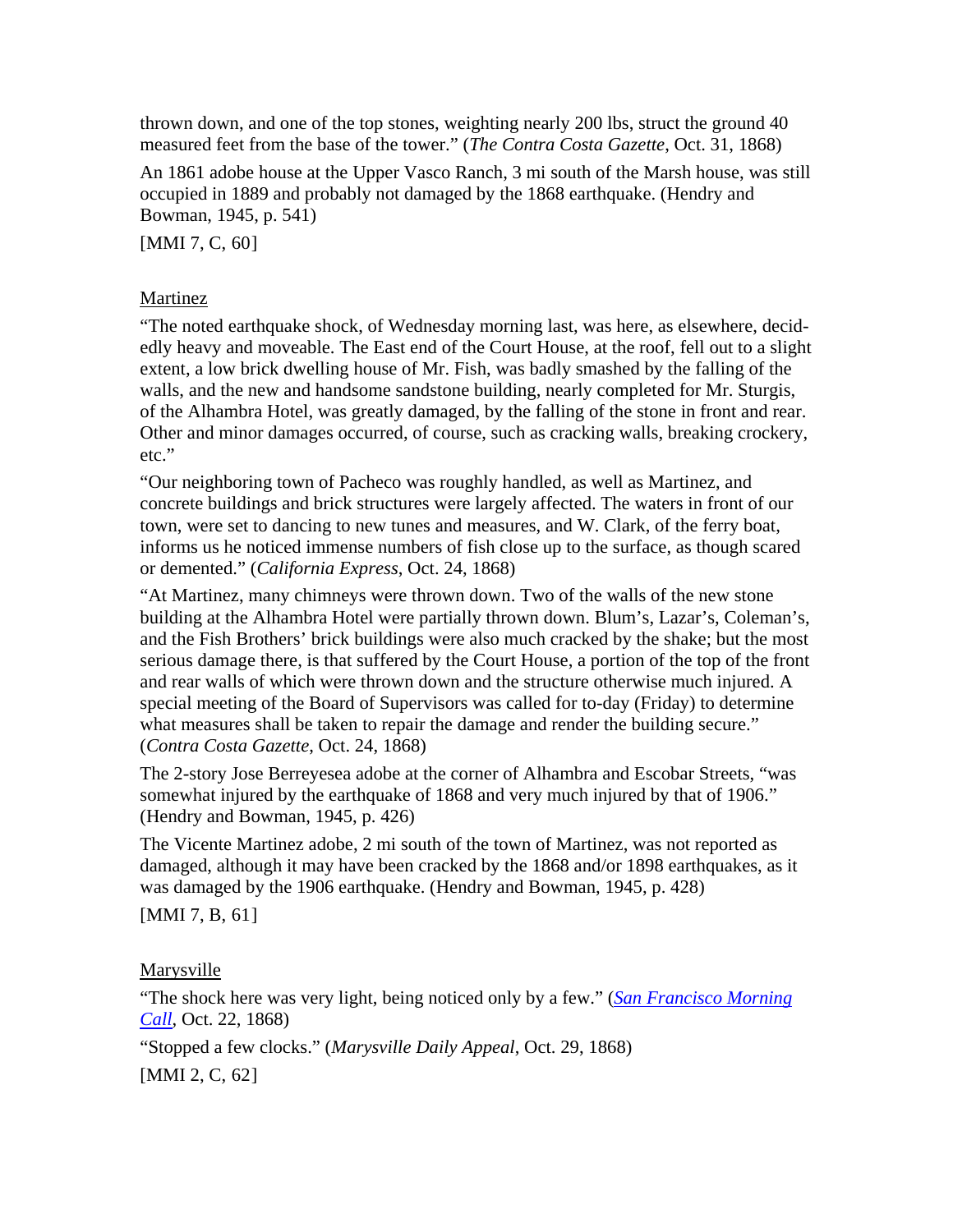Michigan Bar (west of Rancho Murieta)

"Sensibly felt." (*Folsom Weekly Telegraph*, Oct. 24, 1868) [MMI 4, C, [63](#page-44-0)]

### Milpitas

"Messrs. J.W. Hines and C. Valpey, and Miss Bennett, of San Jose; Mr. H. B. Valpey, of Santa Clara; Messrs. P. Anderson and C. B. Mendor and Mrs. W. Smith, of Berryessa, all of whom were intimately acquainted with this section of the country in 1868, report that there was no crack south of the county line." (Lawson, 1908)

Jose Maria Alviso's two-story adobe at Piedmont and Calaveras Road was not damaged. The Valentin Higuera adobe, 150' east of Calera Creek, survived both the 1868 and 1906 earthquakes. Three adobes on the south side of Calaveras Road, 1.5 mi west of Piedmont Road, were damaged in the 1906 earthquake and razed. (Hendry and Bowman, 1945, p. 409)

[MMI 7, C, [64](#page-44-0)]

"Along Coyote Creek the ground was cracked from Boot's ranch to the San Francisco Bay, the cracks being on the bay side and following the winding of the creek. As in 1906 much water was ejected from the cracks, and Coyote Creek rose." (W. Bellou; Lawson, 1908)

[MMI 7, C, [65](#page-44-0)]

## Mission San Jose

"…suddenly there came a swaying of the house. This lasted only a short time; then the house began to shake in earnest...the pump in the yard was pumping as if some one had hold of it; and small rocks on the hill in front of the house were rolling down into the creek. The milk pans had been resting on shelves of slats; some pans slipt entirely out, some only halfway. The milk and cream were on the floor…the water spurted up in the streets of San Jose, and out in the road between Milpitas and San Jose, to the height of several feet. The old Mission church, which was of adobe, was shaken down, as were several other buildings at the same place. On the mountain above the old Mission, just above a place called Peacock Springs, a great crack in the earth appeared, which lookt as if the lower part of the mountain had parted and slipt down. Many times I have crost the bridge which was built over the crack, and stopt and thrown rocks down to see if I could tell how deep it was." (Mrs. N. Ainsworth; Lawson, 1908)

 "Along the hills back of the town and southward, passing thru the present Sinclair and Stanford ranches, the crack opened. Generally it was 10 or 12 inches wide, and faulted some 18 inches on the valley side." (A. Kell; Lawson, 1908)

"The shock was preceded by a rumble passing to the northwest. Adobe building [Jose de Jesus Vallejo residence?] was not seriously injured. Crack at Irvington and on the side of Mission Peak confirmed." (J. Sunderer; Lawson, 1908)

"Brick store was cracked. Confirms cracks at Irvington." (S. Ehrman; Lawson, 1908)

"The mission church collapsed because Father Federy [the parish priest of the Mission after 1858] had removed the buttresses on the north wall that were necessary for its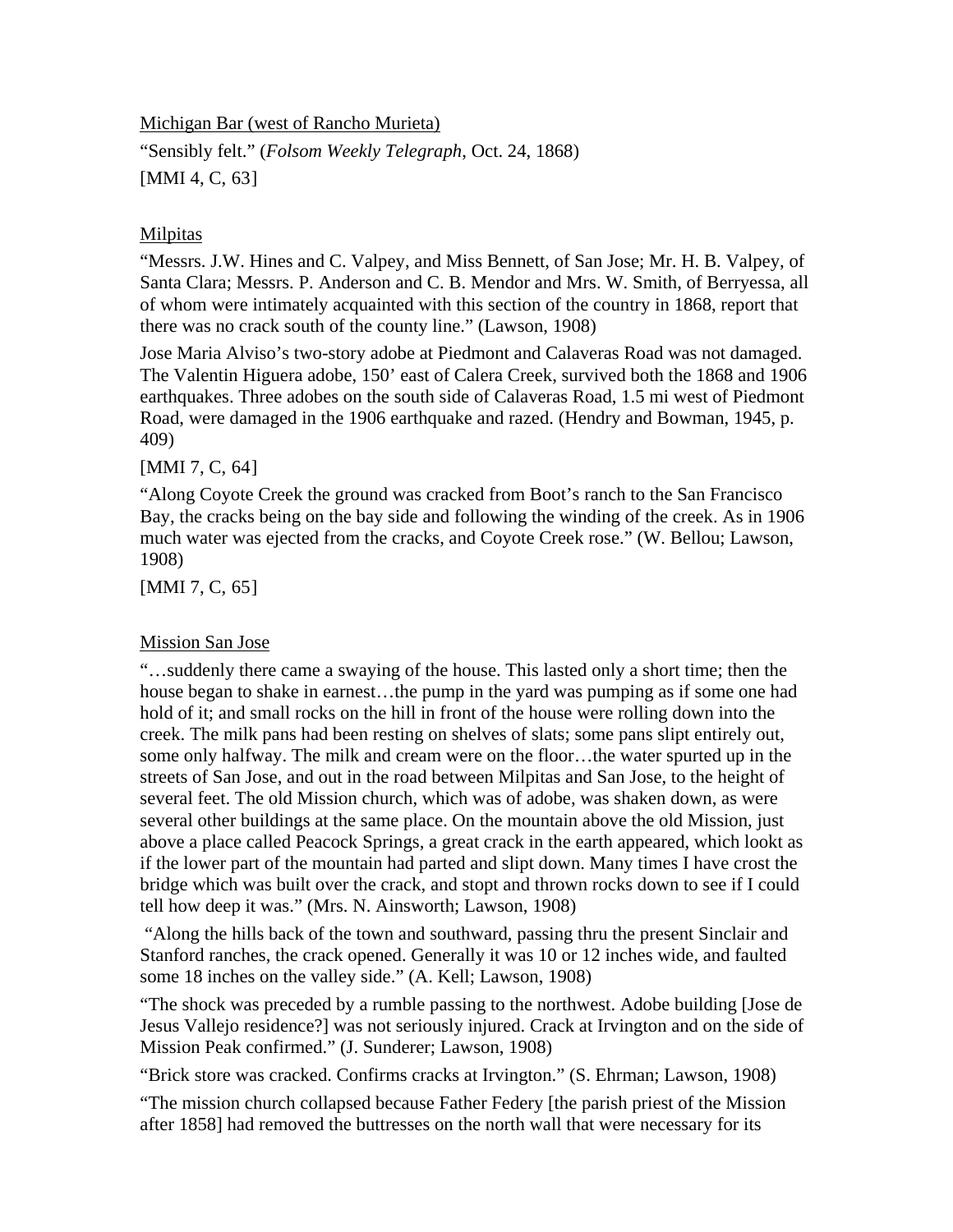stability. He had found them esthetically unpleasing." (Abaloe, 1979) This suggestion corresponds with the damage state shown in the drawing from the [Jan Kozacs Collection](http://nisee.berkeley.edu/elibrary/Image/KZ644).

Hendry and Bowman (1945, p. 470-475) report that there was extensive damage to the Tienda, to the Priests' Quarters, and to the Mission from the 1868 earthquake, but little damage (although probably extensive cracking) to the Jose de Jesus Vallejo adobe.

The small churchyard on the north side of the church shows strong damage to pre-1868 (67%) headstones but only moderate damage to 1868-1906 (34%) headstones and monuments. Some pre-1868 headstones could have been damaged by the failure and demolition of the adobe church (see "Inferring Shaking Intensities at Cemeteries that have Suffered Multiple Earthquakes").

[MMI 8, C, [66](#page-44-0)]

Mohawk Valley "Severe." (*Quincy Union*, Oct. 24, 1868) [MMI 4, C, [67](#page-44-0)]

### **Monterey**

"Very heavy." (*Monterey Democrat*, Oct. 24, 1868)

"A smart little earthquake, traveling from north to south. No particular damage." (*Monterey Gazette*, Oct. 22, 1868)

[MMI 5-6, C, [68](#page-44-0)]

## Mount Eden

"All the shelving on south side of the 2 stores of the town was thrown down; heavy piano moved three feet." (*Alta California*, Oct. 22, 1868)

[MMI 8, C, [69](#page-44-0)]

## Mountain View

" '…tossed wares around considerable.' Two warehouses damaged to a considerable extent, one had to be propped up, the other was knocked from its underpinnings and one end broke out." (*Alta California*, Oct. 23, 1868)

#### [MMI 8, C, [70](#page-44-0)]

## Mowry's Landing

Mr. Pearce [of Hayward] informs us that the shock was felt the heaviest at More's [Mowry's] old landing, below the Mission. (*Hayward Journal*, March 12, 1887) [NIA, E, [71](#page-44-0)]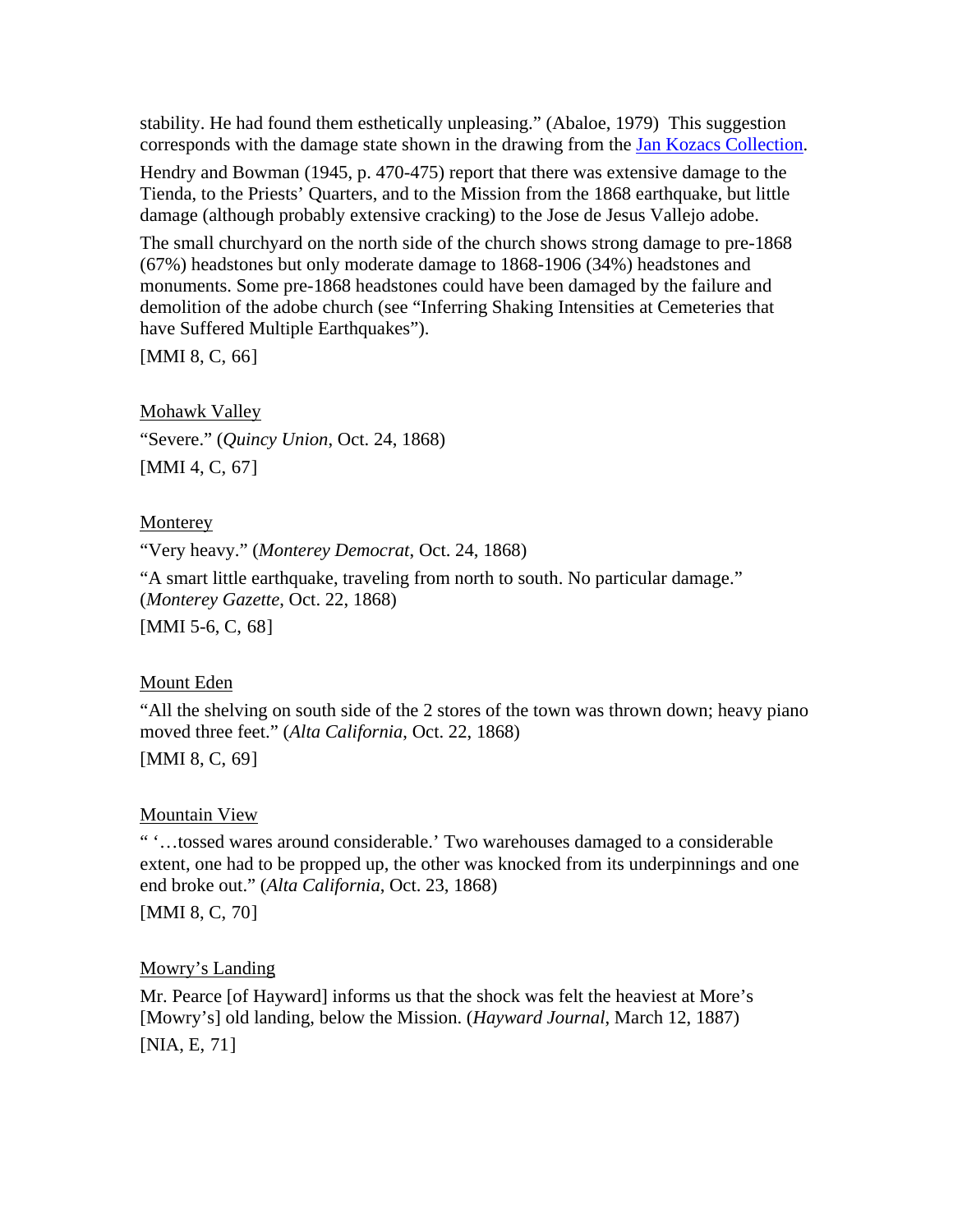### Napa

"Violent shock in northeast direction for 30 seconds, accompanied by low rumbling sound. Some slight damage." (*Alta California*, Oct. 22, 1868)

"Most severe shock ever felt. Lasted 40 seconds. No serious damage to buildings. Five miles west of Napa a number of trees were overthrown." (*Napa Reporter*)

"…a few broken chimneys, broken plastering and cracked walls." (*Napa County Reporter*, Oct. 24, 1868)

"Nearly all clocks stopped; rang all the door bells, six chimneys thrown down; many brick buildings cracked; large amounts of plaster knocked off." (*The Napa Register*, Oct. 24, 1868)

[Carneros Creek] "…a number of trees were thrown down…" (*Napa County Reporter*, Oct. 24, 1868)

[MMI 6-7, B, [72](#page-44-0)]

### Natoma Vineyard (Folsom Lake)

"Wash basin broken." (*Folsom Weekly Telegraph*, Oct. 24, 1868) [MMI 4-5, C, [73](#page-44-0)]

## Nevada City/You Bet/Chalk Bluff

"Scarcely felt on the street; very sensibly felt in buildings." (*Nevada Daily Gazette*, Oct. 22, 1868)

[MMI 3-4, C, [74](#page-44-0)]

"Three distinct shocks felt. Also felt at You Bet." (*Nevada Daily Transcript*, Oct. 22, 1868)

[MMI 3-4, C, [75](#page-44-0)]

In Chalk Bluff, "Some people rushed from their houses." (*Nevada Daily Transcript*, Oct. 23, 1868)

[MMI 3-4, C, [76](#page-44-0)]

## Niles

"A crack past thru the Shinn and Tyson places" (C. Bonner; Lawson, 1908). The Shinn cottage was reportedly damaged by the earthquake fault, which had a 30 cm vertical offset there.

"The water from the tank slopt nearly east. Rumblings preceded the aftershocks. These were more severe than in April, 1906." (C. Overacher; Lawson, 1908)

The 1841 flourmill built by Jose de Jesus Vallejo, located at the mouth of Niles Canyon, was a 2-story adobe structure. It can be seen at the back of the [Bancroft Library photo](http://content.cdlib.org/dynaxml/data/13030/17/hb55800717/files/hb55800717-FID4.jpg)[graph](http://content.cdlib.org/dynaxml/data/13030/17/hb55800717/files/hb55800717-FID4.jpg) of the 1856 flourmill. An 1880 photograph at the California Historical Society shows the same 2-story adobe wall to be smooth and intact, although it may have been resurfaced after the earthquake.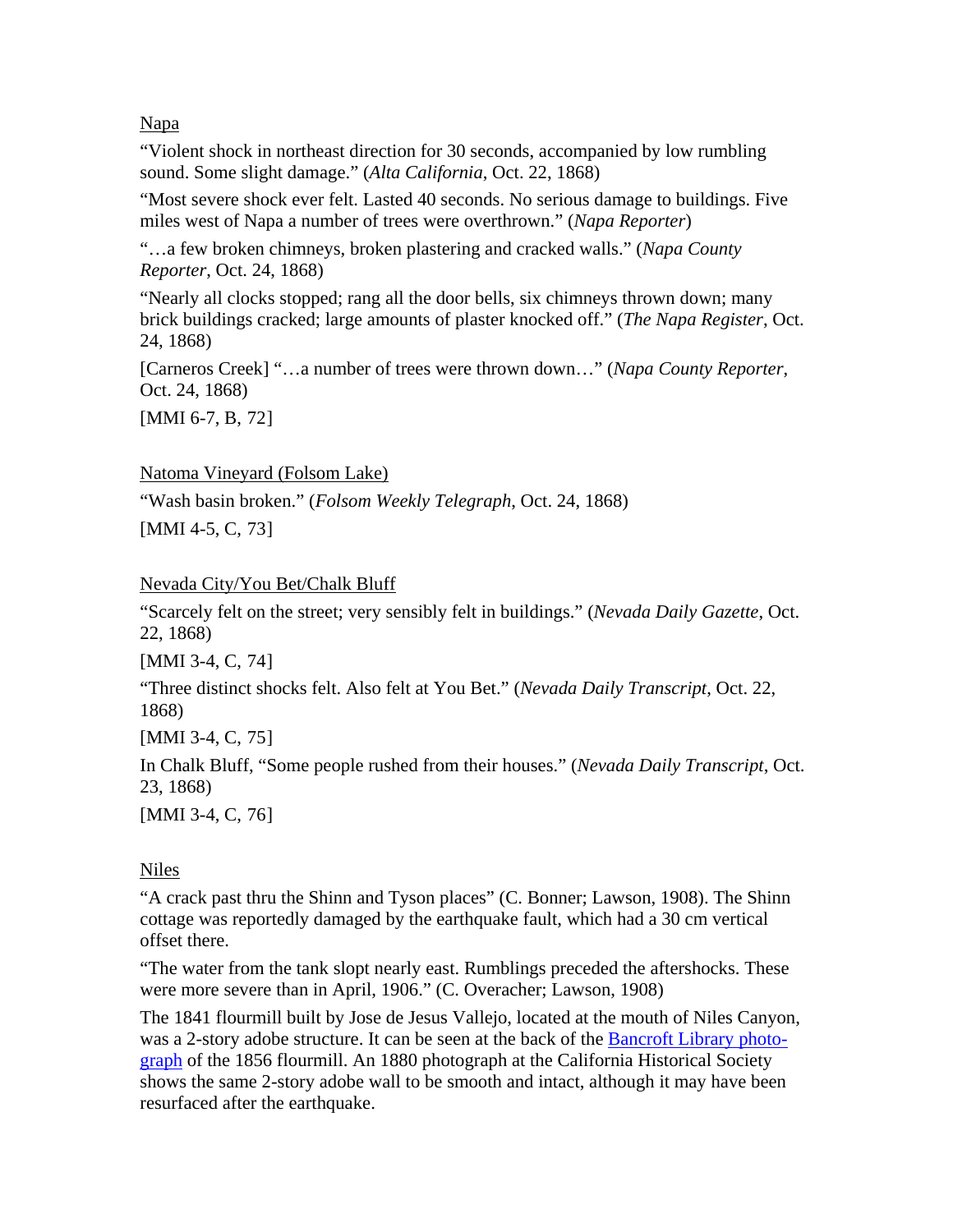The 1856 flourmill was a substantial 2½-story wood-frame building. The mill works were probably damaged by the 1868 earthquake. "This is one of the old landmarks of Alameda County and for some time has been in a semi-dilapidated condition – running only spasmodically." (*Oakland Tribune*, Sept. 5, 1874). Vallejo sold the mill in 1874 to C. Hadsell & Company, who replaced everything but the wood-frame building (*Oakland Tribune*, Sept. 7, 1874).

The 1-story [Vallejo adobe house](http://memory.loc.gov/cgi-bin/displayPhoto.pl?path=/pnp/habshaer/ca/ca0000/ca0007/photos&topImages=010826pr.jpg&topLinks=010826pv.jpg,010826pu.tif&title=1.%20%20Historic%20American%20Buildings%20Survey%20Robert%20W.%20Kerrigan,%20Photographer%20Fe) at the entrance to the nursery was built in 1842 by Jose de Jesus Vallejo for his vaqueros. The 36" thick walls are reinforced by buttresses. It was not damaged by either the 1868 or 1906 earthquake.

The Vallejo-Rankin adobe stood on the south side of Alameda Creek. "The building was not razed until after the building of the Western Pacific tracks." (Hendry and Bowman, 1945, p. 627) The Niles Canyon railway was built in 1866, so it is likely that this adobe was damaged by the 1868 earthquake and subsequently razed.

Jose de Jesus Vallejo built and maintained a number of adobe buildings and an adobe brick-yard at Vallejo Mills. 1868 earthquake damage to these buildings is difficult to ascertain, but judging from the lack of damage to his residence near Mission San Jose and to the 1-story house at the nursery, these adobe buildings were well built and relatively earthquake resistant.

[MMI 7-8, C, [77](#page-44-0)]

#### Niles Canyon

"The stage from Pleasanton to Alameda rocks tumbled down the hill." (*San Francisco Chronicle*, Oct. 22, 1868)

"The track passes around a point of loose rock. Here watchmen are kept night and day. Now and then a bowlder tumbles down, and, unless got out of the way in time, all trains are brought to a stand-still. At the tip of the hill, and extending entirely over it, is a large crack 19 feet deep, made by the great earthquake of 1868. An immense slide is expected during the first heavy winter or shake. To secure safety, the point must be tunneled through or the track moved." (*Oakland Daily News*, Apr. 4, 1870)

[MMI 7-8, C, [78](#page-44-0)]

#### Oakland

"Part of a wharf caved in; walls badly cracked; many chimneys down; two partly built walls thrown down." (*Oakland Transcript*, Oct. 22, 1868)

"The damages caused in Oakland by the earthquake of October 21, 1868, were light as compared with those of other towns in Alameda county. Dwelling houses received trifling injuries; in many houses crockery and glassware were broken, and great numbers of chimneys were thrown down or otherwise damaged. The city front suffered most. A portion of the wharf extending east from Broadway gave way, and several tons of coal were precipitated into the creek. At the lumber wharf of Taylor & Co., a trestle-work pier on which were 150,000 feet of lumber, was thrown into the creek." (S.J. Clarke, Alameda [County History](http://www.calarchives4u.com/history/alameda/1914-ch20.htm)) [MMI 7-8, C, [79](#page-44-0)]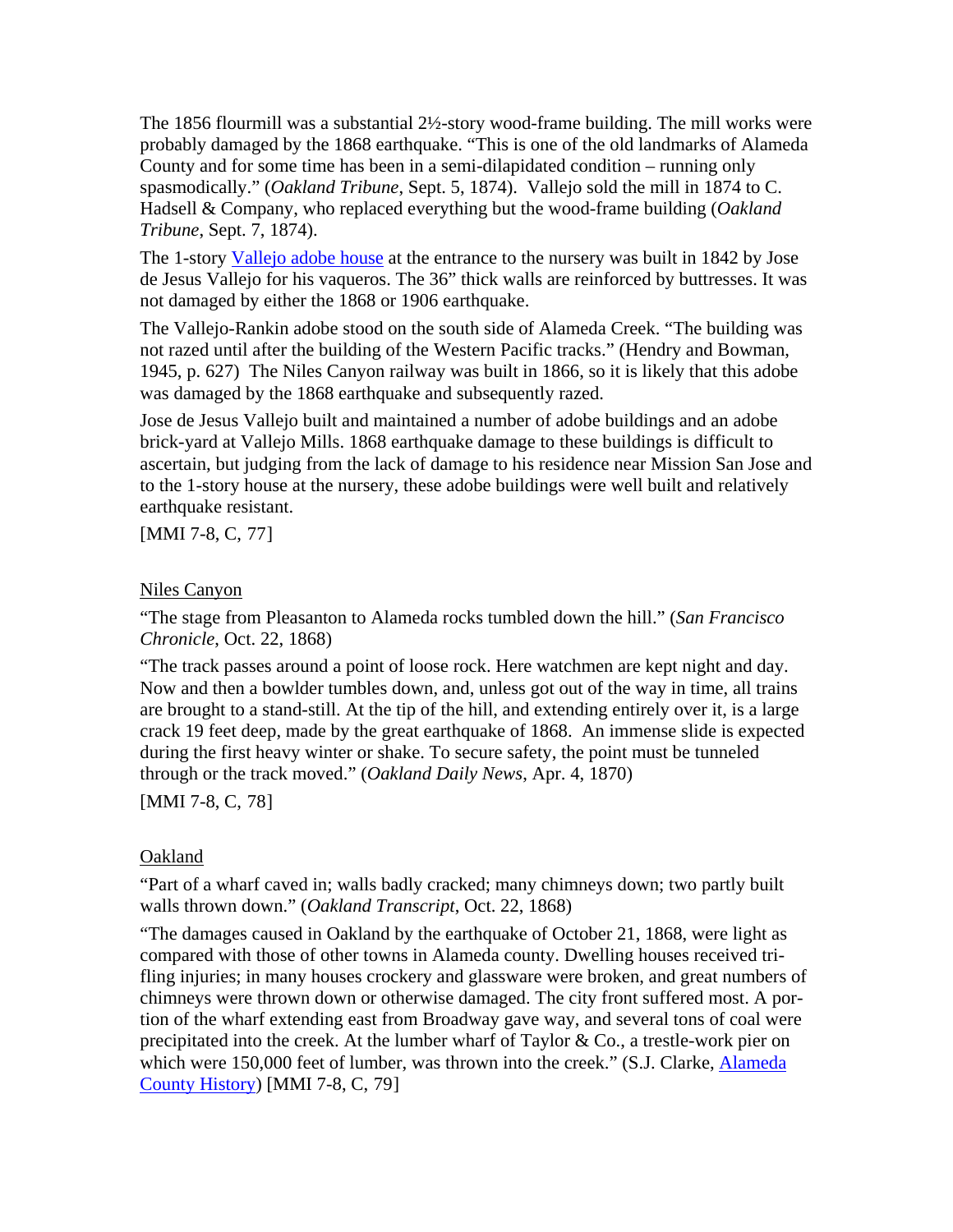Twenty-five years after the earthquake, a man named Zutano wrote this description of the earthquake on Broadway: "Suddenly, the walls of a building 'bulged out, the roof seemed to sink, the building moved slightly and recovered perpendicular… The earth rocked beneath me, it rocked with such violence that I could hardly stand… [There was] an avalanche of bricks and mortar from falling chimneys and fire-walls.'" (C. Wollenberg, 1993)

"Shock preceded by a rumbling sound. Pans of milk and tubs of water emptied almost in a moment; trees whipt about like straws; many houses twisted 5 or 6 inches out of square, particularly those on brick foundations. The crashing of falling brick at the Deaf, Dumb, and Blind Institute was heard a few blocks to the south before the shock was felt. Chimneys very generally down, particularly those on south and east sides; in some parts all chimneys thrown. Many chimneys twisted, if not thrown. Many brick buildings were shattered, and several wharves went down with loads of brick, coal, hay, etc. In Brooklyn, as in Oakland, many chimneys were broken off at the roofs." (*Alta California*, Oct. 22, 1868)

"The [drawbridge of the San Francisco and Oakland Railway](http://www.californiapioneers.org/lh/search_image.php?id=1197&type=search&page=7&category=railroad) was thrown out of place about 8 inches." (*Halley*, 1878, p. 266) [MMI 7, C, [80](#page-44-0)]

"Thruout the city chimneys and walls fell south." (*Oakland News*)

"Of two houses next each other the older one stood on posts 4 feet above the ground, while the other was supposed to be earthquake proof. The basement walls were solid and of good workmanship. The old house was badly shaken, but not injured; the earthquakeproof house had the basement walls cracked, all the ceilings thrown down, and the marble mantel in each of the rooms thrown upon the floor." (Geo. Davidson; Lawson, 1908)

"Our Oakland correspondent says: 'The chimneys of a very large number of frame dwellings were thrown down, broken off above the roof. The firewalls of one or two brick buildings were thrown down. The rear wall of Shattuck's building corner of Broadway and Eighth streets, was so badly cracked that during the forenoon it was deemed unsafe to enter the Council-room or the Police Court. Holmes' building on the opposite side of Eighth street, was badly damaged. [MMI 7-8, C, [81](#page-44-0)] A low brick building, corner of Broadway and Fourth street, was badly shattered perhaps ruined. Many show windows were destroyed. At Rachiffe's grocery, one of the largest in the city, the shelves and goods were tumbled together in one mass, and very large damages must have been sustained. Wilcox's building, the only three-story edifice in the city, sustained scarcely any damage, the walls appearing to be perfectly sound. It is reported that the elegant private residence of Mr. Wedderspoon was very badly damaged. At the time of the earthquake the locomotive and nearly all the cars of S.F. & O.R.R. were at San Antonio. The drawbridge between Oakland and that place was so damaged as to be impassable, and all communication with San Francisco had been by way of the creek route. The water of the bay was perfectly smooth at the time of the shock, and no perceptible disturbance of the surface took place. Even at the edge where the ground was almost level and the water consequently shallow for a considerable distance, the ripple was hardly noticeable. I was informed, however, that the shock was felt on steamers very distinctly, and that the engines were stopped, the officers supposing that some accident had occurred to the machinery. The tall chimney of the workshop of the Alameda Railroad vibrated more than a foot from a perpendicular line, but was not thrown down." (*Evening News*, April 21, 1906)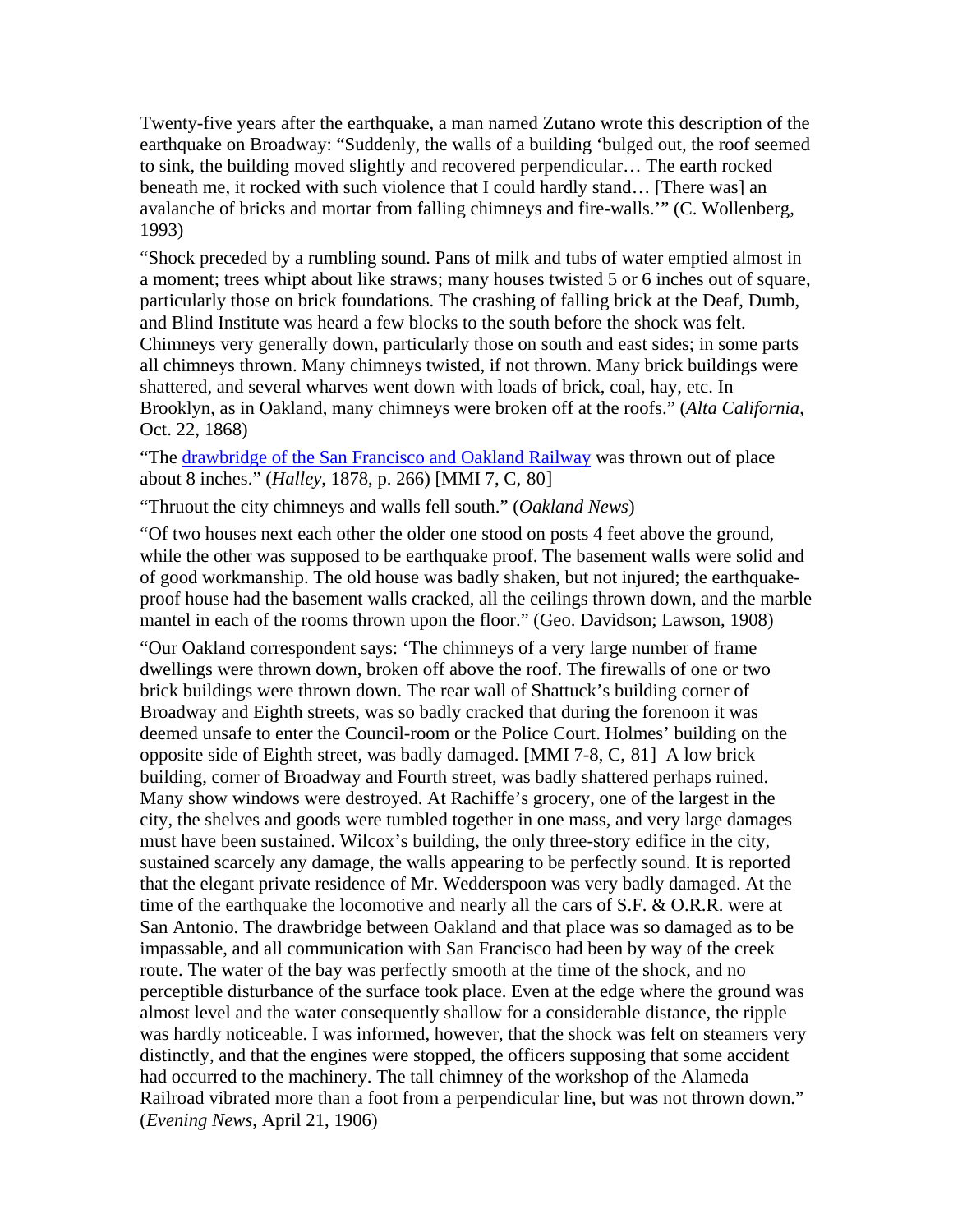"Broadway is our principal street and the one on which the principal part of our business is transacted, and as a natural result it is the street where the most damage was done. We will give our account of the damage on this street by beginning at the water front. It was rather a singular circumstance that there was not near as many buildings injured on the east side of the street as there was on the west side. It may also be remarked that in some places buildings were damaged, while those immediately adjoining them received none. A part of the warf at the foot of Broadway, caved in, thereby submerging about 70 tons of coal, heaped on top of it, under water. Some of the wood and lumber piled on the warf was also thrown into the creek. About 200,000 feet of lumber piled on Taylor  $\&$  Co's warf, tumbled into the waters of the creek, but nearly all of it will be recovered. Nearly all the chimneys of the houses on the lower part of Broadway, were shaken down. The walls of the brick building, occupied as a sash and door depot by H. W. Barnes, between First and Second streets, were opened considerably, and those living in the second story of the building had to move out of it. The plaster on the walls of the County Hospital, between Second and Third Street was shaken off, and some of it fell on two of the patients who were unable to move, but they received no injury. The south wall of the brick building occupied as a grocery by Mr. Hurl, at the southwest corner of Third street and Broadway, was badly cracked, and was only kept up by being propped with timbers. The brick building occupied as a drug store by Dr. Verhave, between Third and Fourth streets, was badly cracked, and himself and family were compelled to move out of it. The building at the North corner of Fourth street and Broadway, occupied as a meat market, was somewhat cracked. The buildings between Fifth and Seventh streets, on Broadway, did not seem much injured, although many large panes of glass were broken, and some goods were thrown off the shelves in the stores. The walls of Shattuck's building, on Eight Street and Broadway, where many of the city officers have their offices, and in which the meetings of the City Council are held, were torn open considerably. The goods in Racliffe's grocery, at the Southeast corner of Eighth Street and Broadway, were all thrown off the shelves and the store presented a scene of great confusion. At Wilcox's block, between Eighth and Ninth streets, consists of three-story brick buildings, it was expected that it would be in more danger than any other building in the city, but it stood admirably. It is well braced with iron. Sessions and Bigelow's Broadway Block also stood well. The fire wall and cornices of Coardman's new brick building on Twelfth street, near Broadway fell down, breaking the verandah as they fell." (*Oakland Daily Transcript*, Oct. 22, 1868)

"The magnificent wooden building being put up by Dr. R.E. Cole, on Adeline Street, was badly damaged by the earthquake. We understand that things inside of Major Kirkham's residence, on Oak Street, were rudely shaken, and that the building itself, sustained some damage. The new building of Mr. Alden, on the Telegraph road [at 43<sup>rd</sup> Street], was also somewhat injured." (*Oakland Daily Transcript*, Oct. 23, 1868) [MMI 7-8, C, [82](#page-44-0)]

Within the block now bounded by Telegraph Avenue,  $55<sup>th</sup>$  Street, and Vicente Way, Vicente Peralta built one adobe structure in 1836, and a second large adobe in 1847 or 1848, to which he added separate wings and a chapel in the 1850s. This second building was burned in 1866. "The earthquake of 1868 completed the devastation of the burned adobe." The first adobe appears to survived the earthquake. (Bowman, 1951)

"The walls of an unfinished house which Mr. Emory was building, near the San Pablow (sic) road, was also thrown down. After his experience yesterday, he will build wooden houses hereafter." (*Oakland Daily Transcript*, Oct. 22, 1868) [MMI 7, C, [83](#page-44-0)]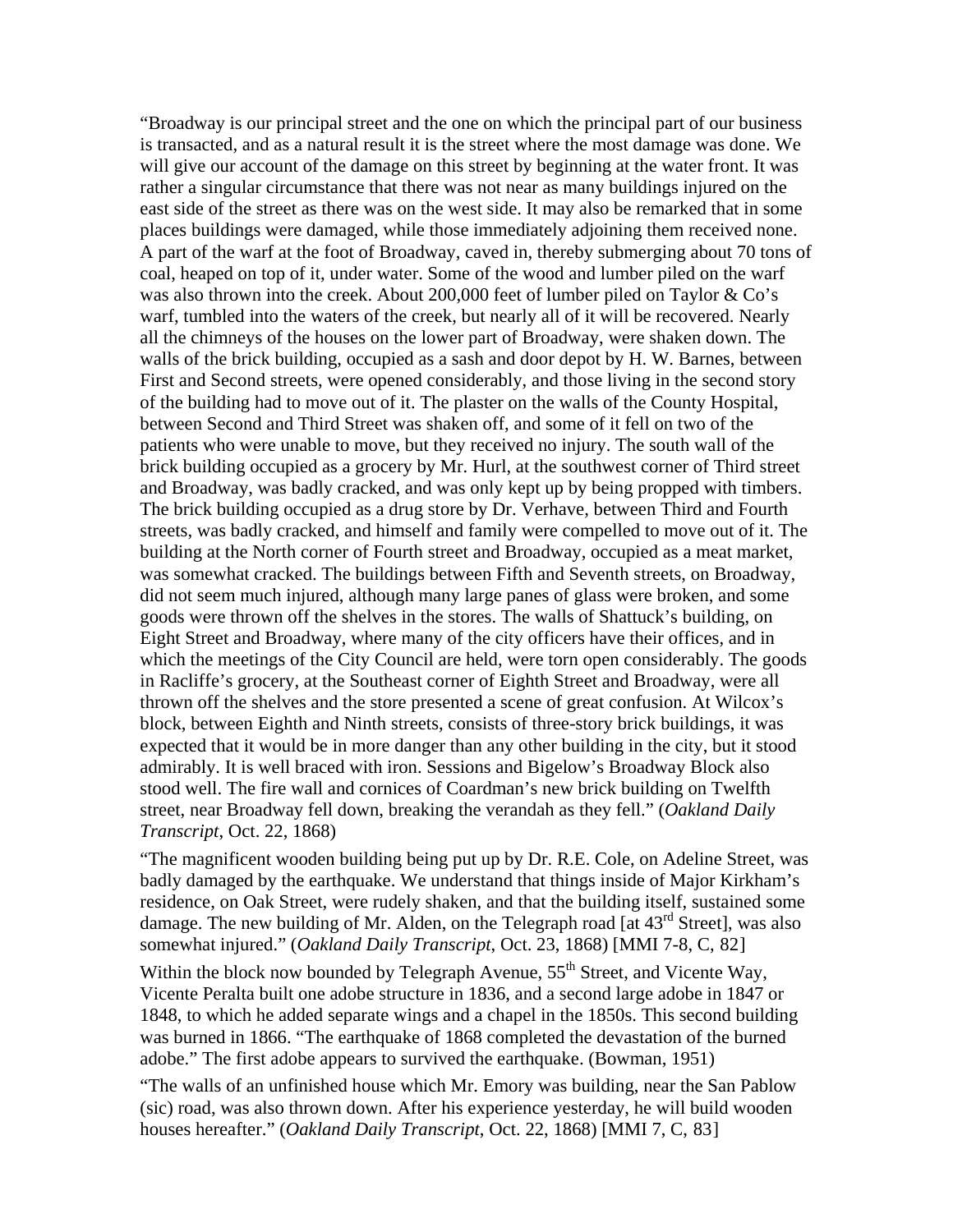"The residence of Colonel John C. Hays, among the hills about six miles to the north of Oakland, was badly damaged by the earthquake. The Colonel says that the earthquake was more severe in the hills in the neighborhood of his ranch than it was in Oakland." (*Oakland Daily Transcript*, Oct. 24, 1868) [MMI 8-9, C, [84](#page-44-0)]

[Mountain View Cemetery] Section 1 of the Mountain View Cemetery in Piedmont shows strong damage to pre-1868 (71%) headstones and moderate damage to 1868-1906 (49%) headstones and monuments. There is no apparent vandalism (see "Inferring Shaking Intensities at Cemeteries that have Suffered Multiple Earthquakes"). [MMI 8, C, [85](#page-44-0)]

## Oakville

"Tree thrown to ground." (*Napa County Reporter*, Oct. 24, 1868) [NIA, C, [86](#page-44-0)]

### Orinda

The [Jose Joaquin Moraga adobe](http://memory.loc.gov/cgi-bin/displayPhoto.pl?path=/pnp/habshaer/ca/ca0100/ca0123/photos&topImages=020435pr.jpg&topLinks=020435pv.jpg,020435pu.tif&title=1.%20%20Historic%20American%20Buildings%20Survey%20Taken%253a%20January%2014,%201922%20%253cbr%253eH) was not reported as damaged. This adobe house was the focal point of H. Carpentier's efforts to evict the Moraga family, which started in the 1860's and continued into the 1880's: there was no report of damage or cracking to the adobe (Kimball, 1987, p. 166-168). The proximity of this adobe to the Hayward fault allows us to use the MMI 7-8 limit as an intensity estimate.

[MMI 7-8, C, [87](#page-44-0)]

## Oroville

"Felt by several." (*Weekly Butte Record*, Oct. 24, 1868) [MMI 2, C, [88](#page-44-0)]

#### Pacheco (west of Concord)

"Every brick house in town was ruined." (*Alta California*, Oct. 22, 1868)

"So far as we have any record or tradition, the earthquake of Wednesday morning last, was altogether the most violent and alarming that has occurred here since this portion of our coast has been known to civilized men. The serious damage in this place is confined to the brick and concrete structures, though most of the frame buildings lost the chimneys above the roofs, and there was some overthrown and crash of glass and crockery ware in stores and dwellings, but most houses escaped any loss of this character. The rear wall of Elijah Hook's two story brick building, was shattered from the top to the level of the upper floor, and the upper angles of the front are also shaken badly. The building was immediately stayed with heavy iron rods through and through, and the shattered portions of the walls will be at once taken down and rebuilt. The concrete building belonging to Dr. Carothers was badly shattered and much of the lower story front was shaken out so that it stands with a menace of falling at any moment. The two story brick building owned and partly occupied by J.H. Troy, the upper story being used as a lodge room by the Odd Fellows, is badly cracked in various parts and will require extensive repairs to make it secure. The front and rear walls of Morgan's two story brick and concrete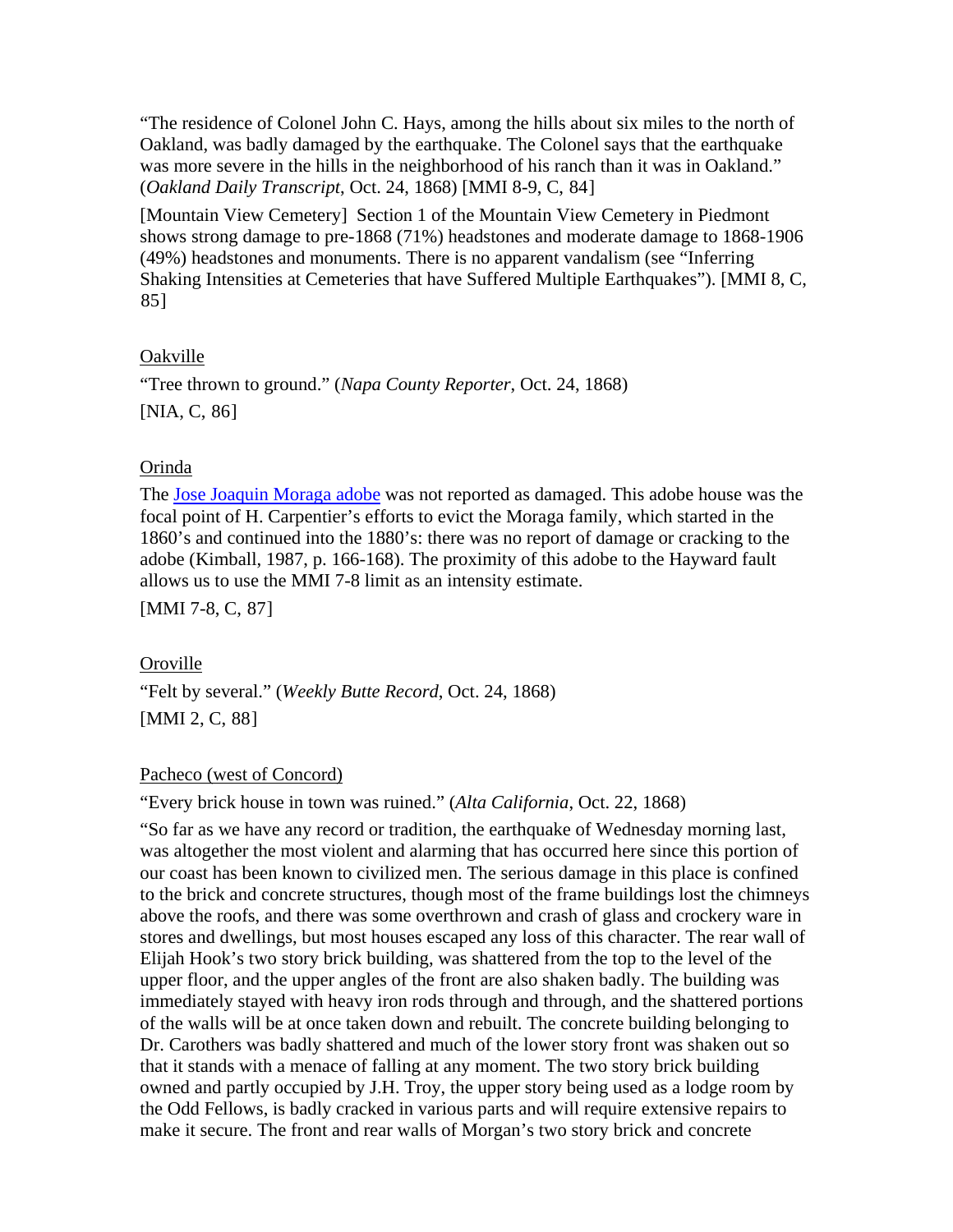building, are entirely broken from the side walls, from top to bottom, but they still stand in place although wide fissures are open the whole height, at the ends of the side walls. Hook's concrete warehouse was cracked open in many places, but no portion of the walls fell. The only injury of person, was an ankle sprain received by one of our office boys, who leaped down from the top of the stairs, on the alarm of one of the later minor shocks that came while we were moving material from our late quarters." (*Contra Costa Gazette*, Oct. 24, 1868)

[MMI 7-8, B, [89](#page-44-0)]

## Pacheco Ridge (south of Novato)

"Persons kept their feet only with difficulty." (*Stockton Daily Gazette*, 28 Oct. 1868) [NIA, [90](#page-44-0)]

### Pescadero

 "Near Pescadero limbs fell from the redwoods and large pieces of rock rolled down the mountains." (*Grass Valley Union*, Oct. 29, 1868)

[NIA, [91](#page-44-0)]

### Petaluma

"At precisely eight o'clock this morning, a tremendous shock of earthquake occurred here, of about ten seconds in duration. The vibrations were apparently from north to south. The damage was considerable. A great many chimneys in different parts of the city were broken off at the roof, and many entirely destroyed. One large stone residence had the entire front thrown down. There were three families in this building, but providentially no one was injured. The southeast corner of the American Hotel, a large brick building, was cracked so that it will have to be taken down. All of the brick buildings in the city were more or less cracked and injured. All the glassware in the grocery and drug stores was more or less broken and injured. Maynard's drug store was injured in this way more than \$300. Nothing to be compared with it has ever before occurred in this place." (*[San Francisco Morning Call](http://www.sfmuseum.net/hist4/68oakl.html)*, Oct. 22, 1868)

[MMI 7, C, [92](#page-44-0)]

## Pine Grove

"Felt by few." (*Amador Weekly Ledger*, Oct. 24, 1868) [MMI 2, C, [93](#page-44-0)]

Placerville

"Shock plainly felt." (*Mountain Democrat*, Oct. 24, 1868) [MMI 3, C, [94](#page-45-0)]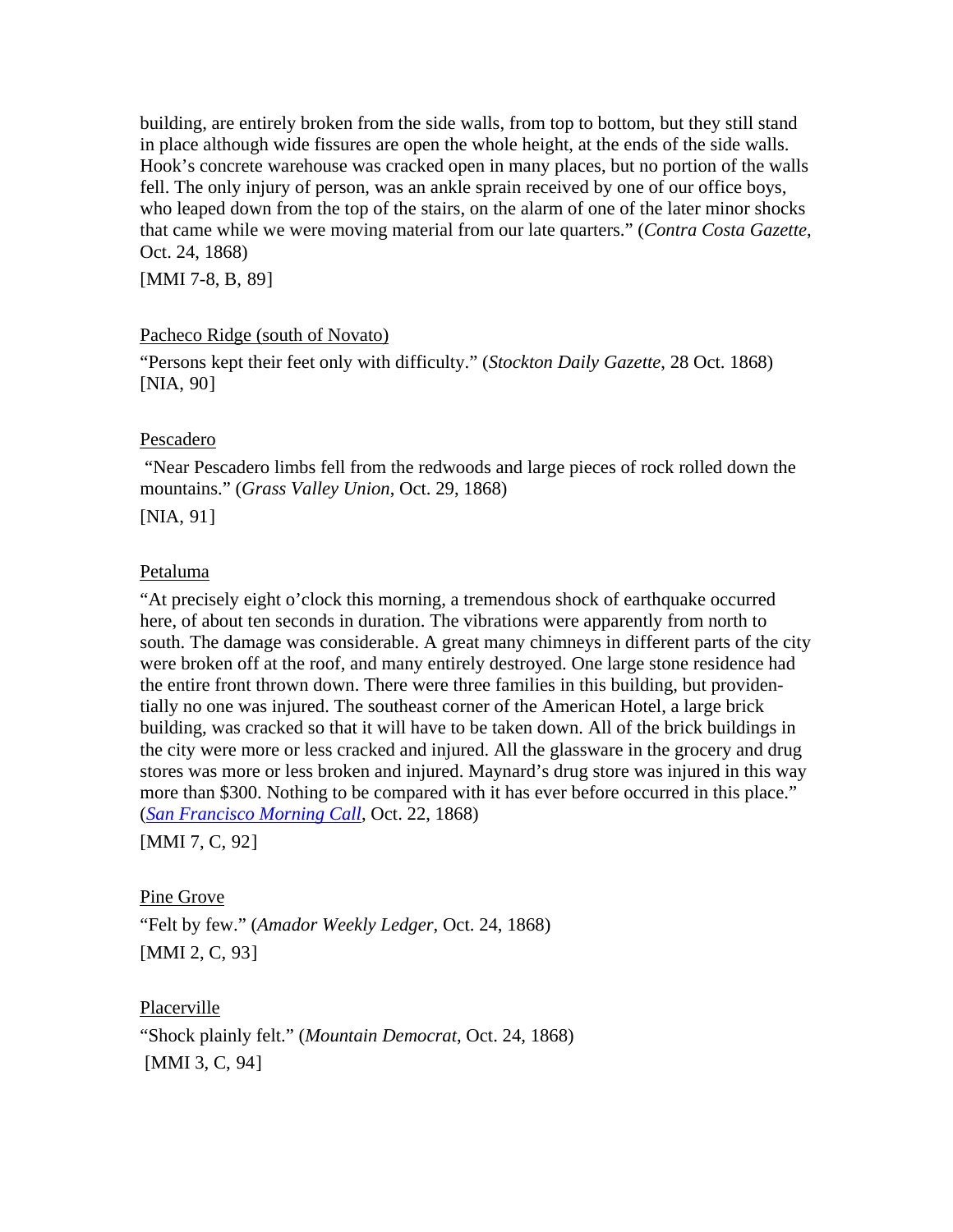Pleasanton

"The shock in Amadore and Livermore Valleys was not so severe." (*Alta California*, Oct. 24, 1868)

The **[Kottinger adobe house](http://memory.loc.gov/cgi-bin/displayPhoto.pl?path=/pnp/habshaer/ca/ca0000/ca0020/photos&topImages=010993pr.jpg&topLinks=010993pv.jpg,010993pu.tif&title=1.%20%20Historic%20American%20Buildings%20Survey%20%20%20%20%20%253cbr%253eHABS%20CAL,1-PLEAS,1-1&)** and stable were not reported as damaged. Agustin Bernal's and Francisco Solano Alviso's adobes were reported as damaged by the 1861 earthquake and presumably weakened, but were not reported as damaged by the 1868 earthquake.

[MMI 7, C, [95](#page-45-0)]

Pope Valley [Misprinted as Grope Valley] "Slight." (*Sonoma Democrat*, Oct. 24, 1868) [MMI 3, C, [96](#page-45-0)]

### Purisima (south of Half Moon Bay)

"Chimneys down or twisted, along the coast between Half Moon Bay and Pescadero." (T.G. Phelps; Holden, 1898) [MMI 6-7, C, [97](#page-45-0)]

## Red Dog

"Not felt." (*Nevada Daily Transcript*, Oct. 23, 1868) [MMI 1, BC, [98](#page-45-0)]

## Redwood

"The court-house was wrecked and other buildings were damaged. The shock seemed to come from the southeast and lasted 30 seconds." (*Redwood Gazette,* Oct. 24, 1868)

 "The American Hotel is very much shaken. The Court House is standing, but unsafe. The Public School is damaged so much that the school is dismissed. Many chimneys are shaken down. A fire-wall on Merrill's Block was shaken down. No one was killed or injured. [MMI 7, C, [99](#page-45-0)] The chimneys on Thos. Selby's home, about two miles below were thrown down, and some slight damage of this sort done to homes in that vicinity." [MMI 7, C, [100](#page-45-0)] (*[San Francisco Morning Call](http://www.sfmuseum.net/hist4/68oakl.html)*, Oct. 22, 1868)

## Redwood Canyon (east of Mills College)

In its northern course it was particularly severe in the region of Redwood Canyon, and old settlers still remember the monster boulders that were hurled from the mountainside, some weighing many tons, and thrown headlong into the valley below. [MMI 8-9, C, [101](#page-45-0)] … A hunter named Humphrey from San Francisco, was out that morning after quail and was standing on the edge of Redwood creek. The bed of the creek was dry as a bone. Humphrey was nearly thrown down by the shock, and on looking down into the creek, he saw the earth open and volumes of water shoot forth, and in a few minutes there was four and five feet of rushing muddy water. In describing the scene to the people, he said it was a grand sight. (*Hayward Journal*, March 12, 1887)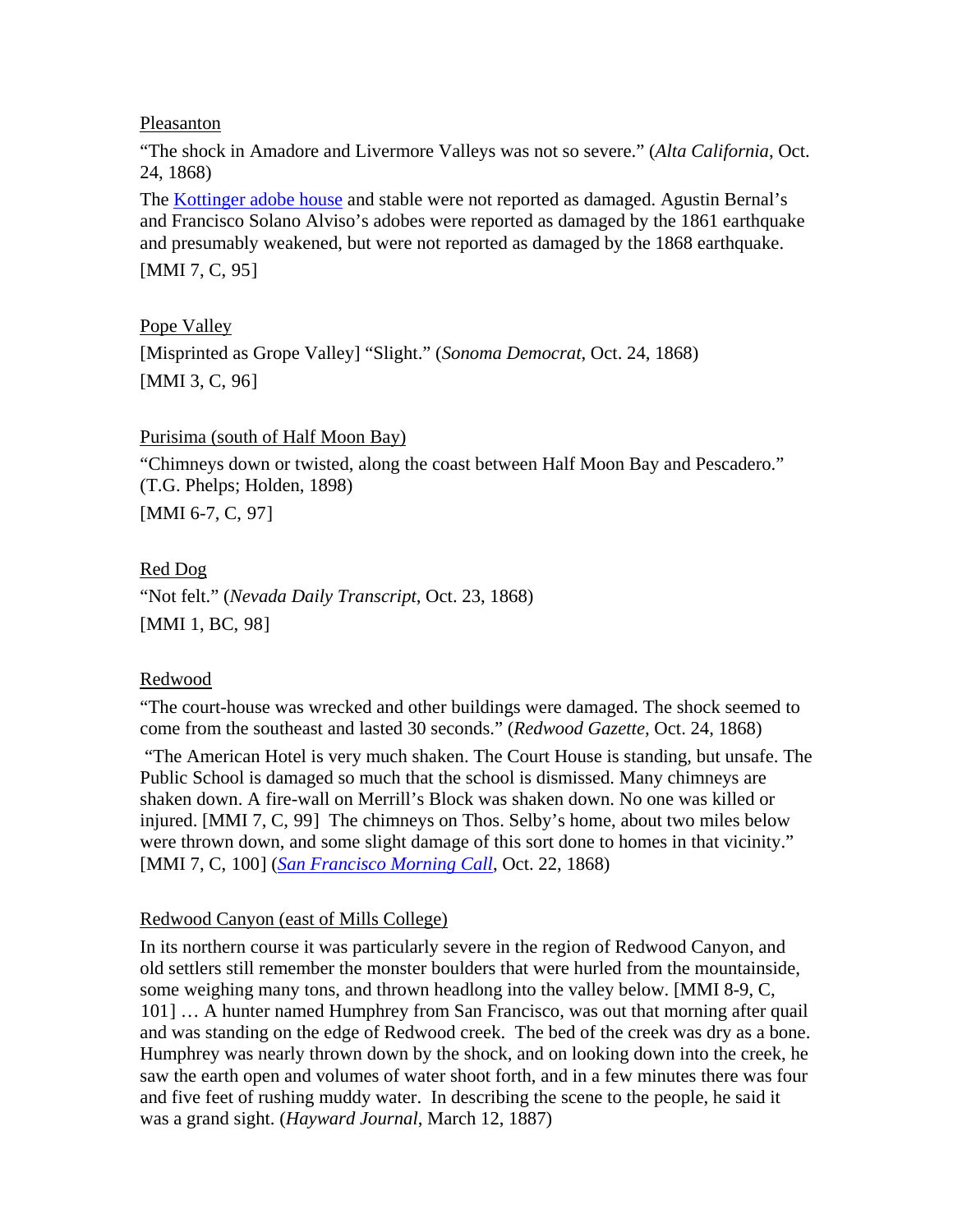Reno

"Not felt." (*Territorial Enterprise*, Oct. 22, 1868) [MMI 1, C, [102](#page-45-0)]

### Roberts' Landing (west of Bayfair)

"Our house broke in three pieces, each part falling outward. A boiler of hot water was on the stove, and with the first deafening jolt, the hot water came my way, giving me a bath I have never forgotten. Horses fell to the ground and men clung to some quince trees near." (R.C. Vose; Lawson, 1908)

[MMI 8, C, [103](#page-45-0)]

### Sacramento

"Rang nearly every door bell in the city; many articles thrown from shelf or table; clocks stopped; walls cracked; 'Many people walking on the streets staggered about like drunken men…'" (*Daily Bee*, Oct. 21, 1868)

 "The water in the Sacramento River receded to such an extent that it left the hulk *Globe* nearly surrounded by dry land. It soon returned in a wave about two feet high, setting the vessels at the levee rocking violently. Some walls in the city were cracked, plastering fell and crockery was broken." (Halley, 1876, p. 257)

[MMI 6, C, [104](#page-45-0)]

## San Antonio (Fruitvale)

Antonio Maria Peralta built two adobes at the present corner of Paxton and 34<sup>th</sup> Streets. The first adobe house was built in 1821 and the second, larger, house was built in 1840. The 1840 adobe was badly damaged by the earthquake and subsequently razed. The family then moved to the nearby [1821 adobe,](http://content.cdlib.org/ark:/13030/kt2c60240w/?&query=adobe&brand=oac) which survived the earthquake, until a frame house was built in 1870. (Bowman, 1951)

"The rangers on the old Peralta rancho said the crack past through the foot-hills on to Oakland." (Various old residents; Lawson, 1908)

[MMI 7-8, C, [105](#page-45-0)]

## San Francisco

"Off of made land-some plaster knocked off; some walls cracked. On made landnumerous walls cracked; some partly or wholly knocked down." (*Alta California*, Oct. 22, 1868)

"In San Francisco the earthquakes—for there were several, heavy and light—have done a great amount of damage to life and property. The number of lives lost is not yet known. Property to the value of between \$300, 000 and \$400,000 was destroyed. Buildings were thrown down, walls were cracked, land slides occurred, fissures were made in the earth from which hot steam or water escaped, men, women and children were frantic with fright, horses ran away. The scene was almost indescribable." (*Sonoma Democrat*, Oct. 24, 1868)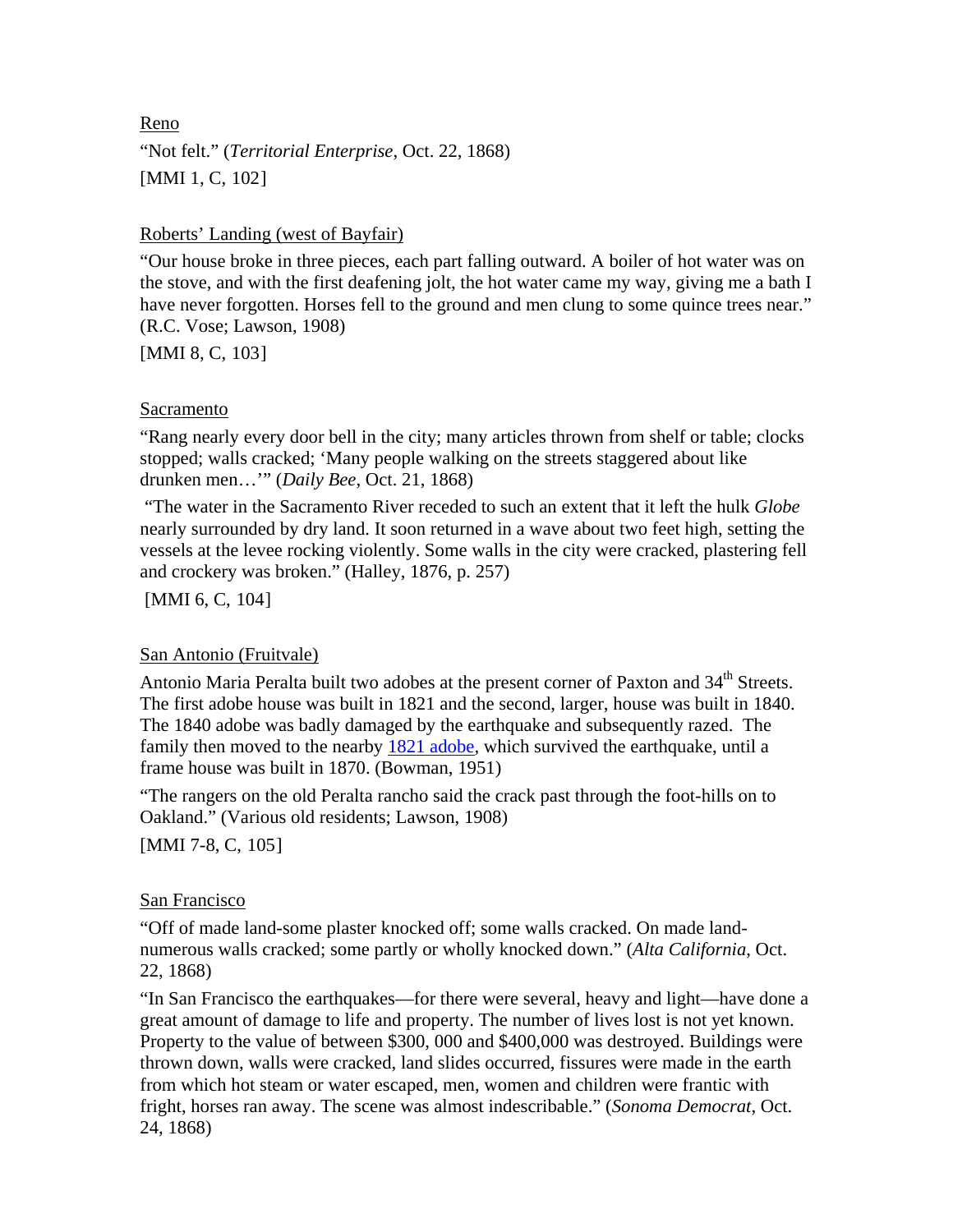"At San Francisco and nearby points the earthquake lasted for about 42 seconds. It was in general north and south. A second shock followed the first at  $9<sup>hr</sup> 23<sup>min</sup> A.M.,$  and lasted for 5 seconds, with the same direction as the first. Until about  $12<sup>hr</sup> 15<sup>min</sup> P.M.,$  light shocks continued to be felt about every 30 minutes; and inside of the 24 hours immediately following the initial shock, 12 minor shocks were felt. The first indication of the approach of the earthquake was a slight rumbling sound, coming apparently from the direction of the ocean. The sound was heard very distinctly in the lower part of the city, but the residents on the hills do not appear to have heard it." *(San Francisco Times,* Oct. 21, 1868)

"The shock commenced in the form of slow, horizontal movements. The oscillations continued from 10 to 15 seconds, growing more rapid and more violent for 6 or 7 seconds, then partially ceasing for 3 or 4 seconds, then increasing in force and rapidity for 4 or 5 seconds, then suddenly ceasing." *(Alta California,* Oct. 22, 1868.)

"There were no abnormal barometrical changes at the time of the earthquake. No chronometer in Mr. Tennent's office was disturbed or showed any change of rate. The pendulum clock in his office was not stopt. A transit instrument erected on Russian Hill, belonging to him, was not disturbed in the slightest degree. Two magnets, one in his office and one in charge of a friend, showed no loss of magnetic power. One was loaded to its full extent, and the slightest loss of power would have permitted the weight to fall." (*San Francisco Bulletin*, Oct. 22, 1868.)

"The portion of the city which suffered most was that part of the business district, embracing about 200 acres, built on "made ground"; that is, the ground made by filling in the cove of Yerba Buena. [MMI 8, B, [106](#page-45-0)] The bottom of this cove was a soft mud varying from 10 to 80 feet in depth, and the material used to fill it was largely "dump" refuse, much of which is organic and hence perishable. Many of the buildings of that period were built flat on this filled mud, without piling, and before the land had had time to become firm. On this made land there was a very evident belt of maximum damage several hundred feet wide and running about northwest and southeast, commencing near the custom-house and ending at the Folsom Street wharf. One account of this belt goes so far as to trace 8 or 10 distinct lines of maximum disturbance, practically every building on these lines being more or less damaged, while none outside of these lines was seriously injured." [MMI 7-8, C, [107](#page-45-0)] (Lawson, 1908)

"In many places the made land settled. At the junction of Market and Front Streets, the ground sank for a foot or two, and there was evidence that the tide had risen in the adjoining lot at the same time, for a pond of water collected and remained until low tide. On Pine Street, near Battery, the cobbles on the south side of the street sank away from the curbstones to the depth of 1 foot in some places; and the asphalt sidewalk on the north side was twisted and torn out of all shape, and its connection with the curb-stone severed." (*Alta California*, Oct. 22, 1868.)

"At the corner of First and Market Streets, the ground opened in a fissure several inches wide. At other places the ground opened and water was forced above the surface." (*San Francisco Bulletin*, Oct. 21, 1868.)

"At Fremont and Mission Streets the ground opened in many places." (*Alta California*, Oct. 22, 1868.)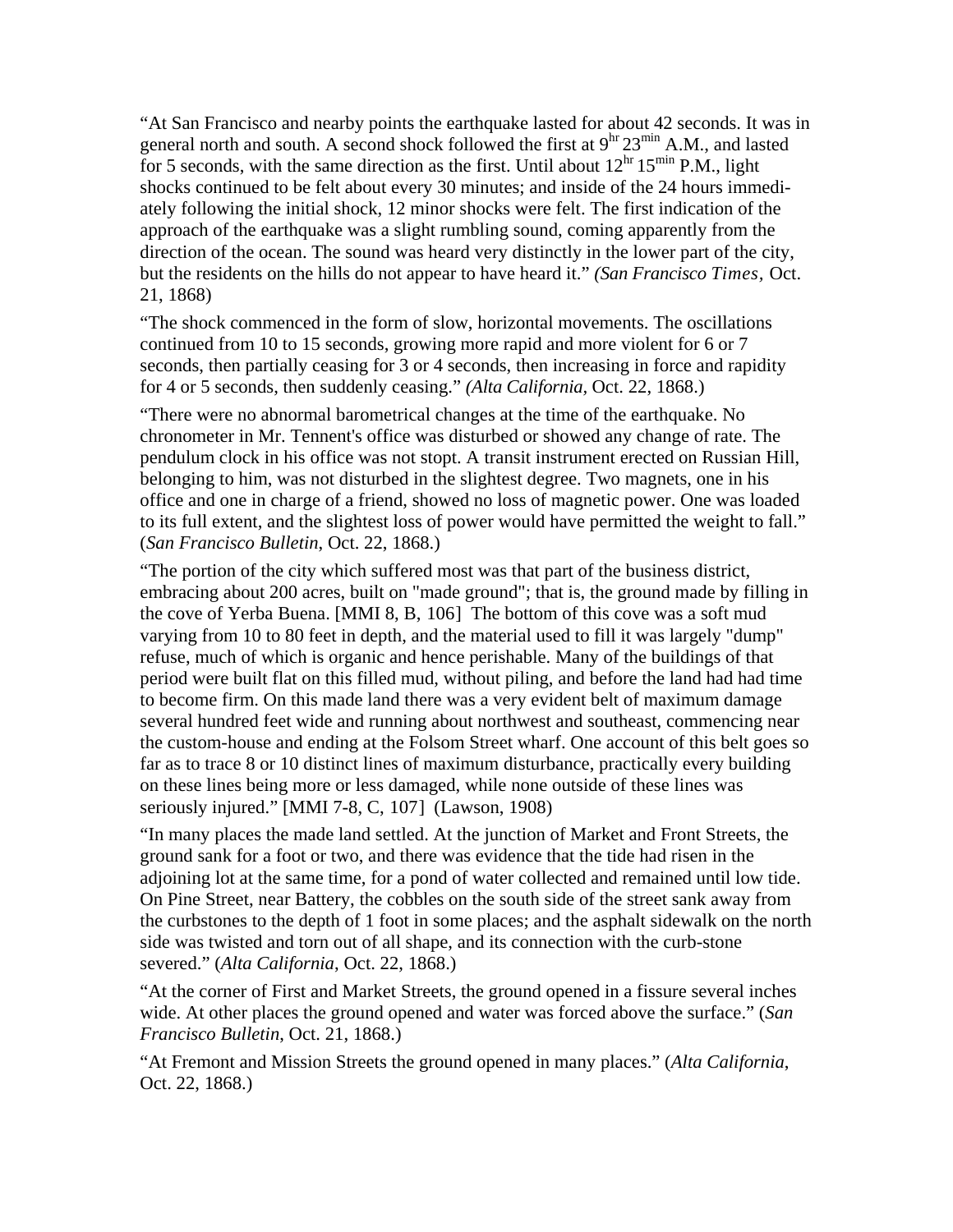"The general course of damage in the city was along the irregular line of the "made land," or low alluvial soil, where it met the hard or rocky base beneath it. Along the line of the old shore of Yerba Buena Cove, we found the damage to brick buildings much the largest." (George Davidson; Lawson, 1908)

"The custom-house, at the corner of Sansome and Clay Streets, was hurled south, by what seemed to be an undulating motion, and plaster fell." (*San Francisco Bulletin*, Oct. 22, 1868.)

"The outstanding portico on the east side of the custom-house was so badly shattered that it had to be removed; the main building stood fairly well, but one of the chimneys was broken across at the roof-line and turned thru an angle of over 45°." (George Davidson; Lawson, 1908.)

"The ground floor and the foundation of the old Merchants' Exchange appeared to have taken a different motion from the upper portion. The arch over-the main corridor appeared to have been crusht. Just underneath the center, the matting was raised 2 inches. The corresponding arch at the south end of the corridor was also damaged, and there was a similar protuberance under the matting beneath it. Smaller arches at right angles to the main arches described were crusht in similar fashion. The north and south walls of the building, at the second floor, over the main arches, opened in large cracks.

A 3-story brick structure on the corner of Market and Battery Streets, in an unfinished condition, was completely thrown down. Several different reports state, however, that it was very poorly constructed. In the Union Foundry, on First Street at the corner of Market Street, most of the machinery was displaced. [MMI 7-8, C, [108](#page-45-0)]

The floor of the Pacific foundry was raised about 2 feet in places. The center of Mission Street (opposite Fremont Street) exposed an opening from 8 to 10 inches wide; and openings of the ground were also plainly to be seen on Fremont Street, in the same vicinity." (*San Francisco Bulletin*, Oct. 21, 1868.)

"At No. 138 Natoma street, Charles Mereypenny's brick boarding house was made a total wreck. The most of it was thrown down. At No. 144, same street, John Farmer's house was badly injured, and most of his furniture destroyed." (*Stockton Weekly Independent*, Oct. 24, 1868) [MMI 7-8, C, [109](#page-45-0)]

"Outside of the immediate district described above, damage to the rest of the city was very meager. It will be noticed in the following notes, and by a consultation of the map of San Francisco, plate 146, that the region of greatest agitation was confined to the low portions of the city, or the vicinity of some old creek bed or swamp.

The flat between Howard Street and Mission Bay was more severely shaken than Russian and Telegraph Hills; but the damage, save to chimneys and plaster, was slight. [MMI 6-7, C, [110](#page-45-0)] The only serious injury on Kearney Street was done to a building on the east side of the street. The building was an old one. At the corner of Fifth and Market Streets a fire-wall was thrown down. At the corner of Fourth and Bryant Streets, walls were cracked and damaged; Fourth Street near Bryant opened in place and at the crossing of Harrison and Fourth the railroad track settled about 8 inches, the planks between the rails rising about 10 inches. [MMI 7, C, [111](#page-45-0)] The Lincoln School-house (east side of Fifth Street near Market Street) was badly damaged, most of the chimneys being broken but none thrown down. The large statue of Lincoln in front of the building was ruined, but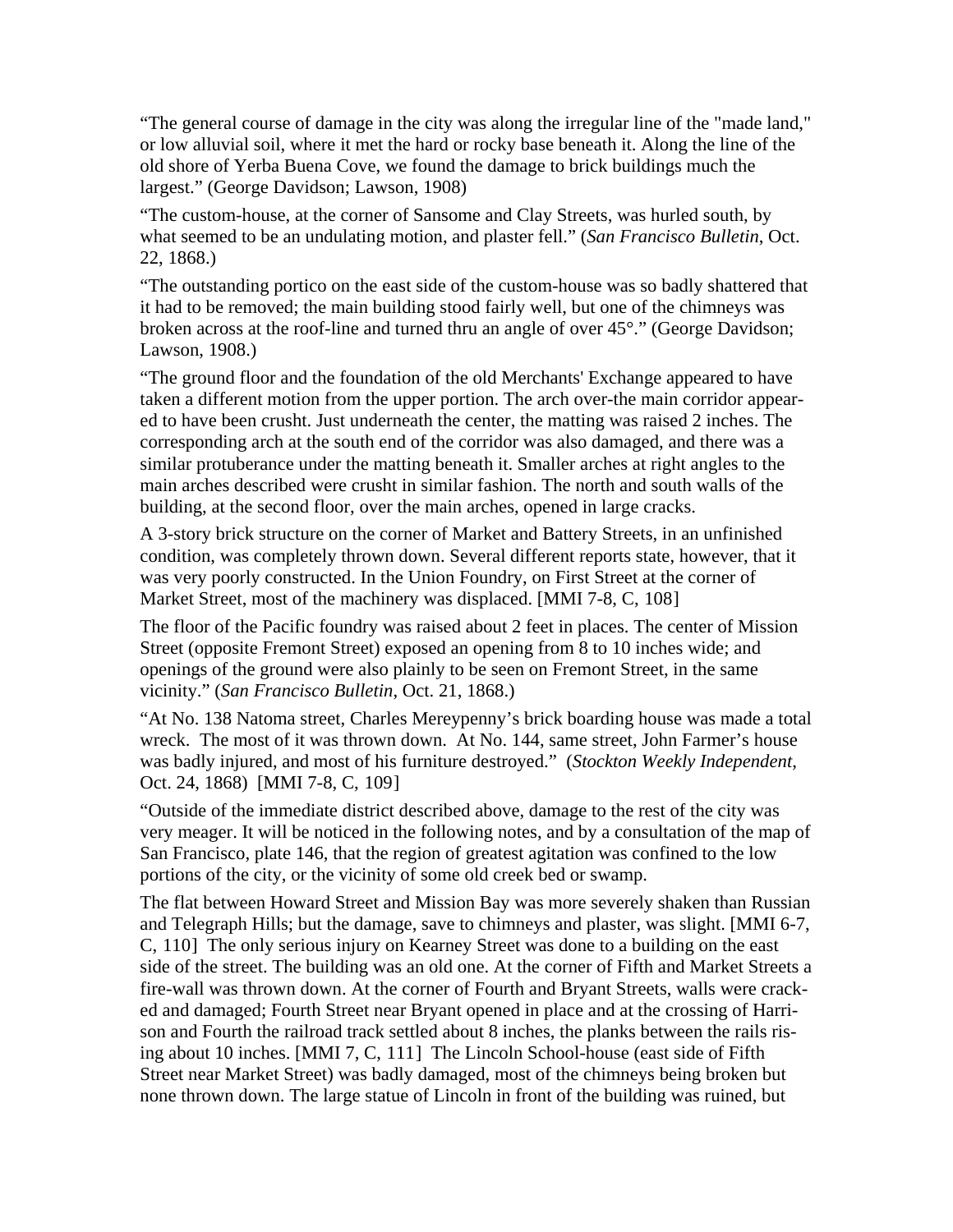was not thrown off its pedestal." [MMI 7, C, 112] (*San Francisco Bulletin*, Oct. 21, 1868.)

"The large chimney of the sugar refinery on Eighth Street fell in, crushing thru the ceilings." (*Letter to New York Times*, Oct. 21, 1868.)

falling. The chimneys of the Mission Street public school (west side of Mission Street between 15th and 16th Streets) toppled off some bricks." (*Alta California*, Oct. 21, 1868) "A drug store at the corner of Fifth and Folsom Streets had its entire stock destroyed by [MMI 6-7, C, [113](#page-45-0)]

with the water. The stream of a sewer running from the Laguna to the foot of Webster "A part of the brick walls of the new Calvary Church (Geary and Powell Streets) fell. [MMI 6-7, C, [114](#page-45-0)] A small crevice opened, as in 1865, on Howard Street beyond Sixth Street. No damage was sustained by the dry-dock at Hunter's Point. On the beach at the foot of Webster Street, below high-water mark, a fissure opened, extending lengthwise Street into the bay, hitherto clear, immediately turned inky black." (*Alta California*, Oct. 22, 1868.)

chimney, was injured to the extent of losing 6 or 7 feet of its 100-foot chimney. [MMI 6-"The sugar refinery at North Point, a 7-story brick structure, surmounted by a tall brick 7, C, [115](#page-45-0)] A large fissure was made in the high bank near Fort Point and the shock was felt severely at the Fort." [MMI 6, C, [116](#page-45-0)] (*San Francisco Times*, Oct. 22, 1868.)

say 15 or 20 feet above the usual mark. The shock, however, did no damage, not even "At the Cliff House nothing unusual took place, with the exception of a decided commotion in the ocean and an impetus given to the every-day wave which sent it well inland, upsetting any of the glassware in the bar." (*Alta California*, Oct. 22, 1868.) [MMI 5, C, [117](#page-45-0)]

more severely felt. There was a pretty general stopping of clocks, some cracking of "Upon Russian and Telegraph Hills the shock was not very damaging. In some houses on the latter ornaments were not displaced not displaced from the mantel and the inmates did not come to the doors. In others, books and ornaments fell down and marble mantels were started from their places. [MMI 5-6, C, [118](#page-45-0)] The oscillations on Russian Hill were plaster, and throwing down of light articles." [MMI 6, C, 119] (*San Francisco Bulletin*, Oct. 21, 1868.)

"A pail of water, two-thirds full, on the ground at the summit of Russian Hill, slopt over both sides." (*Alta California*, Oct. 22, 1868.)

"The colored Masonic Hall, Stockton Street between Pacific and Broadway, a 2-story brick structure, was badly wrecked." (*San Francisco Times*, Oct. 22, 1868.) [MMI 7-8, C, 120]

water supply, 2.5 miles west of Valencia and Market Streets) the water was violently agitated and the waves met in the center, throwing up a large jet several feet into the air." (*Alta California*, Oct. 22, 1868.) "From the meagerness of reports it is certain that no great loss was occasioned by the parting of water mains. The Bulletin for October 21 reports that the water at the Mission was shut off by the pipe being disconnected. In several parts of the city the water-pipes broke underground and caused some loss of water, but the water company soon had all repairs made. No fires are reported in the upper Mission district (hiring the 24 hours following the earthquake. At Laguna Honda (a natural reservoir and the chief source of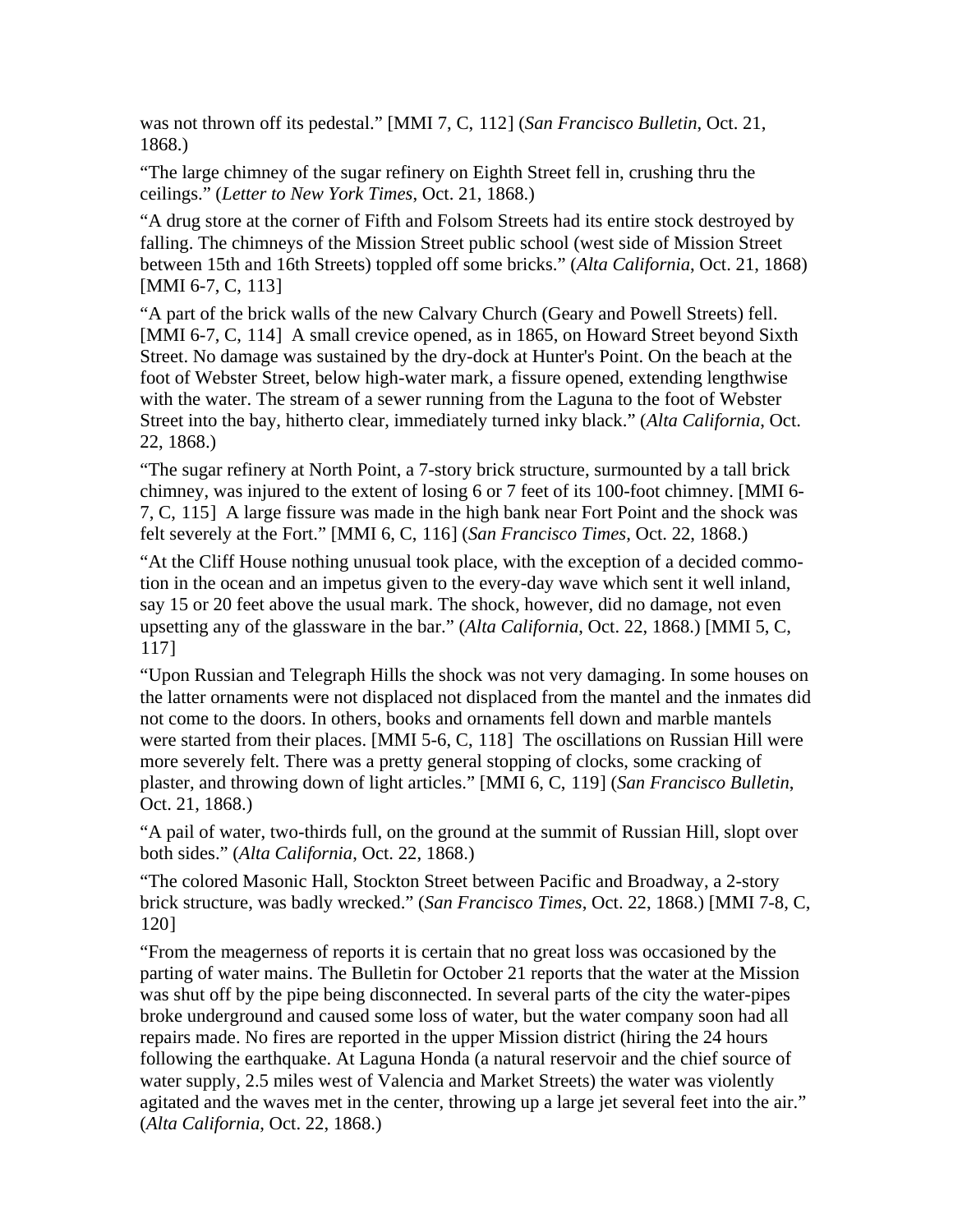"The first alarm of fire was given shortly after 8 o'clock from Box No. 26 (northeast corner of Clay and Battery Streets). The fire was in Wellman and Peck's grocery (Front and Clay Streets) and was caused by matches. The chief damage was caused by water.

During the night following the earthquake, three fires occurred in the wholesale district, but there was no lack of water and all were quickly extinguished.

In the Fire Commissioner's report in the Municipal Records of San Francisco for 1868- 1869, the following losses by fire are recorded: September, 1868, \$24,229; October, 1868, \$133,564.46; November, 1868, \$19,920 ; December, 1868, \$82,019." (Lawson, 1908)

"The force of the shock was distinctly felt on the bay and as far as 15 miles west of the heads, but no great agitation of the water is reported. The tide-gage at one of the Government stations indicated no unusual rising of the tide." (*San Francisco Times*, Oct. 22, 1868.)

"There was no tidal wave accompanying the earthquake. The passengers on a ferry steamer off Angel Island felt the shock and supposed for the time that they were aground. Many other boats reported the same experience. Two boatmen in a White-hall boat off Fort Point report a heavy rumbling sound coming from the water. Their boat was shaken and whirled rapidly around (before the rollers reached them) and shortly they met 3 heavy rollers coming from the northwest on a calm sea." (*Alta California*, Oct. 22, 1868.)

"The shock of the earthquake was distinctly felt at sea near San Francisco. Captain Tobey, of the ship Pactolus, reported being at anchor in deep water about 15 miles west of the Heads when the shock took place. At first it seemed as if the vessel were passing over a coral shoal and striking quite heavily. The noise and motion made it seem as if the ship were dragging, with her chains also slipping out." (*San Francisco Bulletin*, Oct. 22, 1868.)

"The ship Cesarewitz felt the shock nearly out at the Farallones; the brig Orient, bound in, 8 miles out, experienced the shock heavily. Pilot Murphy, on a transport bound out, reported that the bark seemed to have struck hot-torn, her progress being impeded; and the ship, especially the yards and masts, trembled violently." (*San Francisco Times*, Oct. 22, 1868.)

"The total loss of property was variously stated from \$300,000 to \$5,000,000. However, a careful estimate of damages made a day or two after the disaster, placed it at about \$350,000." (San *Francisco Bulletin*, Oct. 23, 1868.)"

The *[San Francisco Morning Call](http://www.sfmuseum.org/hist1/1868eq.html)* article, presented in its entirety on the Virtual Museum of the City of San Francisco website, provides more information than contained above, particularly regarding the location and damage state of many downtown buildings.

#### San Jose

"The most terrible earth shock ever experienced in this section since the settlement of this country by Americans, occurred yesterday morning at 8 o'clock. A dense fog hung over the city at the time, when, with scarcely a premonitory tremor, the shock was upon us in all its force. Buildings and trees seemed to pitch about like ships in a storm at sea. Fire walls and chimneys were thrown down in all parts of the city. The heavy brick cornice of Murphy's building at the corner of Market and Eldorado Streets fell to the ground. The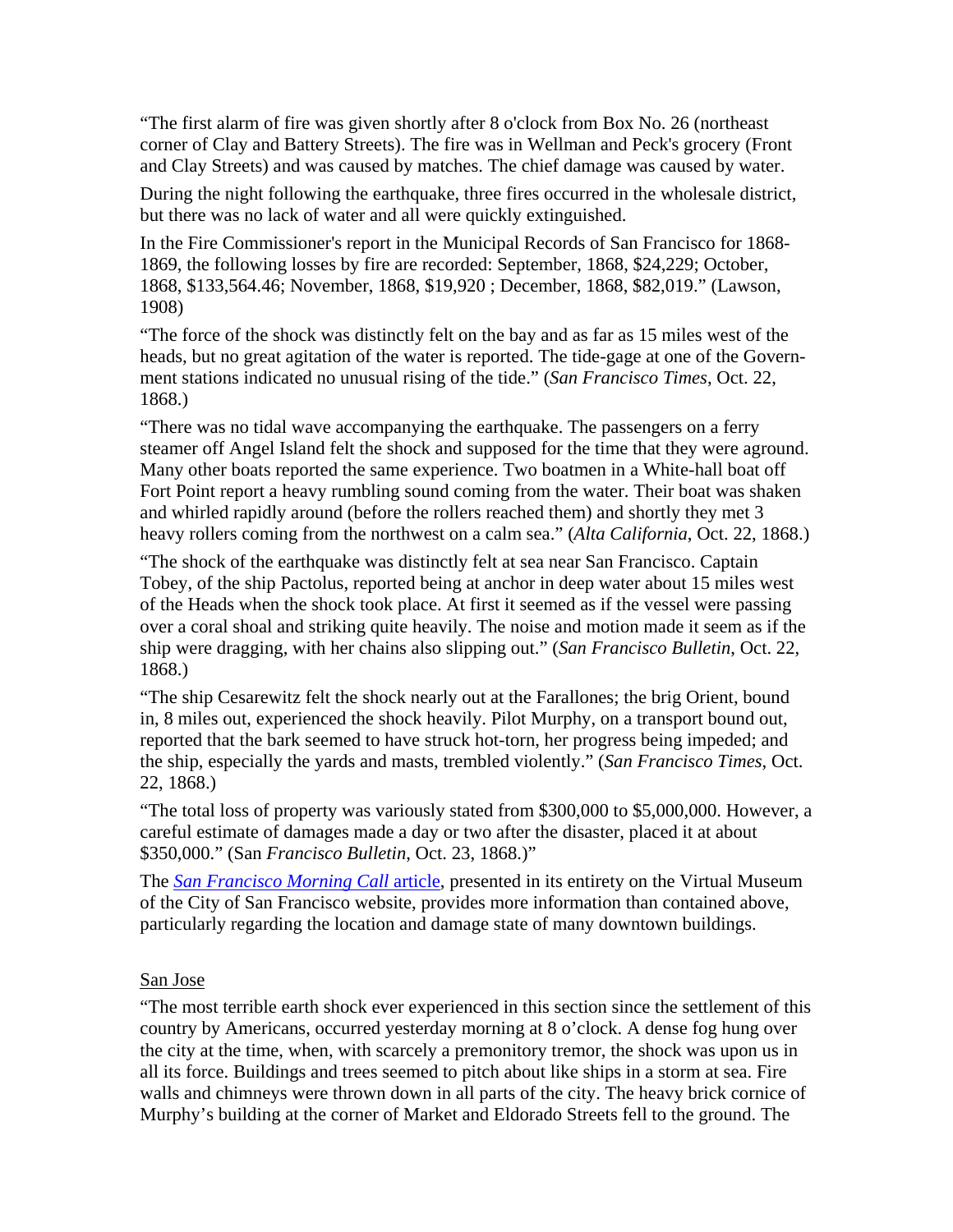Presbyterian Church has sustained an immense damage. The brick turrets are all down, and large portions of the steeple were precipitated thru the roof to the floor, crushing the organ and causing great damage to the gallery and fixtures below. The walls of the steeple are almost a total wreck and will have to be taken down. \$5,000 would not make good the damage done to the church. The large water-tank on the roof of Moody's flour mill fell thru the roof, carrying destruction in its course. Their wooden store-house, 100 feet in length, filled with grain, is a total wreck and the grain badly mixed. Two huge chimneys of the San Jose Institute were thrown down, one of them crushing thru into the rooms below. A portion of the rear wall of Welch's livery stable fell. Otter's unfinished block at the corner of First and St. John Streets, sustained a very serious damage. There is not a brick building in the city that is not more or less injured. Brick walls are everywhere wrenched and cracked and many of them are ready to fall. Another such shock would precipitate many of our brick buildings to the ground. The brick cornice of the Masonic Hall Building will have to be taken down, and the entire building, in its present condition, is decidedly unsafe for occupancy. A large quantity of crockery and glassware was broken. The destruction of plate-glass windows is very great, and much havoc is done to plastering generally. The new court-house stood the shock admirably. Some little crumbling of plaster decoration is all the damage it sustained. The lesson of the earth shock is: Erect no more high church steeples, and build no more brick buildings above 2 stories in height, and those only in the most substantial manner. A second but much lighter shock was experienced at about 10 h 30 m of the same day, and shortly thereafter a third shock of like character." (*San Jose Mercury,* Oct. 22, 1868)

"San Jose suffered greatly in this earthquake." (I.L. Mylar, [California as I Saw It\)](http://lcweb2.loc.gov/ammem/cbhtml/cbhome.html)

 "At four minutes to eight o'clock this morning, the heaviest earthquake we have ever experienced took place, causing great consternation, a total suspension of business for hours, and doing great damage to many buildings. The Court House shows no sign of injury. The Presbyterian Church was damaged to the extent of perhaps a thousand dollars. Moody's Mill was badly injured. A great many chimneys were thrown down, and the ceilings ruined. No injury to the Convent or other Public Schools. The Baptist Church, Masonic Hall, Lyon's store, and many other buildings are badly twisted up. A second light shock was felt at about half-past ten o'clock, doing no damage, but causing an immense excitement." (*[San Francisco Morning Call](http://www.sfmuseum.net/hist4/68oakl.html)*, Oct. 22, 1868)

#### [MMI 7-8, C, [121](#page-45-0)]

Hendry and Bowman (1945, p. 750-815) locate more than 90 adobe buildings in the Pueblo of San Jose from surveys in 1840 and 1850, but they provide no further information for 56 of these buildings. The only adobe building reported as damaged by the 1868 earthquake was St. Joseph's Church. However, the Hoover adobe was razed in 1868, the Washington Hotel was razed in 1875, and the Columbet adobe had "disappeared by 1875" so these three buildings may have been damaged as well. In contrast, 15 adobe buildings are reported as occupied into the 1880's and later. The large number (56) of unreported adobe buildings argues against lowering the intensity to MMI 7.

 "A chimney in the house once owned by Frank Stock, near Pfister's mill, but now the property of a gentleman whose name we cannot recall, and whose family reside in it, was thrown down by the earthquake shock on the  $21<sup>st</sup>$  last. The chimney passed directly through the roof and through the floor above, into the dining room and through the floor into the cellar." (*San Jose Patriot*, Oct. 23, 1868)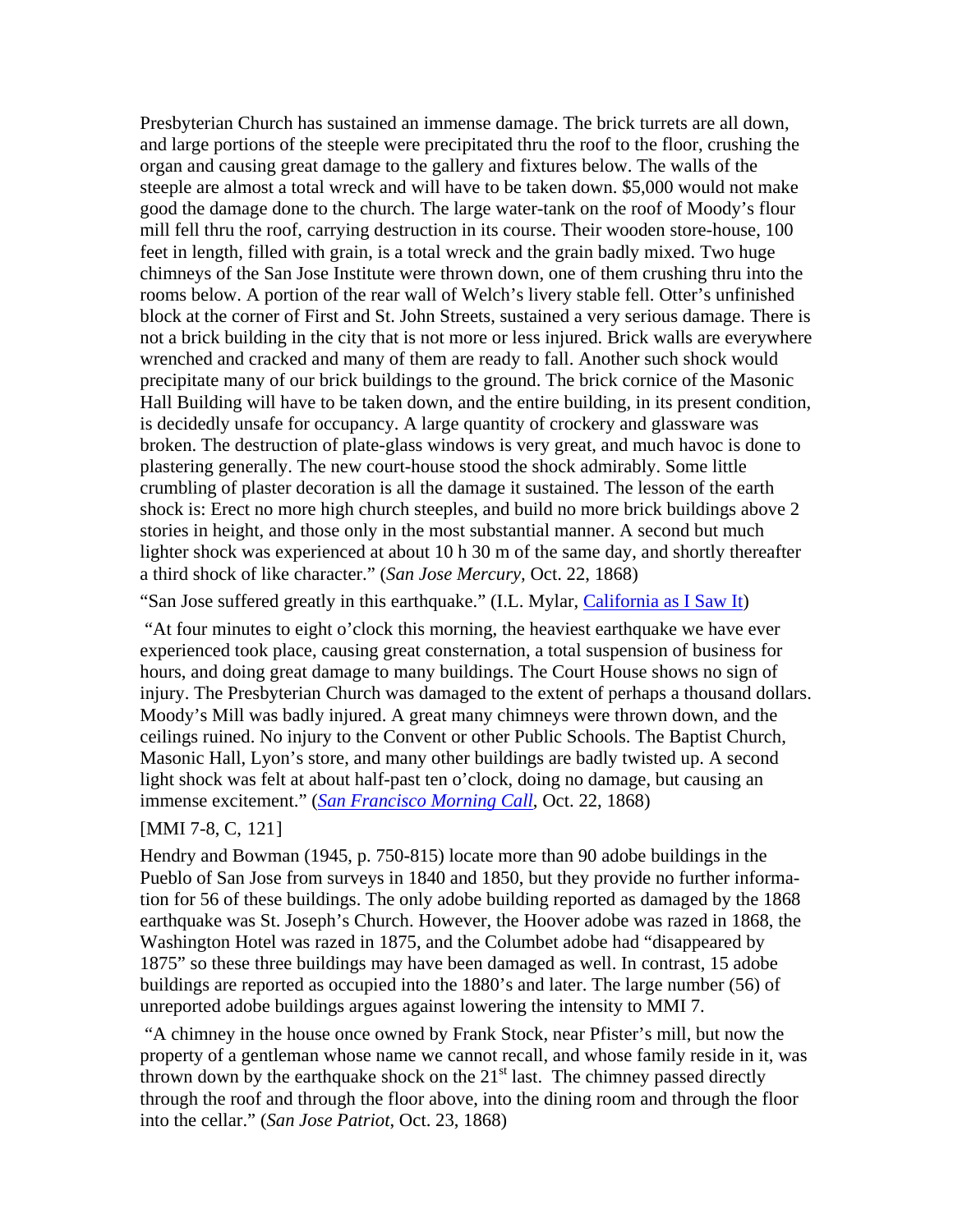"Two severe shocks of earthquake were felt here this morning at 8 o'clock, apparently passing from southeast to northwest, lasting about half a minute. About nine o'clock had a slight shock. The first one was very perceptible, causing buildings to shake and had a sickening effect on some of the citizens, and we learn that one lady is very ill from the effects of the shock. No damage to property." (*Sacramento Daily Union*, Oct. 22, 1868)

"Where the Milpitas road crosses Coyote River, the banks were shaken together and the river-bed filled up." (*San Jose Argus,* Oct. 24, 1868)

[Schallenberger's Residence] "…the earth opened to the width of three feet in places and on closing again one part was observed to be sunk lower than the other part." (*San Jose Patriot*, Oct. 23, 1868)

"…the earth opened and from the aperture a large volume of water shot up to the height of 50 feet, and continued to flow for some time…" (*San Jose Patriot*, Oct. 23, 1868)

[MMI 7-8, C, [122](#page-45-0)]

## San Juan Bautista

"The shock was the heaviest since 1865. Lasted 30 seconds." (*Alta California*, Oct. 22, 1868)

"No chimneys fell; 2 brick walls were cracked." (C. Bigley; Lawson, 1908)

"…San Juan escaped with comparatively little damage, in fact, that great earthquake—for it was the greatest earthquake that had hitherto been experienced by the Yankees who were rapidly settling up California, was not nearly as severe to the Mission San Juan as was the quake of 1880 [probably the 1890 Pajaro Gap earthquake] which leveled to the ground the brick end of the sisters' orphanage at the old mission, exposing both floors of the building at the end. Near where the brick wall fell out could be seen the dormitories of the little orphans with the neat small cots therein." (I.L. Mylar, [California as I Saw It\)](http://lcweb2.loc.gov/ammem/cbhtml/cbhome.html)

"Earthquake at 7:55 A.M. The shock was of at least thirty seconds duration, and the heaviest since that of October, 1865." (*[San Francisco Morning Call](http://www.sfmuseum.net/hist4/68oakl.html)*, Oct. 22, 1868) [MMI 6, C, [123](#page-45-0)]

## San Leandro

"The earthquake was much more severe than in Oakland or Alameda. Not a building escaped some injury. Chimneys fell north and south. The court-house was in ruins. A tank 10 feet wide and 6 feet deep was entirely emptied of water. The bed of San Leandro Creek, which had been dry for several months, became filled with a stream of water 6 feet wide and a foot deep. (Various old residents; Lawson, 1908)

"Courthouse collapsed in part; only one chimney standing in town." (*Alta California*, Oct. 23, 1868)

"Looking at the wreck of ruin in every direction, it appears miraculous that no more accidents to persons have occurred. The first we note is the entire demolition of the Court House. This was a large two-story brick. The entire second story is gone, and the lower or first story is so crushed and wrecked as to render it perfectly useless. The damage to the building will probably not fall short of \$35,000. The new jail and Recorder's office in course of erection, of which the foundation was completed, is almost destroyed. We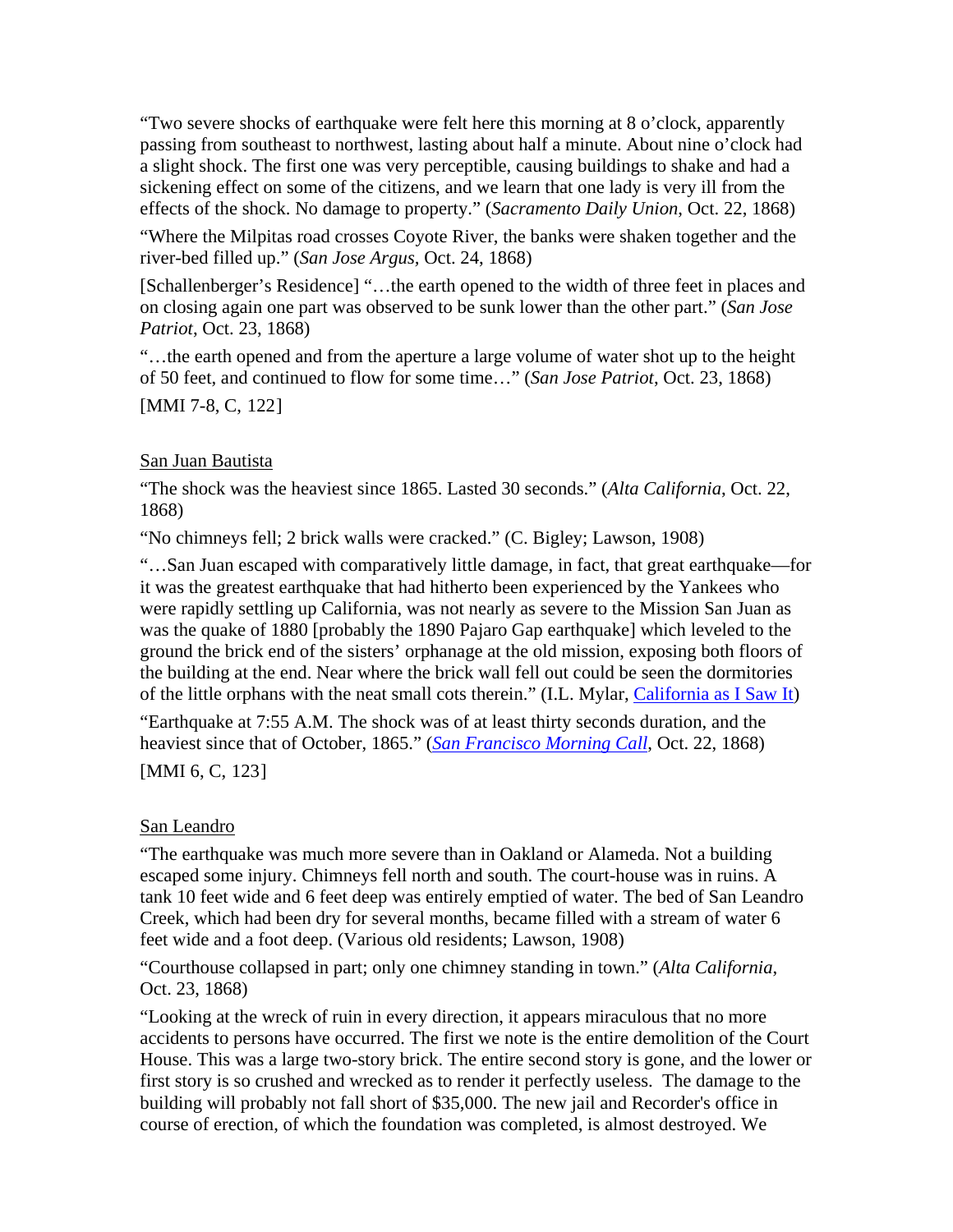suppose \$5,000 will not more than cover the damages to the building. Messes. Hawkett  $\&$ Chapman, the contractors for the mason work, we fear will suffer severely.

The Beatty Block, now owned by Mrs. Webber—a two-story brick—is almost a total ruin. The south end of this building fell out with tremendous crash, and the entire walls are so cracked and damaged as to render this building almost useless. Mrs. Webber will probably sustain damages to the amount of \$5,000.The beautiful brick residence of Mrs. Juana Estudillo, immediately in the rear of the Court House Square, is very much damaged. The north side and west end are down, and the other walls are so damaged as to render them useless. The damage to the building we estimate at \$4,000.

### [MMI 8-9, B, [124](#page-45-0)]

The concrete residence of Dr. Cogswell is also in ruins. Damages probably \$2,000.

Besides these, every building in town is more or less damaged. The Estudillo House is damaged very severely, probably to the extent of \$1,000 or \$1,500—independent of the loss of crockery and glassware.

There is but one chimney standing in the town.

It is impossible to estimate the damages throughout the county. Our merchants have all suffered severely. In this town we have been furnished the following list: Collins  $\&$ Bryant, grocers, \$2,000; E. Hesser, grocery and provision store, \$1,500; P. Meyers, general merchandise, \$500 ; R. McMillan, general merchandise, \$500.

Every saloon, and every place where a piece of crockery or glassware was kept, has suffered more or less. Our own losses are comparatively light. The first side of the DEMOCRAT, which was in type and nearly ready for press, was thrown into the completest pi immaginable, The press appeared was though it intended emigrating. It was thrown from its foundation, and presented an appearance totally at variance with all laws of order.

We are continually receiving accounts of casualties to persons; none, however, very serious. The residence of W. H. Davis is totally demolished, and the escape of his family seems providential. No one was injured except a Chinaman in his employ as cook, who had his arm broken.

The San Leandro creek, which has heretofore been only a wet weather stream, and had been dry for months, is now a fine running stream, the water being some twelve or eighteen inches deep and from ten to twelve feet wide. Some half an hour after the shock the water came rushing down the bed of the creek as turbid as though a violent rain storm had been raging in the mountains east of us. Evidently numerous springs have burst out in the mountains." (*Alameda Democrat*, Oct. 24, 1868)

"A Mr. Davis, who resides on a farm near San Leandro, informs the *Bulletin* that the workmen on his farm at the time of the shock occurred, observed that the ground was disturbed and thrown about with a rapid and violent rotary motion, which continued several seconds. A creek running through the farm, and which was nearly dry, rose instantly to the depth of about three feet, and several deep gulches were formed in the plain. His house was literally twisted in pieces and prostrated to the ground, but the family escaped as if by a miracle. Mrs. Davis was caught in the ruins. She was badly but not dangerously wounded about the head and face, and is recovering from her injuries." (Halley, 1876, p. 267)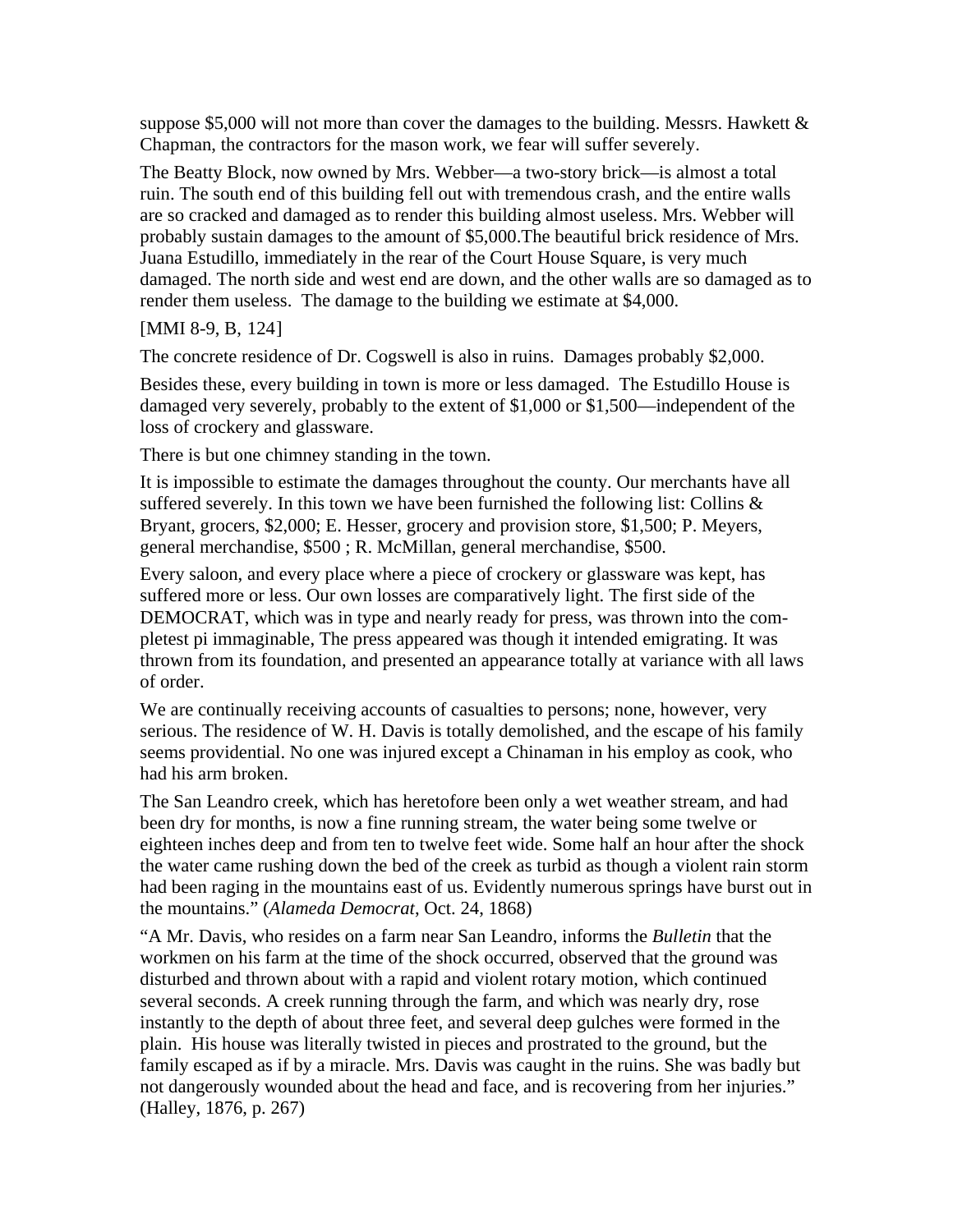The note above describes a different incident than the damage to the adobe residence of W.H. Davis, which was razed in 1878 (Hendry and Bowman, 1945, p. 597-598). The 1878 Thompson and West Atlas shows a 12-acre property owned by J. Davis on the north side of San Leandro Creek that corresponds with Halley's description.

[Hills SE of San Leandro] "Many houses razed; trees knocked down." (*The Daily Bee*, Oct. 22, 1868)

[MMI 9, C, [125](#page-45-0)]

Ignacio Peralta built his first adobe house in 1835 along San Leandro Creek near present  $105<sup>th</sup>$  Avenue. He left this house to his son, Francisco. He built a second, larger, adobe house in 1842 about 400 yards east. Both of these structures were badly wrecked by the 1868 earthquake, and subsequently razed. (Bowman, 1951)

[MMI 8, C, [126](#page-45-0)]

## San Lorenzo (Bayfair)

"San Lorenzo was also badly shaken up. We are informed that the residence of Mr. Crane was badly damaged, and that Mr. Lwelling lost considerable fruit put up in glass jars." (*Alameda County Gazette*, Oct. 24, 1868)

 "The limbs of a sycamore tree, 24 feet high, struck the ground." (G. Hyde; Lawson, 1908)

"Flat irons and a kettle were jerked off the stove southward." (Mrs. Adams; Lawson, 1908)

"House and barn were both prostrated." (Mrs. E. H. Gansberger; Lawson, 1908)

"A house was thrown off its foundations. Chimneys were thrown northward." (E. Llewellyn; Lawson, 1908)

"Captain Petersen, of the steamer San Lorenzo, who is now deceased, was walking along the road to Roberts' Landing when he heard a great rumble off across the fields toward San Leandro. He lookt quickly in that direction, and over a mile away could see the great wave rapidly approaching. He rushed to the side of the road and had caught hold of the fence by the time the shock broke. Near him on the road a 6-mule team was drawing a load of grain, and all the mules fell flat and could not regain their feet until the great jolt was over." (R.C. Vose; Lawson, 1908)

"At San Lorenzo, four miles beyond San Leandro, the shock was of such violence that it shook down two wooden houses. Large cracks, a hundred yards in length, were opened in the earth, out of which water spouted. The cracks afterwards closed." (*Oakland Transcript*, Oct. 22, 1868)

The reports from San Lorenzo that can be located (the Gansberger's Residence and Captain Petersen's narrative) lie between San Lorenzo and Roberts Landing. We locate the San Lorenzo intensity at the Gansberger Residence, next to the Crane residence.

All 16 pre-1868 graves at the San Lorenzo Pioneer Cemetery are damaged (100%). The 1868-1906 markers also show significant damage (65%): most of the headstones and smaller monuments are damaged. Although the cemetery is now protected by a tall iron fence, it appears to have been heavily vandalized in the  $20<sup>th</sup>$  century (see "Inferring") Shaking Intensities at Cemeteries that have Suffered Multiple Earthquakes").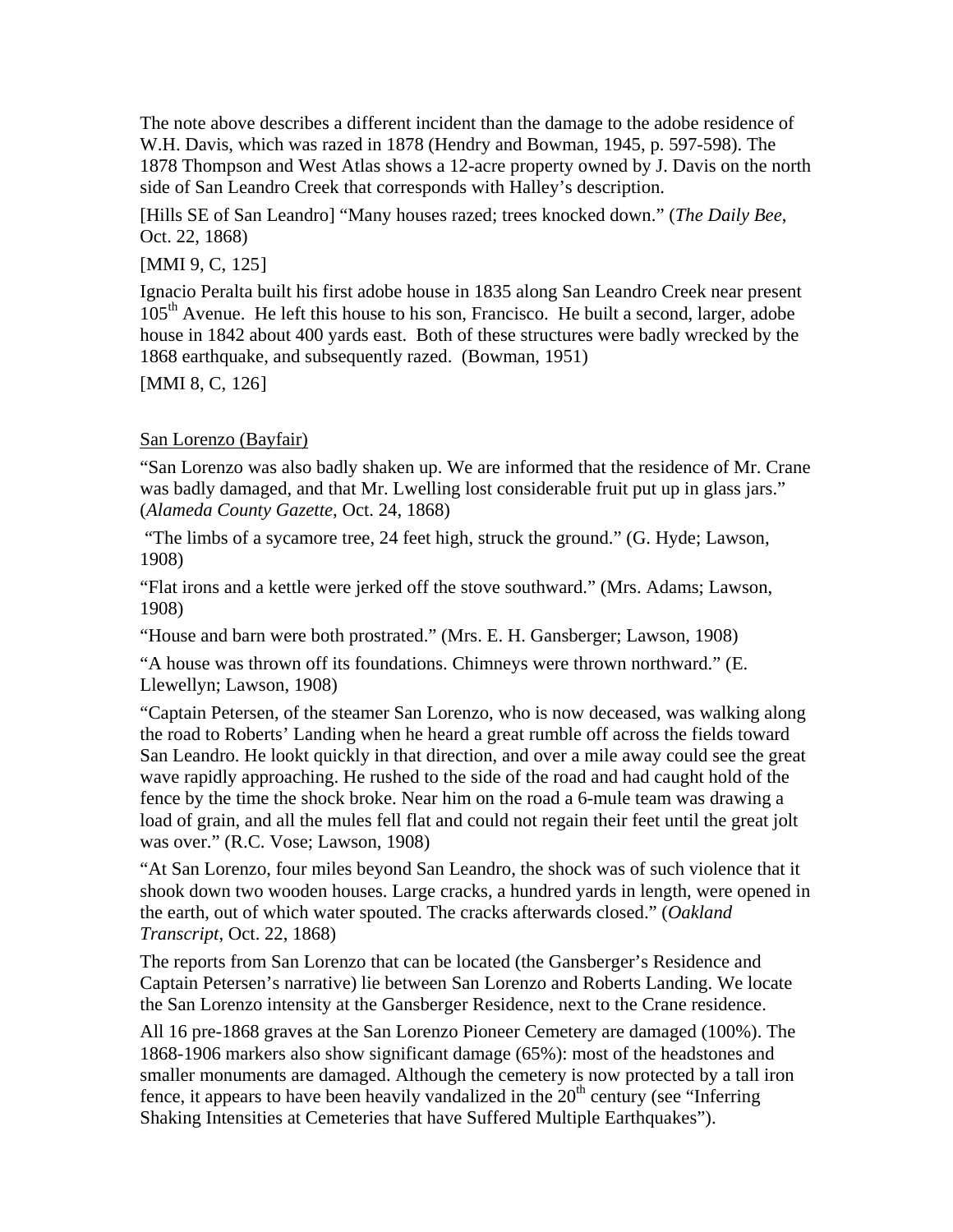[MMI 8-9, B, [127](#page-45-0)]

San Luis Obispo "Not felt." (Lawson, 1908) [MMI 1, C, [128](#page-45-0)]

#### San Mateo

"A good many walls cracked." (*Los Angeles Star*, 7 Nov 1868)

"Vibrations from the north for 15 seconds." (*Alta California*)

"There was an earthquake shock at eight A.M. today, the severest one lasting fifteen seconds. The barometer was 29 92-100 inches, and the thermometer 48. The vibration was from the north. The damage to property is not less than \$5,000." (*[San Francisco](http://www.sfmuseum.net/hist4/68oakl.html)  [Morning Call](http://www.sfmuseum.net/hist4/68oakl.html)*, Oct. 22, 1868)

"Under the American regime, on one side of the adobe [mission] grew up the Howard mansion, on the other St. Matthew's Episcopal Church, and across the creek the new town of San Mateo. The end of our building's history is easier to determine than its beginning. Americans were mildly curious about it, mentioned it sometimes as a landmark, and used it, if at all, for storing hay. Then came another earthquake. In 1868 the adobe was so badly damaged by the disastrous shock of that year that it had to be demolished for safety's sake. The site was cleared of all debris." (California Historical Society, Vol. XXIII, "The Hospice" or "Mission San Mateo" p. 255)

We presume the San Mateo Mission to have been damaged and weakened by the 1838 earthquake, but it is uncertain when it was abandoned. It is marked as "in ruins" on the 1838 diseño (Hendry and Bowman, 1945, p. 620). A squatter from New York, De Peyster, was using it as a roadhouse at the time of the 1868 earthquake.

[MMI 6-7, C, [129](#page-45-0)]

#### San Pablo

"The earthquake had the effect of making the San Pablo Creek rise above its usual height. The water was so muddy during Wednesday and part of yesterday, that cattle refused to drink it." (*Oakland Daily Transcript*, Oct. 23, 1868)

At the time of the 1868 earthquake, San Pablo was a substantial town. The Juan Bautista Alvarado 1½-story adobe was at the town center, the St. Paul Catholic Church was built in 1865, there was a wood-frame Baptist Church and school, and a number of hotels and saloons. Hendry and Bowman (1945, p. 534) locate and describe five other adobe houses, mostly owned by Alvarado's relatives. There is no report of damage to any of these structures. The most reasonable interpretation of the newspaper report is that a landslide or extensive bank failure occurred in San Pablo Canyon, but there was no damage to wood-frames, adobes, or chimneys in San Pablo.

[MMI 6-7, C, [130](#page-45-0)]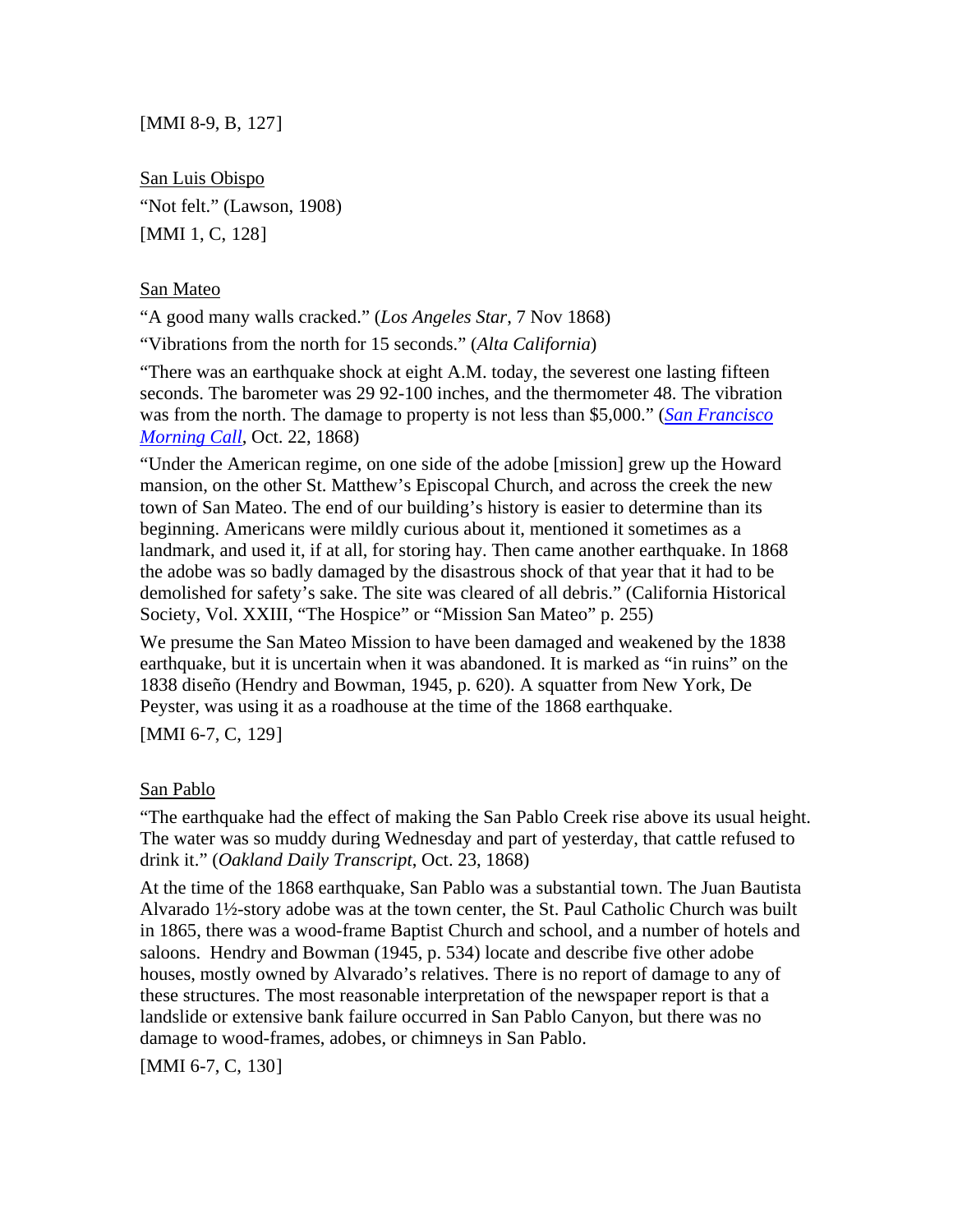### San Rafael

"A terrible shock of earthquake occurred here this morning, at five minutes to eight o'clock. It was more severe and continued longer, than the shock of October, 1865. The vibrations seemed to be from the southeast to the northwest, and lasted fully one minute. Great consternation prevailed among the inhabitants of this place. A portion of the chimney of the Court House was thrown down. We have felt eight distinct shocks today." (*[San](http://www.sfmuseum.net/hist4/68oakl.html)  [Francisco Morning Call](http://www.sfmuseum.net/hist4/68oakl.html)*, Oct. 22, 1868) [MMI 6-7]

[MMI 6-7, C, [131](#page-45-0)]

## San Ramon

"Particularly severe." (*Contra Costa Gazette*, Oct. 24, 1868) [MMI 7, C, [132](#page-45-0)]

## Santa Clara

"Bricks displaced; chimneys thrown down; some walls cracked." (*Santa Clara News*, Oct. 24, 1868)

"Many chimneys shaken down." (*Daily Bee*, Oct.23, 1868) [MMI 7]

"During the smallpox epidemic in 1868 I was attending Santa Clara College. It was in October of that year, just before I came home at the end of the school year, that the great earthquake occurred. Previously there had been slight earthquakes throughout California, but no extensive damage was done until this 'quake in October, 1868.

In common with the rest of the scholars (at Santa Clara University) I had to follow the usual custom of attending chapel services, and that morning I attended the services in the college chapel. A few minutes after I came out of the chapel an earthquake occurred.

It was a peculiar temblor in this: That the earth seemed to roll in waves. You could see trees swaying to and fro and the violence of the shock threw me to the ground. However, connected with the 'quake was a circumstance which tends to make one believe in fatalism—that is, when your time comes to cross the divide there is no use of endeavoring to escape the decree.

Overhanging the seat that I always occupied in the chapel was an immense glass chandelier. This chandelier weighed fully two hundred pounds. It was composed of myriads of gas jets and was adorned with hundreds upon hundreds of beautiful glass pendants hanging down, which, when the chandelier was lit, presented a darling effect. This chandelier was shook from its fastenings and crashed down, smashing to pieces on the very seat that I always occupied at morning services. I often looked back on this happening, and wondered what strange providence was watching over me." (I.L. Mylar, [California as I Saw It\)](http://lcweb2.loc.gov/ammem/cbhtml/cbhome.html)

"In Santa Clara some damage was done to the brick buildings, but nothing serious." (*The Sonoma Democrat*, Oct. 24, 1868)

"At four minutes before eight this morning, severe shock of an earthquake. Motion, from the northeast to southwest. No lives lost. Some damage to the brick buildings, but nothing serious; all will easily be repaired. Plenty of chimneys shaken down. This is by far the heaviest shock ever experienced here." (*[San Francisco Morning Call](http://www.sfmuseum.net/hist4/68oakl.html)*, Oct. 22, 1868)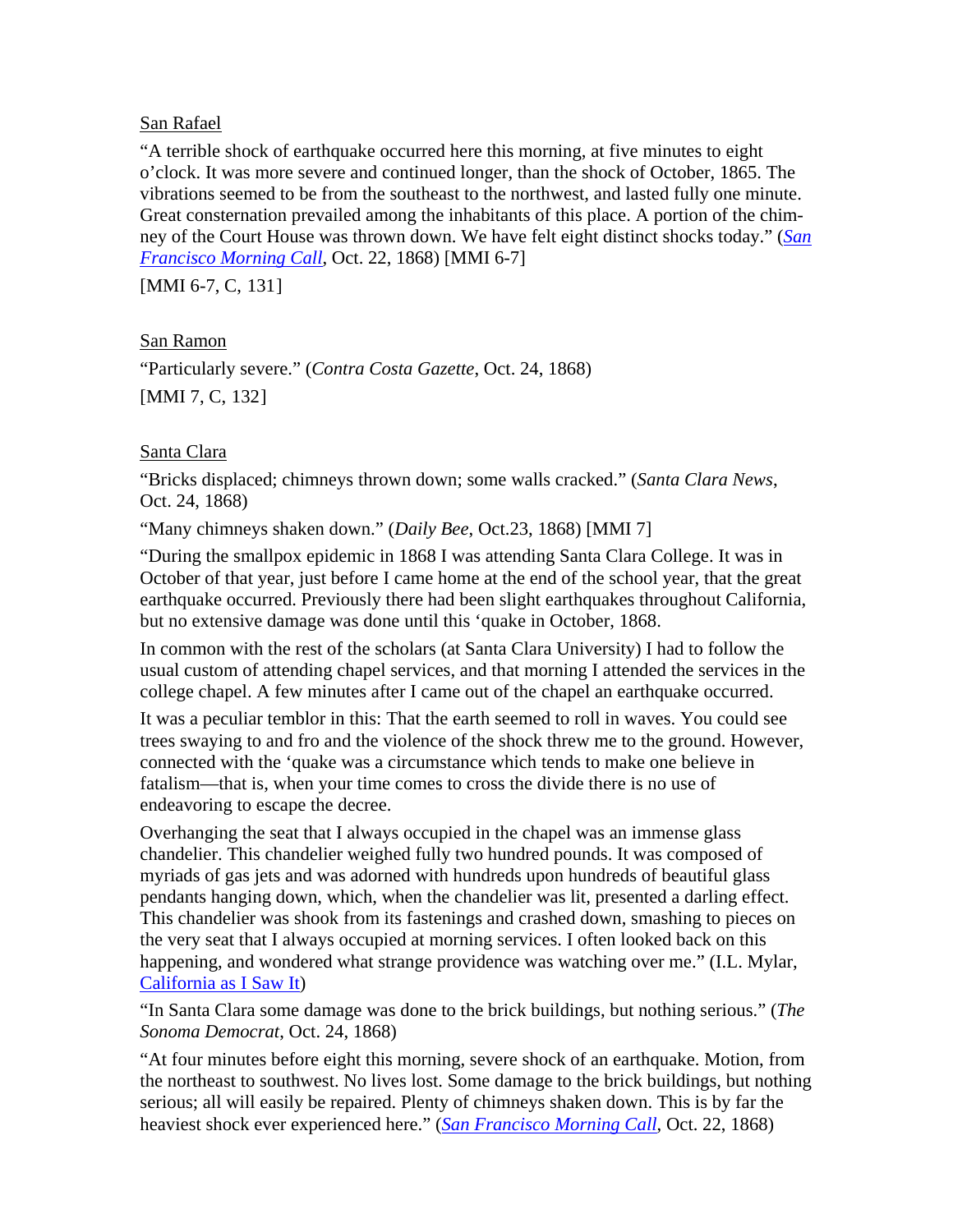#### [MMI 7, B, [133](#page-45-0)]

#### Santa Cruz

 "Had a severe shock of earthquake here, at five minutes before eight this morning. The oscillations appeared to be from East to West. It was preceded by a loud, rumbling noise. The shock continued about fifteen seconds. Several brick buildings were badly cracked." (*[San Francisco Morning Call](http://www.sfmuseum.net/hist4/68oakl.html)*, Oct. 22, 1868)

"Second only to the earthquake of 1865. Vibration from northeast to southwest for 30 to 40 seconds." (T.G. Phelps; Holden, 1898)

[MMI 6, C, [134](#page-45-0)]

#### Santa Rosa/Windsor/Sebastopol/Bodega Corners

 "The severest shock of earthquake ever felt in this place occurred here about eight o'clock this morning, continuing about ten seconds. Nearly all the brick buildings in town are more or less injured. Many chimneys were town down-the Court House sustaining the most damage of any building." (*[San Francisco Morning Call](http://www.sfmuseum.net/hist4/68oakl.html)*, Oct. 22, 1868)

"On Wednesday morning last, at a quarter to eight o'clock, Sonoma county was visited by a violent and somewhat protracted shock of earthquake, which caused the buildings to shake, and their occupants to make violent strides for the outside world. Even the "oldest inhabitants" were startled, and made to acknowledge that they had never felt the like before. The vibrations of the earth appeared to be at first from West to East, but suddenly changed from South to North, and continued for about one minute. The damage done to property is considerable, but not so great as we were at first disposed to believe it would be. In Santa Rosa the shock was not so strong as at Peraluma, but still some injury was done. The front wall of the Court-House was cracked, and the plastering overhead in the Court-room in many places, fell down. Mat. Roney's new brick was slightly cracked. The brick buildings belonging to Thos. Hood and E.T. Farmer & Co., with their walls joining, were separated at the top three or four inches, and there is yet about one inch of space between them. [MMI 6-7, B, [135](#page-45-0)] Iron shutters were thrown open by the force of the shock, and we learn that the iron doors of the store of E.T. Farmer & Co. could not be closed in the evening. In the Post Office, bottles containing medicines were destroyed to the value of \$10. Sacry & Hays had their show case broken by some bottles falling on it from the shelves above. J.S. Maxwell had some bottles thrown from his shelves and broken, and other parties met with slight losses. Our citizens were somewhat frightened, and rushed out into the streets for safety, and also to see for themselves what all the fuss was about. At Windsor [MMI 5-6, C, [136](#page-45-0)] it was lighter than in Santa Rosa, and the further North it went the lighter it got. No damage that we can hear of occurred above here. At Sonoma, Sebastopol [MMI 5, C, [137](#page-45-0)], Bodega Corners [MMI 5, C, [138](#page-45-0)], and elsewhere the shock was severe, but little damage was done." (*Sonoma Democrat* , Oct. 24, 1868)

Shingle Springs "Not felt." (*Daily Bee*, Oct. 22, 1868) [MMI 1, C, [139](#page-45-0)]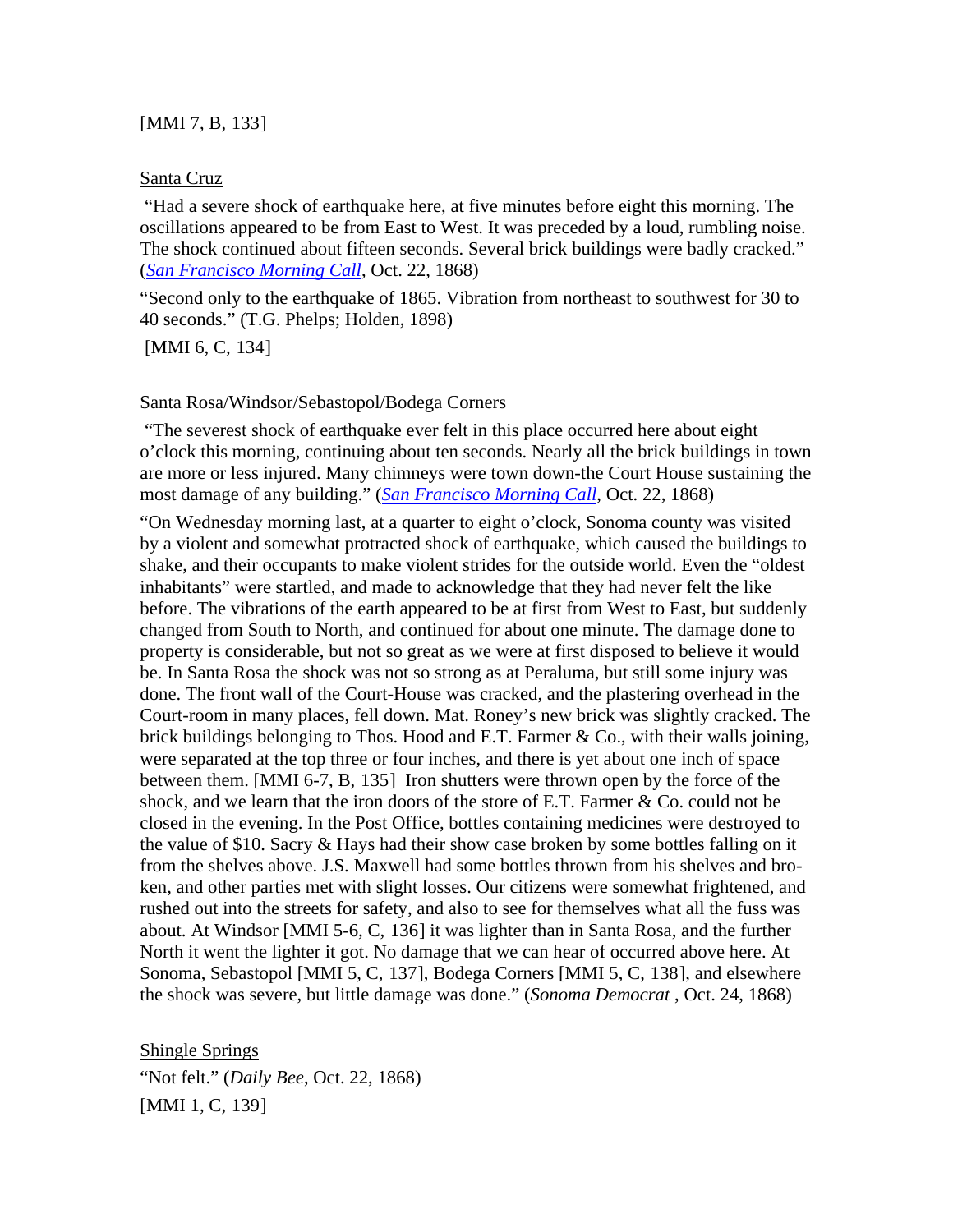Silver Mountain (Alpine County)

"No heavy shock." (*Alpine Chronicle*, Oct. 24, 1868) [MMI 2-3, C, [140](#page-46-0)]

Snelling "Hard shock. No damage." (*Merced Herald*, Oct. 24, 1868) [MMI 4, C, [141](#page-46-0)]

### Solano/Fairfield/Suisun

[Suisun] "Severe shock, north and south. Slight damage. A few brick buildings cracked." (*Solano Sentinel,* Oct. 22, 1868)

"People found it difficult to stand; a few articles thrown from shelves; wall of a building slightly cracked." (*Weekly Solano Herald* , Oct. 24, 1868)

"At 8 o'clock on last Wednesday morning a severe earthquake was experienced in Suisun and another two hours later. No damage of any consequence was done in this locality, except that many persons were considerably frightened." (*Solano Press*, Oct. 28, 1868)

"About eight o'clock yesterday morning a severe shock of an earthquake was experienced in this place. The vibration was nearly north and south. A general rush was made from the houses. But slight damage was done here. The Masonic building was cracked from top to bottom."

## [MMI 6, C, [142](#page-46-0)]

"At Fairfield the court house was slightly damaged." (*Solano Sentinel*, Oct. 22, 1868)

[Solano, associated with the County Seat, Fairfield] "Severest shock ever felt. Sudden upheaval, attended and followed for nearly a minute by a swaying in a north and south direction. No damage except cracks in walls." (*Sacramento Daily Union*, Oct. 24, 1868)

[MMI 6, C, [143](#page-46-0)]

#### Sonoma

"At 8 o'clock this morning the people of Sonoma were aroused from their usual quietness by one of the most severe shocks of earthquake ever felt in this part of the country. The vibration was from southeast to northwest, and there was only one shock." (*Sacramento Daily Union*, Oct. 22, 1868)

[MMI 5-6, C, [144](#page-46-0)]

Sonora

"A slight shock." (*Alta California*, Oct. 22, 1868)

"A slight earthquake shock was felt here at four minutes past eight this morning." (*[San](http://www.sfmuseum.net/hist4/68oakl.html)  [Francisco Morning Call](http://www.sfmuseum.net/hist4/68oakl.html)*, Oct. 22, 1868)

[MMI 2-3, C, [145](#page-46-0)]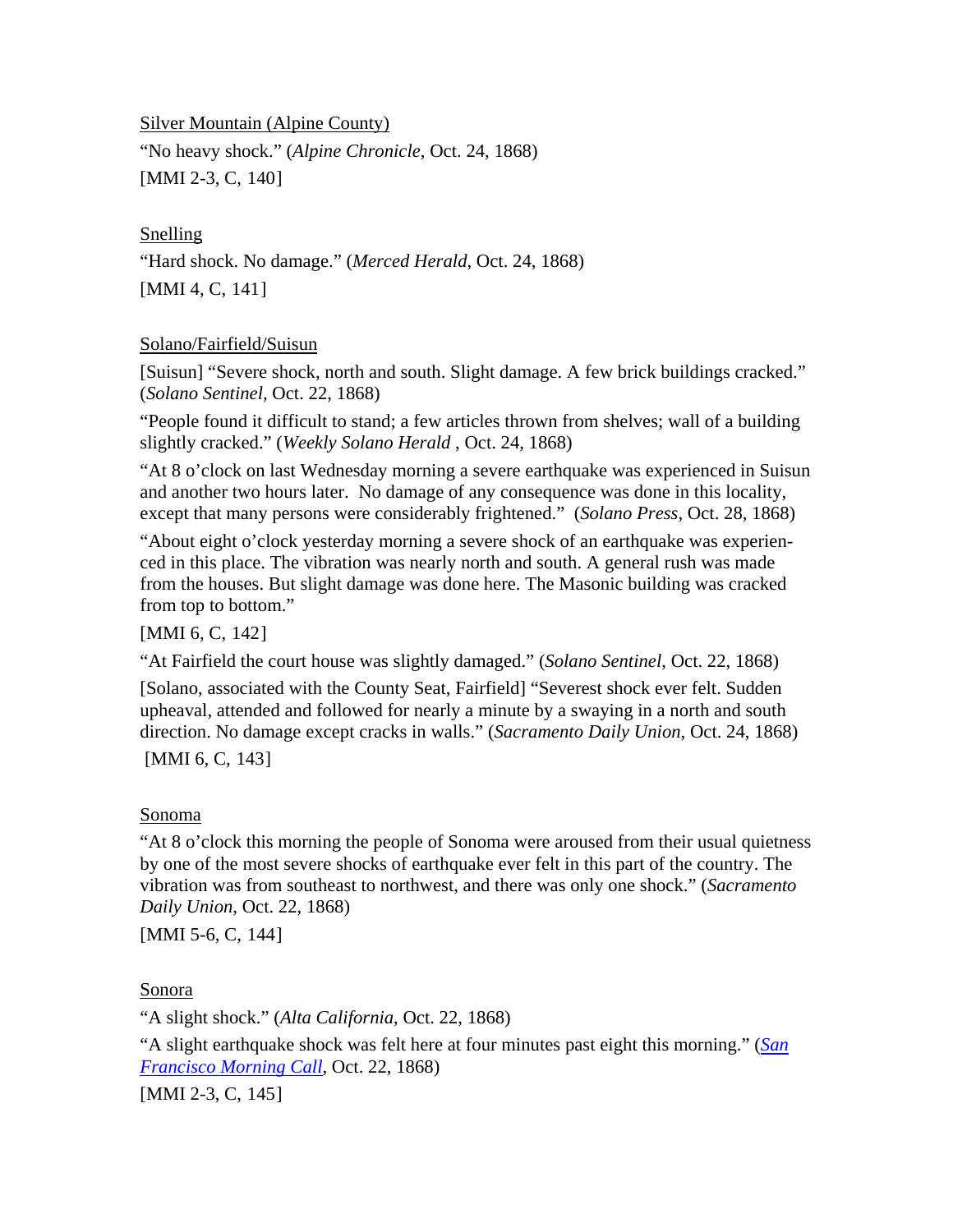## Soquel

"In Soquel a few chimneys were dislocated." (T.G. Phelps; Holden, 1898) [MMI 6, C, [146](#page-46-0)]

## Stockton

"I was then 13 years old. With a younger brother and a third boy I had, on the morning of October 21, 1868, gone to the edge of the tule marsh about 2 miles southwest of Stockton, to shoot ducks. The morning flight of birds was over, and we were returning home. My brother had his gun at the shoulder and was aiming at a meadow-lark when the earth movement commenced. The lark flew up without apparent cause, the gun moved up and down slightly, and I at once had a feeling that something unusual was happening. Within a few seconds the water-fowl, hidden from us by the tule but in countless numbers, rose with a noise like rolling thunder and took flight toward the west; while 0.5 mile to the east a small band of cattle, with heads down and tails in the air, were racing across the country. By this time the earthquake was probably at its maximum, and, looking east, I could distinctly see the ground's surface in wave-motion, the waves apparently moving across the line of vision. During the time this motion continued, it was not perceptible as a vibration to the sense of feeling. All three of us admitted, however, that the earth felt insecure under foot. We could detect no effect on the water surface of the swamp. Stockton escaped with only here and there a cracked brick wall." (C.E. Grunsky; Lawson, 1908)

"Severe shock this morning; several buildings badly shaken; any amount of chimneys destroyed." (*Sacramento Daily Union*, Oct. 22, 1868)

In a slough water was thrown into ebullition to a height of 2 feet for a few minutes." (*Stockton Gazette*)

"All ran out; clocks stopped; crockery thrown from shelves." (*Stockton Daily Gazette*, Oct. 21, 1868)

"Some plaster fell; water spilled from buckets; bells rang; some windows broken; some chimneys thrown down." (*Daily Evening Herald*, Oct. 21, 1868)

## [MMI 6, C, [147](#page-46-0)]

"The shock at R. C. Sargent's farm was 'as severe as Stockton.'" (*Stockton Daily Independent*, Oct. 22, 1868)

[MMI 6, C, [148](#page-46-0)]

"Most severe shock ever felt. Vibration from northwest to southeast. West of Lodi and Woodbridge, shock was as severe as in Stockton." (*Stockton Daily Independent*)

[MMI 5-6, C, [149](#page-46-0)]

## Sunol

The Suñol adobe is marked on the U.S. surveys of 1860 and 1862. "C. Hadsell acquired this part of the grant from Suñol in 1856 and for years lived in the house; and his ownership of this land was recognized in the partition of 1871. The building was razed when the water company took over the property." The timing suggests that it may have been damaged in the 1868 earthquake. The nearby adobe blacksmith shop was razed sometime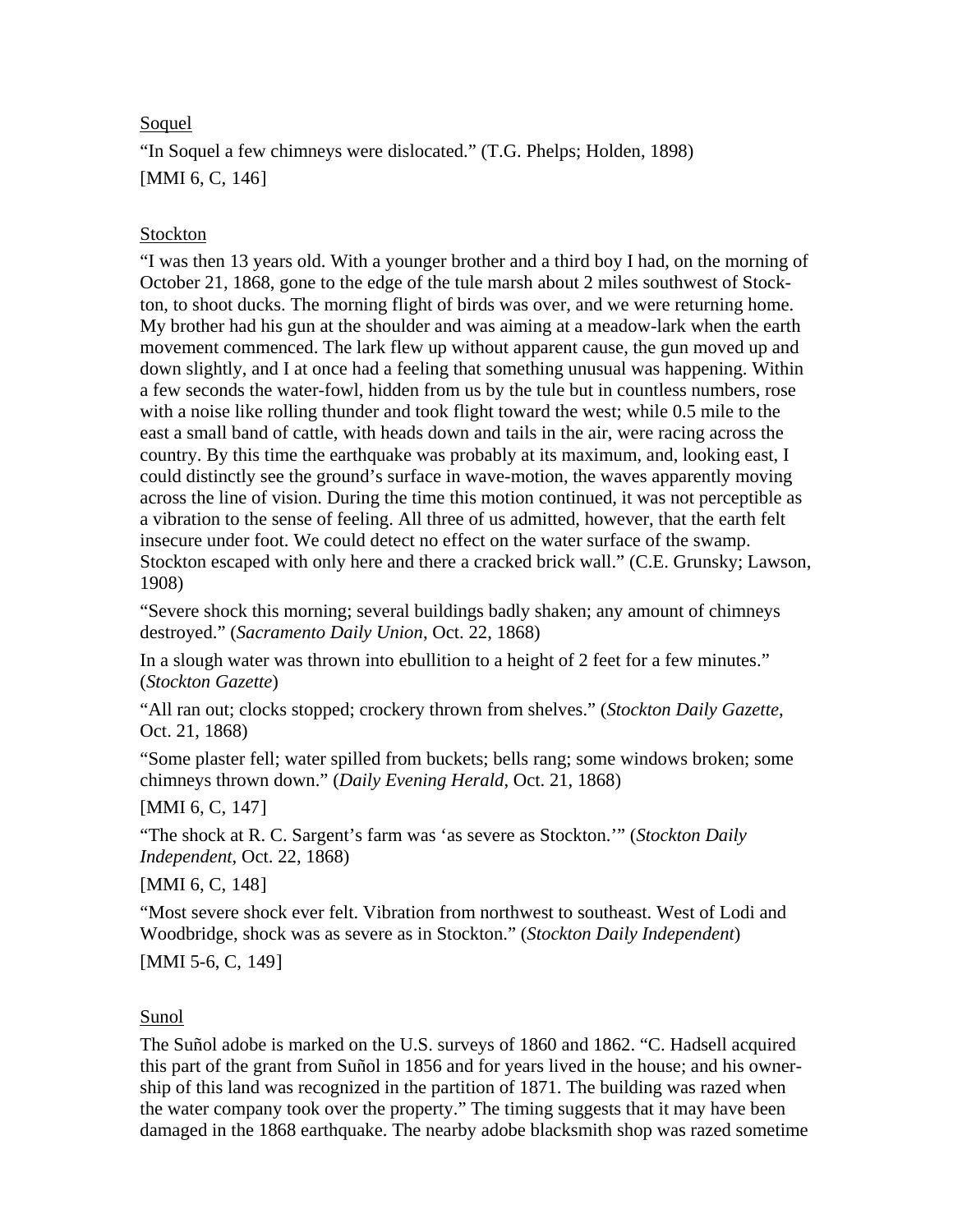between 1885-1890, suggesting that it remained in use after the 1868 earthquake. Two other adobe houses, 1 and 4 mi south of Sunol, are marked on the U.S. surveys of 1862 and 1863, but are not marked on later surveys (Hendry and Bowman, 1945, p. 636-639). In sum, three of four adobe buildings in Sunol Valley might have been damaged by the 1868 earthquake, but there are no direct reports of damage. We note that Toppozada et al. (2001) locate M~6 earthquakes in the Sunol Valley in March and May of 1864. [NIA, C, [150](#page-46-0)]

### Suscol Creek (south of Napa)

Three adobes located on the south bank of Suscol Creek, 100' west of the Vallejo-Napa road, were "razed in 1869 by Governor Morris, the owner of the land at that time." (Hendry and Bowman, 1945, p. 409)

[NIA, C, [151](#page-46-0)]

### Tuolumne

"Shock lasted 10 to 15 seconds. Severe." (*Tuolumne City News*, Oct. 23, 1868) [MMI 4, C, [152](#page-46-0)]

## Ukiah

"The shock was apparently not felt in Ukiah…" (*Territorial Enterprise*, Oct. 22, 1868) [MMI 1, C, [153](#page-46-0)]

## Vallejo/Mare Island

"Earthquake severe. Many chimneys down." (*Alta California*, Oct. 22, 1868)

 "One chimney thrown down; considerable crockery broken." (*Solano Press*, Oct. 28, 1868)

"Having been up quite late the night before, working in the office, I was in bed at the time in the third story of the Metropolitan Hotel. I jumped out onto the floor but could only maintain my balance by holding on to the footboard of the bed. The building seemed to sway fully two feet with each oscillation, and I fully expected at each swing that the next would whip the top of the building off into the street. I stood near a window where I could look down on the street where I expected to land, and there in the middle of the roadway was a lady school teacher who boarded at the hotel. She was on her knees with hands clasped in the attitude of prayer. The impious thought crossed my mind that if I were in her place I would make a different use of my time. There were a number of shakes of much less violence during the day, but as no material damage had been inflicted, the community went on with its business and other affairs as if nothing had happened, beyond a little manifestation of nervousness on the part of some people when the succeeding shocks came." (F.A. Leach; [California as I Saw It](http://lcweb2.loc.gov/ammem/cbhtml/cbhome.html))

"The heaviest shock, or series of shocks of an earthquake ever felt in this city, was experienced on Wednesday morning last, some ten minutes before eight o'clock. The shock or shocks lasted several seconds, and were sufficiently severe to cause our citizens,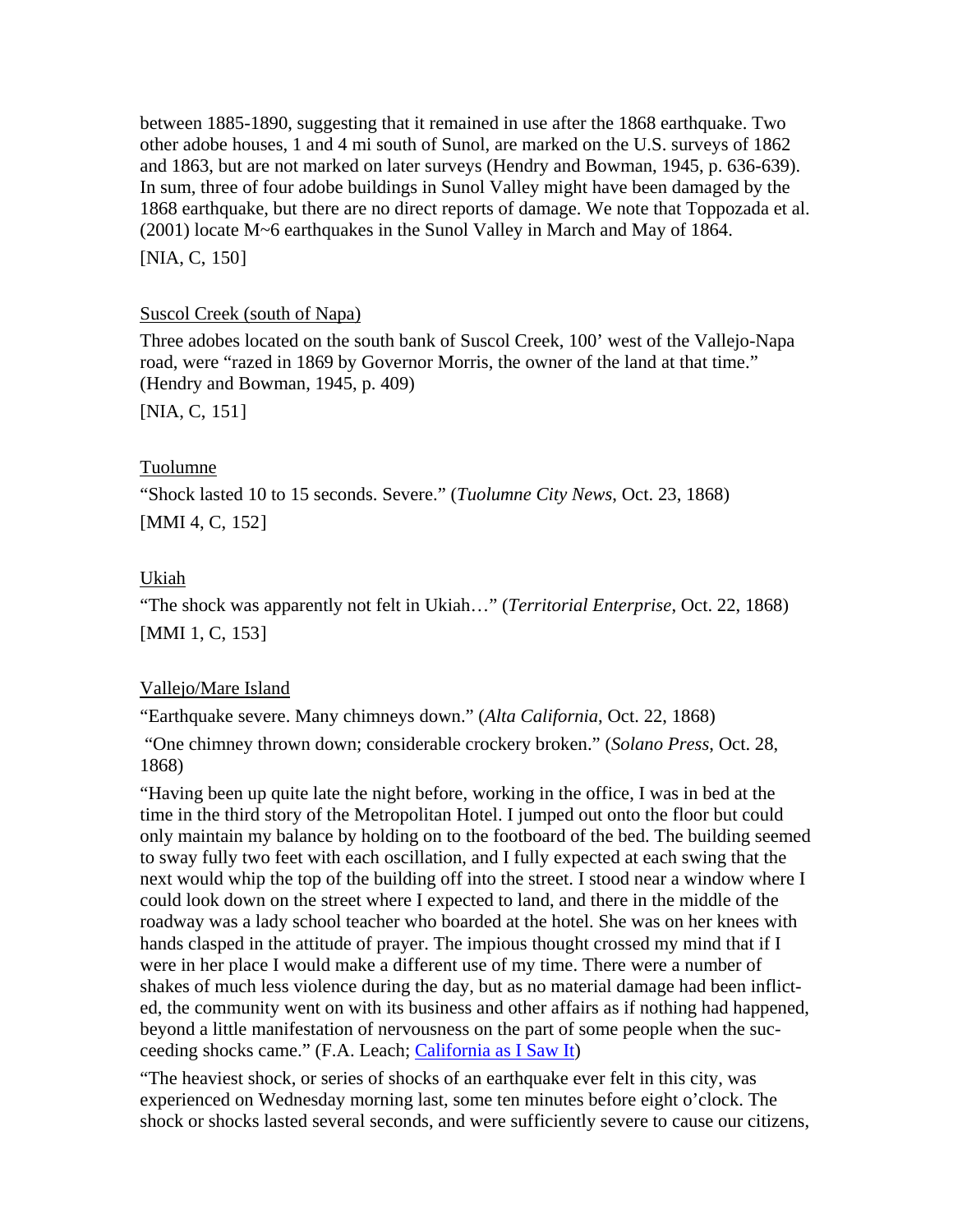generally, to beat a precipitated retreat from their creaking and demoralized dwellings, and seek refuge in the open streets. Never were times more lively in this lively place, and never were houses more speedily vacated; never were our citizens so negligent of their toilet before appearing upon the streets, and never were our most staid, solid, and timehonored houses, great and small, known to be so much inclined to intoxication and tripping the light fantastic toe, as on that lively morning. The weather was not mirth inspiring in the least, for we never say a calmer, foggier and more unsentimental morning, or one less calculated to incite vigorous matutinal exercise. But, after all, our people were more scared than hurt, unless it may be that some, by reason of early rising and unwonted vigorous exercise in the damp air should prove too much for their feeble constitutions; but we have heard of no serious illness, there from, as yet. The only loss or damage sustained may be briefly summed up, thus: One chimney thrown down, some plastering displaced, some clocks, mirrors, lamps, pictures, and bottles, thrown down, and some crockery broken. Therefore, when we read the sad accounts of the loss of life and property in San Francisco, and other places around the bay, we are ready to congratulate our citizens at their lucky escape from the devastating effects of the great earthquake of 1868, and the most disastrous one ever experienced in the United States. At the Navy Yard, it is reported that one man had his leg broken by being jammed between the Island tug boat and the wharf, caused by the tidal wave succeeding the earthquake; but we suspect that the tidal wave was caused by the steam ferry boat "Lizzie," which was crossing the straits at the time. At all events, the bay was perfectly smooth and unruffled, so far as we could discover from our standpoint, less than one block distant. Some truly laughable and ludicrous scenes were enacted by some of our people on that occasion, but we have not space, today, for their recital. Several other shocks were felt during the forenoon, but caused little alarm and less damage." (*Vallejo Semi-Weekly Recorder*, Oct. 23, 1868)

"At seven minutes before eight o'clock on Wednesday morning, 21st last, the heaviest earthquake experienced in California since 1812, visited the central and most thickly settled portions of the State. We get a faint idea of the fearful shaking some localities were subjected to, from the fact that in Vallejo we felt the ground moving beneath our feet in the street, heard a building creak and groan, heard bottles fall from shelving, saw the wares suspended in a tin store vibrating many minutes after the shock, hear that water slopped from buckets and pitchers, clocks stopped, trees swayed as in a gale of wind, houses careened until strong nerved men thought they must surely fall; yet all our buildings, including one, two, and three story bricks, are entirely unharmed; while in Suisun, Petaluma, Benicia, Martinez, and Pacheco, buildings were cracked from top to bottom; ..." (*Solano Advertiser*, Oct. 22, 1868)

#### [MMI 6, B, [154](#page-46-0)]

"Mare Island Navy Yard experienced two severe shocks of earthquake this morning. Several chimneys were thrown down, and some of the buildings considerably shaken, but no serious damage was done, and no persons injured. Captain Mitchel, of the Navy informs the *Bulletin* that the ground shook so violently as almost to throw him off his feet, the shock being accompanied by a frightful rumbling sound. Several people took to the water, considering the stream much more safe than *terra firma*-which was *terra firma* no longer." (*[San Francisco Morning Call](http://www.sfmuseum.net/hist4/68oakl.html)*, Oct. 22, 1868)

[MMI 6-7, C, [155](#page-46-0)]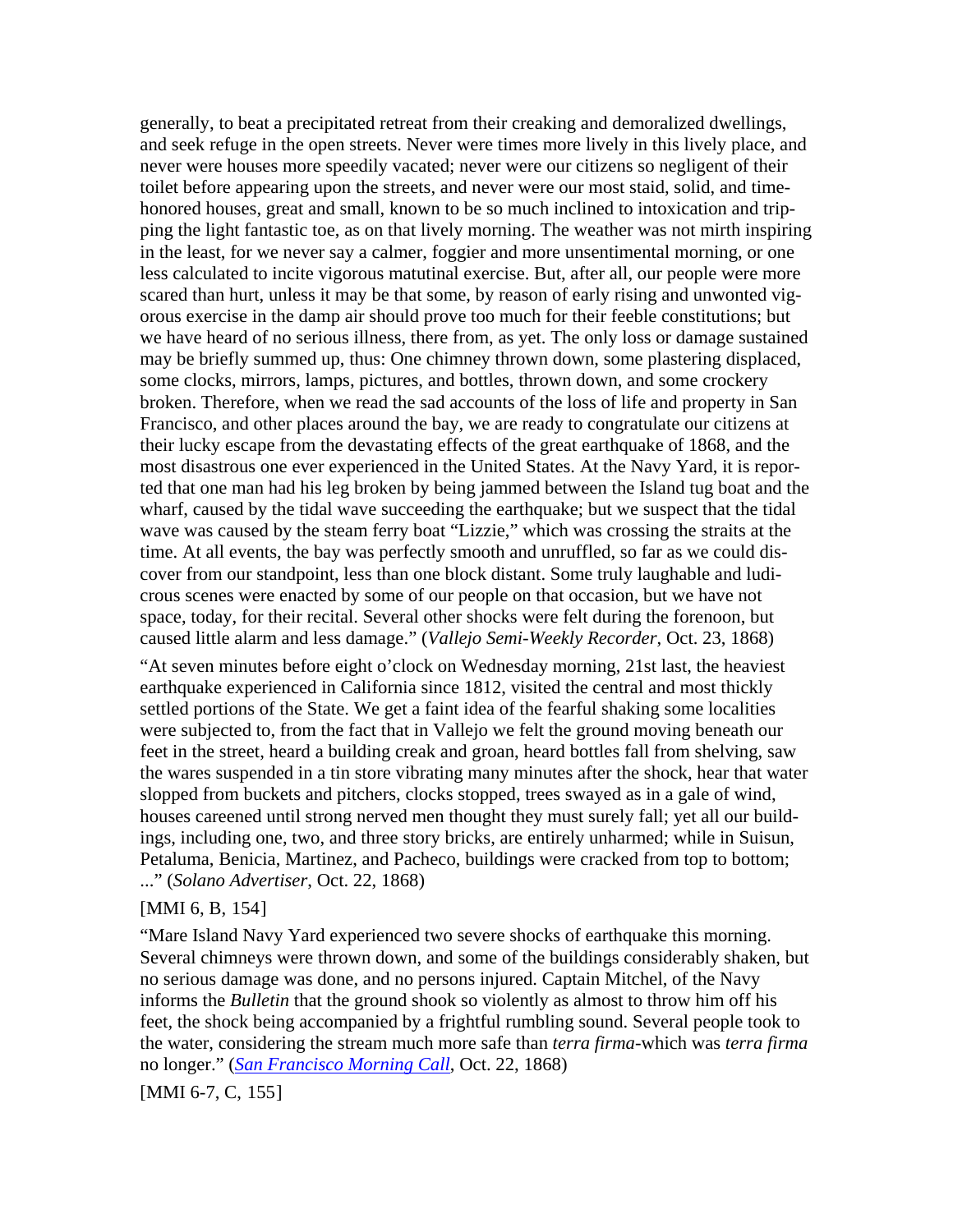Virginia City

"The shock was apparently not felt in…Virginia City." (Lawson, 1908) [MMI 1, C, [156](#page-46-0)]

### Visalia

"Shock felt by few persons." (*Delta*, Oct. 28, 1868) [MMI 2, C, [157](#page-46-0)]

## Volcano

"The earthquake was distinctly felt at…Volcano." (*Alta California*, Oct. 25, 1868) [MMI 3, C, [158](#page-46-0)]

## Walnut Creek

"Particularly severe." (*Contra Costa Gazette*, Oct. 24, 1868)

[misprinted as Walnut Springs] "… the chimneys are level with the roofs of the buildings…" (*Alta California*, Oct. 24, 1868)

The Pacheco adobe, ~1 mile east of Walnut Creek, was "razed in the latter part of the 1870's" suggesting that it was damaged by the 1868 earthquake. The Welch adobe, ~1 mile northwest of Walnut Creek, was razed after the 1906 earthquake, as the result of "injuries received in the earthquake…" (Hendry and Bowman, 1945, p. 478, 471)

[MMI 7, C, [159](#page-46-0)]

## Warm Springs/Warm Springs Landing

"The crack past along the foot-hills at an elevation of 350 to 450 feet from Niles southward, back of Mission San Jose, disappearing near the county line. In some places the fissure showed a fault of 10 to 12 inches." (H. Curtner; Lawson, 1908)

"At the Warm Springs and the Old Mission, it was very heavy; …" (*Contra Costa Gazette*, Oct. 31, 1868)

1930 photographs and annotations indicate that the [Fulgenio Higuera 2-story adobe](http://memory.loc.gov/cgi-bin/displayPhoto.pl?path=/pnp/habshaer/ca/ca0000/ca0004/photos&topImages=011010pr.jpg&topLinks=011010pv.jpg,011010pu.tif&title=2.%20%20Historic%20American%20Buildings%20Survey%20Willis%20Foster,%20Photographer%20Photo%20T) was damaged by the earthquake, while the [Jose Higuera 1-story adobe](http://content.cdlib.org/ark:/13030/kt6q2nd4xc/?layout=metadata&brand=oac) and the Abelardo [Higuera 2-story adobe](http://memory.loc.gov/cgi-bin/displayPhoto.pl?path=/pnp/habshaer/ca/ca0000/ca0003/photos&topImages=011012pr.jpg&topLinks=011012pv.jpg,011012pu.tif&title=1.%2520%2520Historic%2520American%2520Buildings%2520Survey%2520Willis%2520Foster,%2520Photographer%2520Northern%25) were not damaged. Hendry and Bowman (1945, p. 651-654) report that the Jabiel Higuera adobe was "wrecked by the 1868 earthquake and torn down." In addition, they report that by the 1900's, the nearby Gallindo adobe was neglected and badly cracked, but provide no further historical information.

[We note that there is some naming confusion among the various Higuera adobes, but depend upon the exhaustive Hendry and Bowman (1945) to conclude that two adobes in Warm Springs were not heavily damaged by the 1868 earthquake.]

The Warm Springs Hotel, which slipped on its foundation in the 1906 earthquake but was easily reset (F.E. Matthes; Lawson, 1908), was not damaged by the 1868 earthquake. [MMI 7-8, C, [160](#page-46-0)]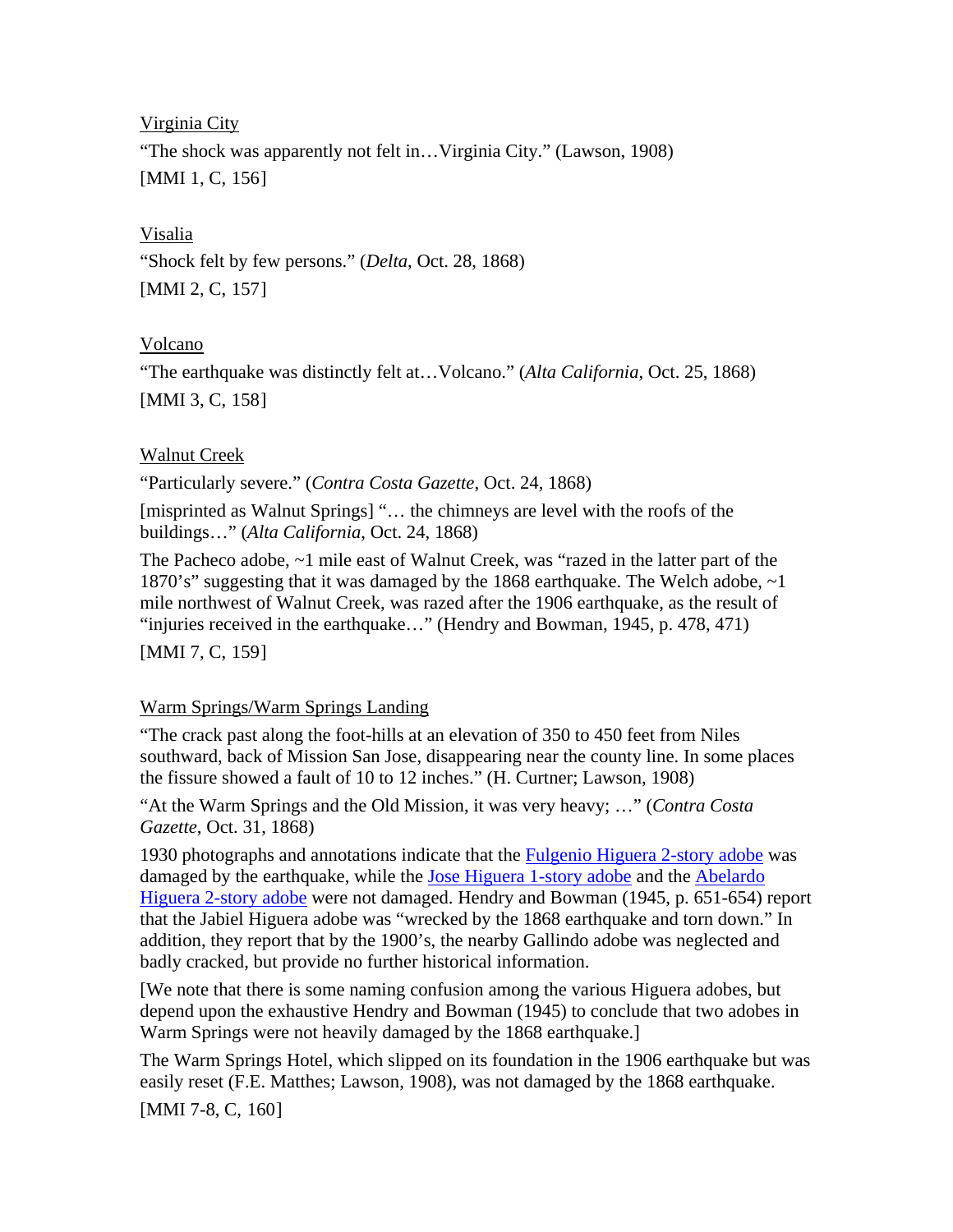A "warehouse slid into the bay" at Warm Springs Landing. (*Daily Bee*, Oct. 23, 1868) [MMI 7-8, C, [161](#page-46-0)]

## Watsonville

"Chimneys and plastering suffered but little." (*Santa Cruz Sentinel*, Oct. 24, 1868) [MMI 6, C, [162](#page-46-1)]

# Weaverville

"The shock was apparently not felt in … Trinity County, or Oregon." (Lawson, 1908) [MMI 1, C, [163](#page-46-2)]

## Wolfskill (south of Winters)

"In this county it was heaviest at Winters, where it demolisht John Wolfskill's house, a stone building, and did considerable other damage." (E.H. Eastham; Lawson, 1908)

[NIA, [164](#page-46-3)]

# Woodbridge

"At about 8 o'clock Wednesday morning a pretty severe earthquake shock was felt in this place. The vibration was apparently from north to south, and continued about twenty or thirty seconds. The first indication of its approach was a slight rumbling sound, as of something rolling along the sidewalk, apparently coming from the west. Nothing to be compared with it has occurred here. We are happy to be able to say, however, that no damage was done to any of the builings in this village." (*Woodbridge Messenger*, Oct. 24, 1868)

In Woodbridge, "… the occupants of all the houses ran outdoors. Many experienced a sudden sickness." (*Stockton Daily Independent*, Oct. 22, 1868)

[MMI 5-6, C, [165](#page-46-4)]

# Woodland

"Two severe shocks, from southeast to northwest, lasting a minute." (*Alta California*, Oct. 22, 1868)

[MMI 4, C, [166](#page-46-5)]

Yreka

 $\overline{a}$ 

"Not felt." (*Territorial Enterprise*, Oct. 22, 1868) [MMI 1, C, [167](#page-46-6)]

<span id="page-42-0"></span>1 Alameda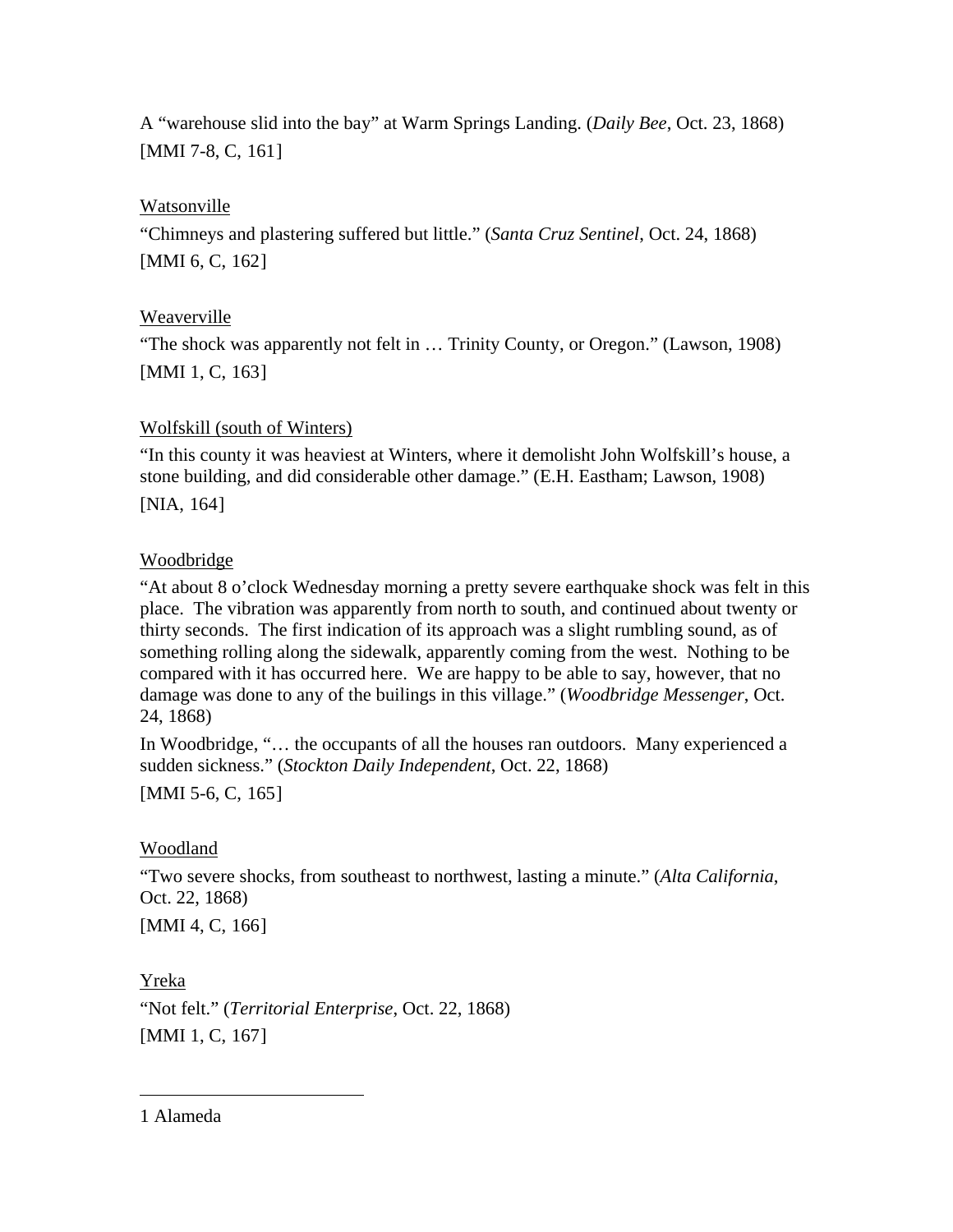<span id="page-43-0"></span>2 Alamo 3 Alacatraz Island 4 Alvarado 5 Alviso 6 Antioch 7 Auburn 8 Belmont 9 Benicia 10 Berkeley, Deaf and Dumb Asylum 11 Berkeley, Jacobs Wharf 12 Berkeley, Domingo Peralta Adobe 13 Bolinas 14 Briones Valley 15 Brooklyn 16 Calaveras Valley 17 Carson City 18 Carson City, Gold Hill 19 Castro Valley 20 Centerville 21 Chico 22 Clayton, Somersville 23 Clayton, Nortonville 24 Clayton 25 Colma 26 Colusa 27 Danville 28 Danville, Woodside Ranch 29 Decoto 30 Dixon Landing 31 Downieville 32 Dublin Canyon 33 Dublin, Jose Amador adobe 34 Eagle Glen 35 Fitchburg 36 Folsom 37 Frenchtown 38 Gilroy 39 Grass Valley 40 Guerneville 41 Hayward 42 Hills behind Hayward 43 Healdsburg 44 Hollister 45 Irvington 46 Jacinto 47 Jackson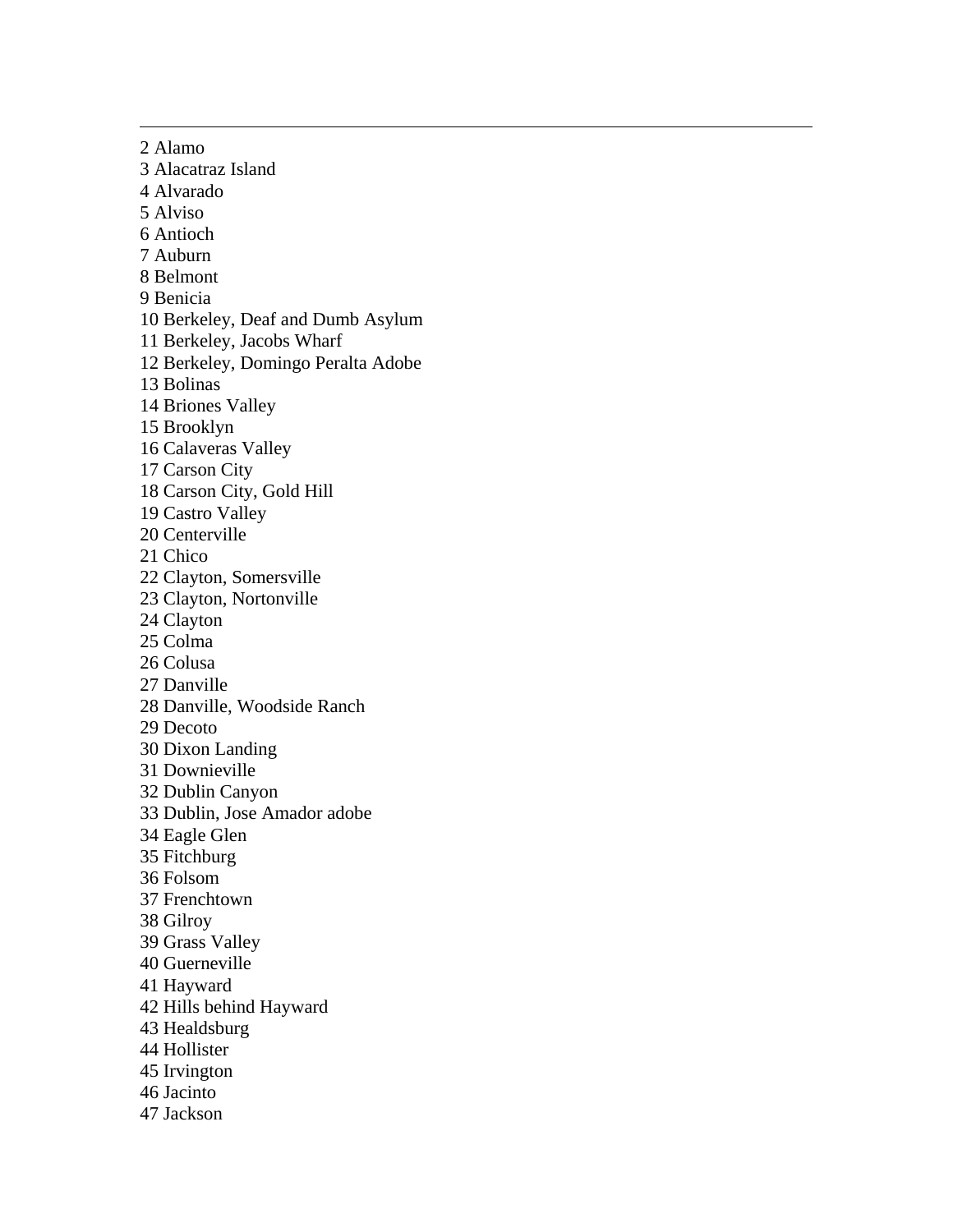<span id="page-44-0"></span>48 Jarvis Landing 49 Knight's Landing 50 Laddsville 51 Lafayette 52 Lakeport 53 Latrobe 54 Lincoln 55 Linden 56 Livermore Valley 57 Lower Lake 58 Mariposa 59 Markleeville 60 Marsh House 61 Martinez 62 Marysville 63 Michigan Bar 64 Milpitas 65 Milpitas, Boots' Ranch 66 Mission San Jose 67 Mohawk Valley 68 Monterey 69 Mount Eden 70 Mountain View 71 Mowry's Landing 72 Napa 73 Natoma Vineyard 74 Nevada City 75 You Bet 76 Chalk Bluff 77 Niles 78 Niles Canyon 79 Oakland, Taylor Wharf 80 Oakland, Railway Drawbridge 81 Oakland, Broadway and 8th 82 Oakland, Alden Residence 83 Oakland, Emery Residence 84 Oakland, Hays Residence 85 Oakland, Mountain View Cemetery 86 Oakville 87 Orinda, Moraga Adobe 88 Oroville 89 Pacheco 90 Novato, Pacheco Ridge 91 Pescadero 92 Petaluma 93 Pine Grove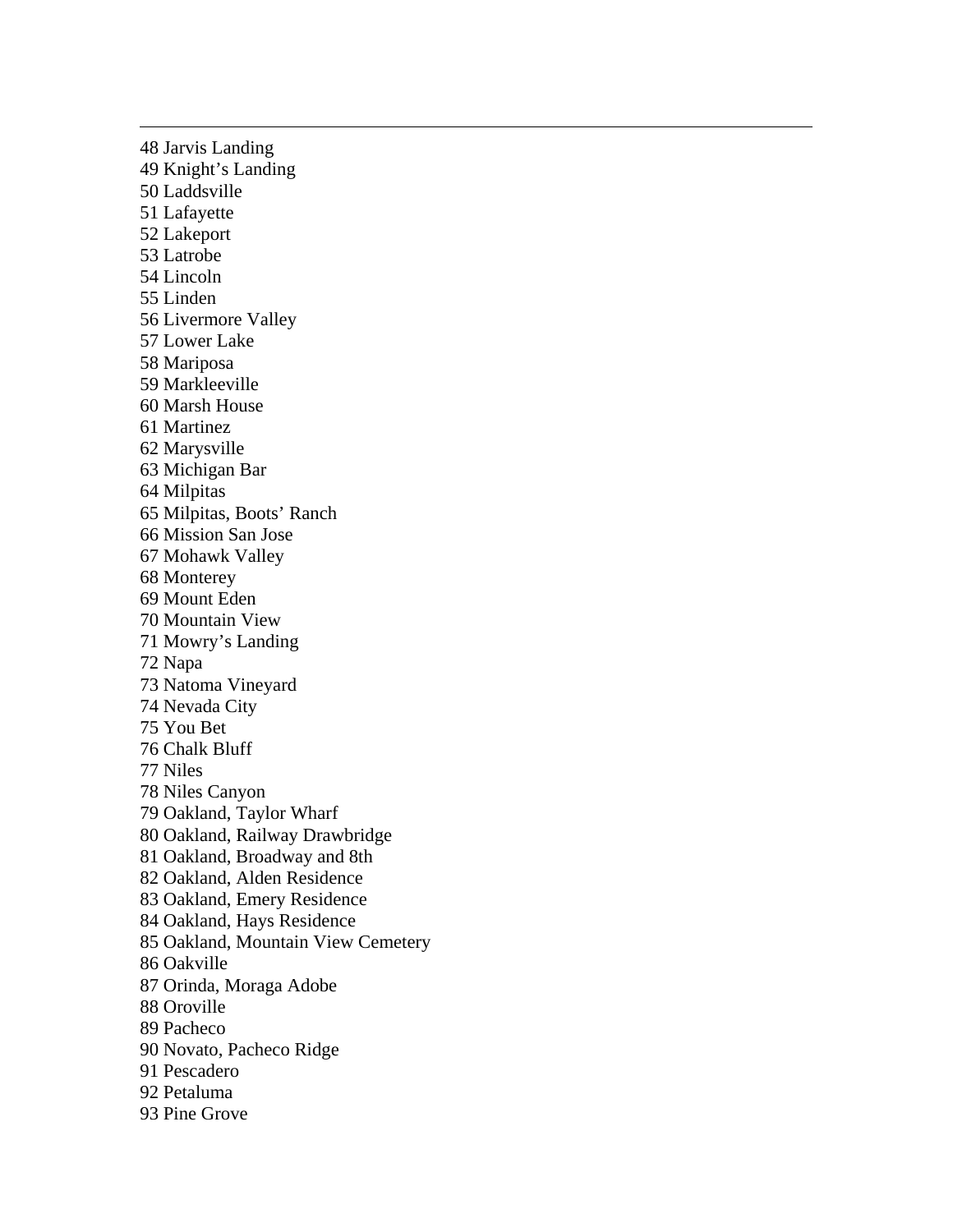<span id="page-45-0"></span>94 Placerville 95 Pleasanton 96 Pope Valley 97 Purisima 98 Red Dog 99 Redwood 100 Fair Oaks, Selby Residence 101 Redwood Canyon 102 Reno 103 Roberts Landing 104 Sacramento 105 San Antonio 106 San Francisco, Business District on Made Land 107 San Francisco, Folsom Street Wharf 108 San Francisco, Market and Battery 109 San Francisco, Natoma and New Montgomery 110 San Francisco, Howard Street to Mission Bay 111 San Francisco, Fourth and Bryant 112 San Francisco, Lincoln School 113 San Francisco, Mission Street Public School 114 San Francisco, Union Square 115 San Francisco, Fort Point 116 San Francisco, North Point 117 San Francisco, Cliff House 118 San Francisco, Telegraph Hill 119 San Francisco, Russian Hill 120 San Francisco, Stockton and Pacific 121 San Jose 122 San Jose, Schallenberger's and Murphy's Residences 123 San Juan Bautista 124 San Leandro 125 Hills SE of San Leandro 126 San Leandro, Ignacio Peralta's Adobes 127 San Lorenzo, Gansberger Residence 128 San Luis Obispo 129 San Mateo 130 San Pablo 131 San Rafael 132 San Ramon 133 Santa Clara 134 Santa Cruz 135 Santa Rosa 136 Santa Rosa, Windsor 137 Santa Rosa, Sebastopol 138 Santa Rosa, Bodega Corners 139 Shingle Springs